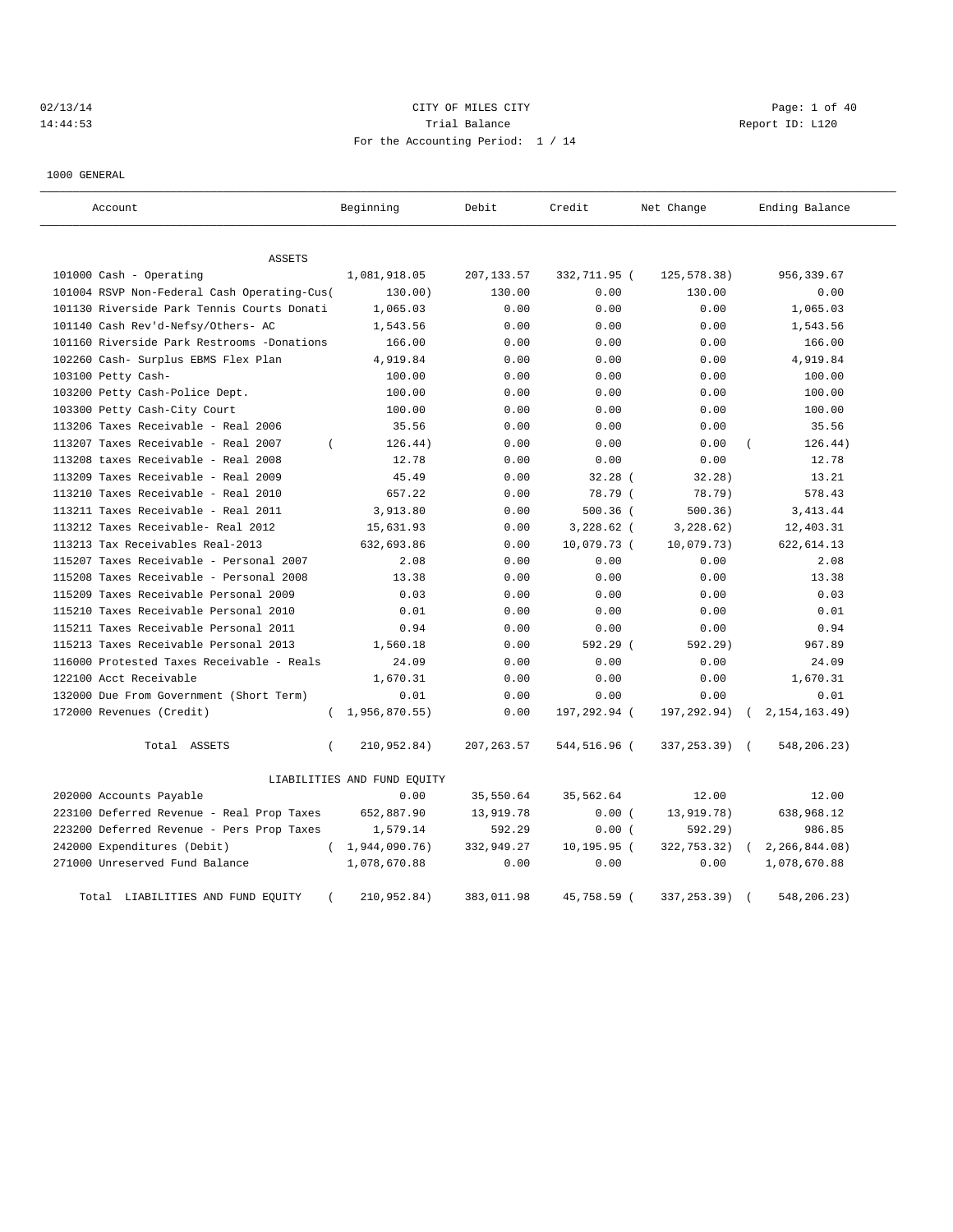#### 02/13/14 Page: 2 of 40 14:44:53 Trial Balance Report ID: L120 For the Accounting Period: 1 / 14

#### 2220 LIBRARY

| Account                                    | Beginning                   | Debit     | Credit      | Net Change      | Ending Balance |
|--------------------------------------------|-----------------------------|-----------|-------------|-----------------|----------------|
|                                            |                             |           |             |                 |                |
| ASSETS                                     |                             |           |             |                 |                |
| 101000 Cash - Operating                    | 2,489.81)                   | 23,983.21 | 25,475.40 ( | $1,492.19$ (    | 3,982.00)      |
| 101032 Cash- Library Board of Trustees Mul | 11,884.88                   | 1,226.00  | 0.00        | 1,226.00        | 13,110.88      |
| 103000 Petty Cash                          | 75.00                       | 0.00      | 0.00        | 0.00            | 75.00          |
| 172000 Revenues (Credit)                   | 147, 244.55)                | 0.00      | 25,209.21 ( | $25, 209, 21$ ( | 172,453.76)    |
| Total ASSETS                               | 137,774.48)                 | 25,209.21 | 50,684.61 ( | 25,475.40) (    | 163,249.88)    |
|                                            | LIABILITIES AND FUND EQUITY |           |             |                 |                |
| 202000 Accounts Payable                    | 0.00                        | 2,087.89  | 2,087.89    | 0.00            | 0.00           |
| 242000 Expenditures (Debit)                | 162,857.76)<br>$\left($     | 25,475.40 | 0.00(       | 25,475.40) (    | 188, 333. 16)  |
| 271000 Unreserved Fund Balance             | 25,083.28                   | 0.00      | 0.00        | 0.00            | 25,083.28      |
| Total LIABILITIES AND FUND EOUITY          | 137,774.48)                 | 27,563.29 | 2,087.89 (  | 25,475.40) (    | 163,249.88)    |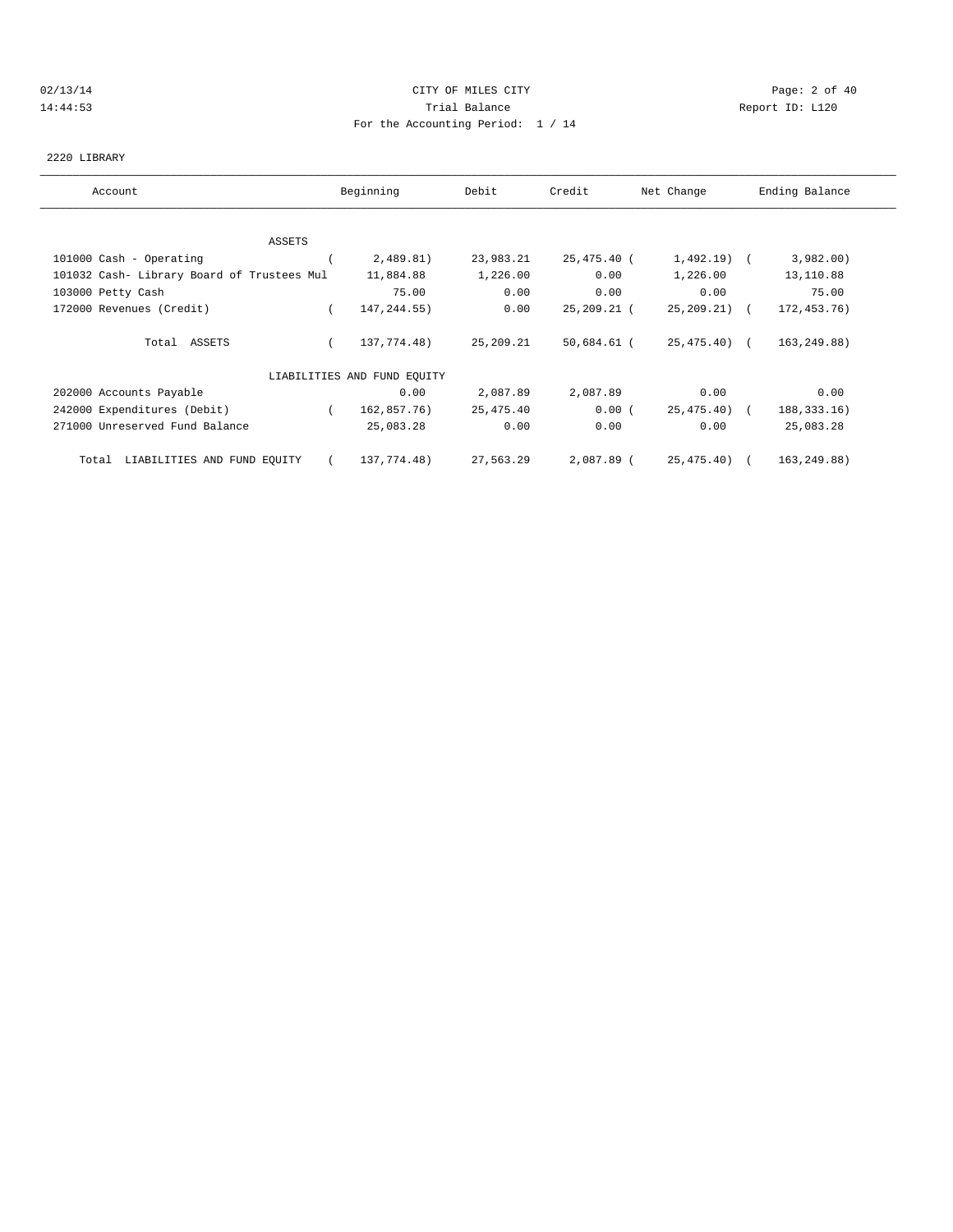# 02/13/14 Page: 3 of 40 14:44:53 Trial Balance Report ID: L120 For the Accounting Period: 1 / 14

2260 EMERGENCY DISASTER

| Account                                     | Beginning                   | Debit | Credit    | Net Change | Ending Balance |
|---------------------------------------------|-----------------------------|-------|-----------|------------|----------------|
|                                             |                             |       |           |            |                |
| ASSETS                                      |                             |       |           |            |                |
| 101000 Cash - Operating                     | 83,470.72)                  | 7.62  | 0.00      | $7.62$ (   | 83,463.10)     |
| 113211 Taxes Receivable - Real 2011         | 37.31                       | 0.00  | 4.77(     | 4.77)      | 32.54          |
| 115212 Taxes Receivable Personal 2012       | 0.04)                       | 0.00  | 0.00      | 0.00       | 0.04)          |
| 132000 Due From Government (Short Term)     | 71,634.00                   | 0.00  | 0.00      | 0.00       | 71,634.00      |
| 172000 Revenues (Credit)                    | 13,180.70                   | 0.00  | $7.62$ (  | 7.62)      | 13, 173.08     |
| Total ASSETS                                | 1,381.25                    | 7.62  | $12.39$ ( | 4.77)      | 1,376.48       |
|                                             | LIABILITIES AND FUND EQUITY |       |           |            |                |
| 223100 Deferred Revenue - Real Prop Taxes   | 37.31                       | 4.77  | 0.00(     | 4.77)      | 32.54          |
| 223200 Deferred Revenue - Pers Prop Taxes ( | 0.04)                       | 0.00  | 0.00      | 0.00       | 0.04)          |
| 271000 Unreserved Fund Balance              | 1,343.98                    | 0.00  | 0.00      | 0.00       | 1,343.98       |
| Total LIABILITIES AND FUND EQUITY           | 1,381.25                    | 4.77  | 0.00(     | 4.77)      | 1,376.48       |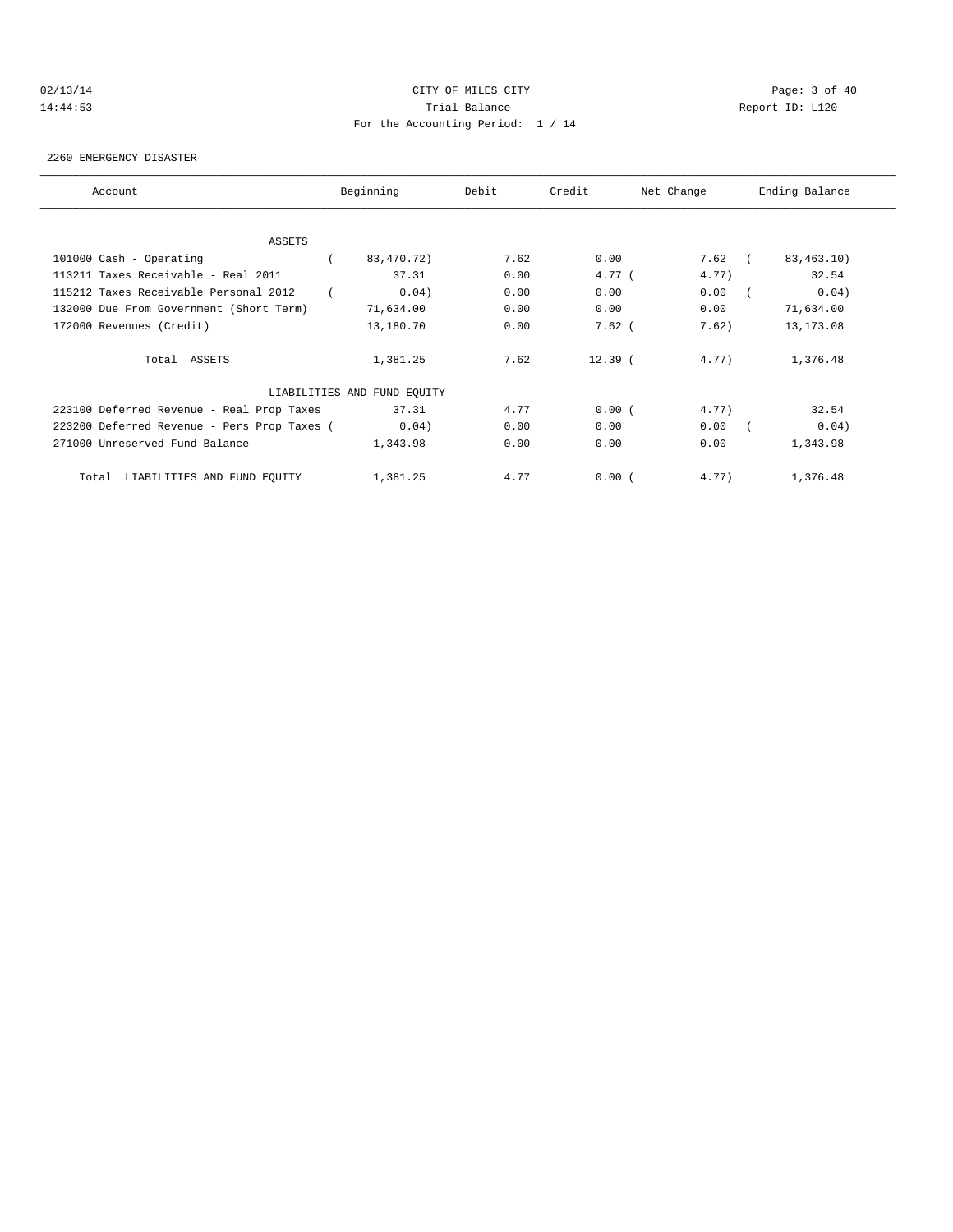#### 02/13/14 Page: 4 of 40 14:44:53 Trial Balance Report ID: L120 For the Accounting Period: 1 / 14

#### 2270 Health

| Account                              |               | Beginning                   | Debit     | Credit        | Net Change     | Ending Balance |
|--------------------------------------|---------------|-----------------------------|-----------|---------------|----------------|----------------|
|                                      |               |                             |           |               |                |                |
|                                      | <b>ASSETS</b> |                             |           |               |                |                |
| 101000 Cash - Operating              |               | 2,355.37)                   | 30,000.00 | 2,794.62      | 27, 205.38     | 24,850.01      |
| 172000 Revenues (Credit)             |               | 0.00                        | 0.00      | $30,000.00$ ( | $30,000.00)$ ( | 30,000.00)     |
| Total ASSETS                         |               | 2,355.37)                   | 30,000.00 | 32,794.62 (   | $2,794.62$ (   | 5, 149.99)     |
|                                      |               | LIABILITIES AND FUND EQUITY |           |               |                |                |
| 202000 Accounts Payable              |               | 0.00                        | 2,750.00  | 2,750.00      | 0.00           | 0.00           |
| 242000 Expenditures (Debit)          |               | 16, 502.67)                 | 2,794.62  | 0.00(         | 2,794.62)      | 19,297.29)     |
| 271000 Unreserved Fund Balance       |               | 14, 147.30                  | 0.00      | 0.00          | 0.00           | 14, 147.30     |
| LIABILITIES AND FUND EQUITY<br>Total |               | 2,355.37)                   | 5,544.62  | $2,750.00$ (  | 2,794.62)      | 5, 149.99)     |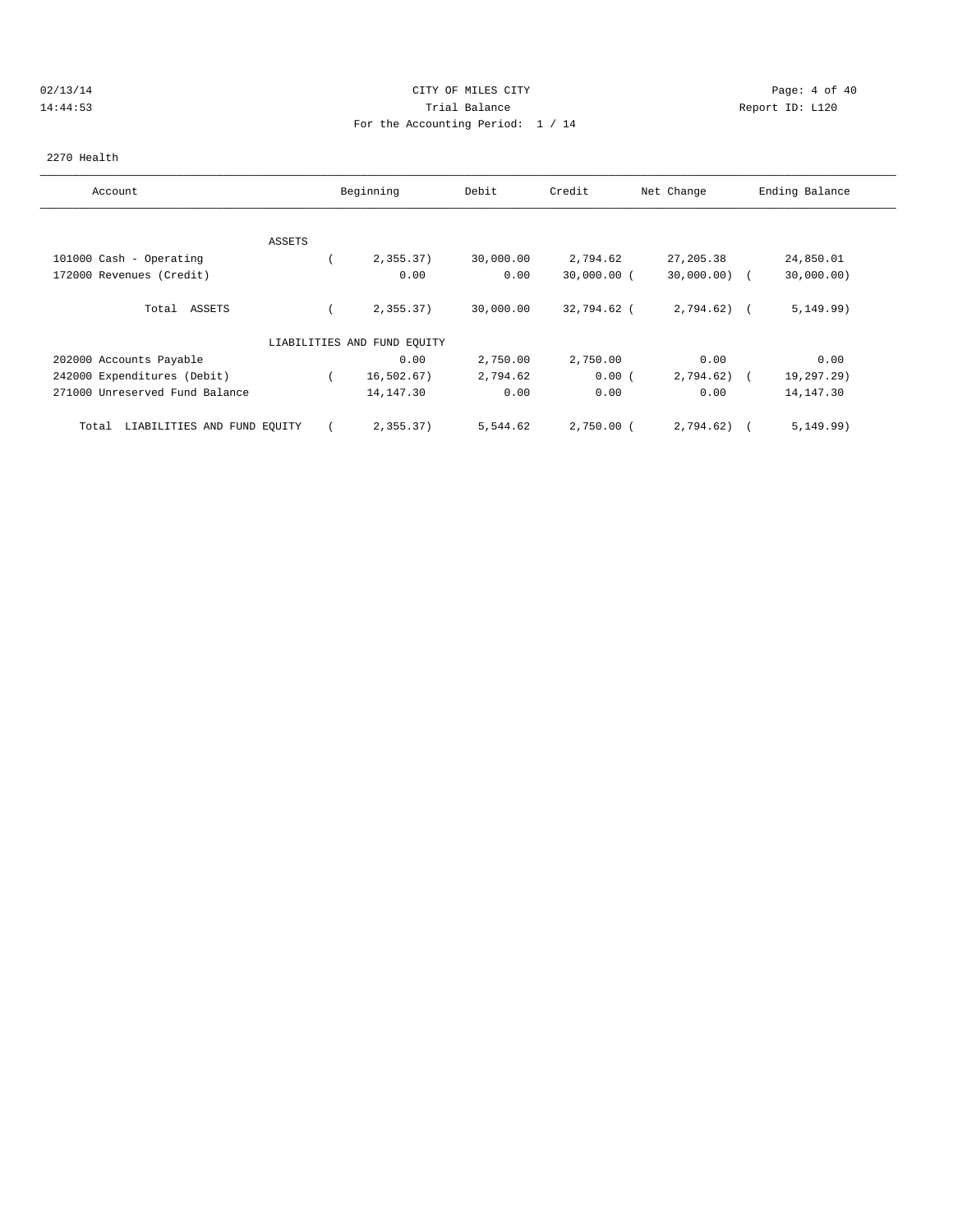#### 02/13/14 Page: 5 of 40 14:44:53 Trial Balance Report ID: L120 For the Accounting Period: 1 / 14

2372 Permissive Medical Levy

| Account                                   | Beginning                   | Debit     | Credit      | Net Change    | Ending Balance |
|-------------------------------------------|-----------------------------|-----------|-------------|---------------|----------------|
|                                           |                             |           |             |               |                |
| ASSETS                                    |                             |           |             |               |                |
| 101000 Cash - Operating                   | 83,639.07                   | 1,405.55  | 72,526.50 ( | 71,120.95)    | 12,518.12      |
| 113209 Taxes Receivable - Real 2009       | 1.65                        | 0.00      | $1.18$ (    | 1.18)         | 0.47           |
| 113210 Taxes Receivable - Real 2010       | 12.54                       | 0.00      | $1.99$ $($  | 1.99)         | 10.55          |
| 113211 Taxes Receivable - Real 2011       | 130.57                      | 0.00      | $16.69$ $($ | 16.69)        | 113.88         |
| 113212 Taxes Receivable- Real 2012        | 1,555.07                    | 0.00      | $321.18$ (  | 321.18)       | 1,233.89       |
| 113213 Tax Receivables Real-2013          | 62,625.18                   | 0.00      | 997.71 (    | 997.71)       | 61,627.47      |
| 115211 Taxes Receivable Personal 2011     | 0.77                        | 0.00      | 0.00        | 0.00          | 0.77           |
| 115212 Taxes Receivable Personal 2012     | 0.01                        | 0.00      | 0.00        | 0.00          | 0.01           |
| 115213 Taxes Receivable Personal 2013     | 155.21                      | 0.00      | 58.92(      | 58.92)        | 96.29          |
| 172000 Revenues (Credit)                  | 77,588.44)                  | 0.00      | 1,405.55 (  | $1,405.55)$ ( | 78,993.99)     |
| Total ASSETS                              | 70,530.09                   | 1,405.55  | 75,329.72 ( | 73,924.17) (  | 3,394.08)      |
|                                           | LIABILITIES AND FUND EQUITY |           |             |               |                |
| 223100 Deferred Revenue - Real Prop Taxes | 64,324.98                   | 1,338.75  | 0.00(       | $1,338.75$ )  | 62,986.23      |
| 223200 Deferred Revenue - Pers Prop Taxes | 151.85                      | 58.92     | 0.00(       | 58.92         | 92.93          |
| 242000 Expenditures (Debit)               | 0.00                        | 72,526.50 | 0.00(       | $72,526.50$ ( | 72, 526.50)    |
| 271000 Unreserved Fund Balance            | 6,053.26                    | 0.00      | 0.00        | 0.00          | 6,053.26       |
| Total LIABILITIES AND FUND EQUITY         | 70,530.09                   | 73,924.17 | 0.00(       | 73,924.17) (  | 3,394.08)      |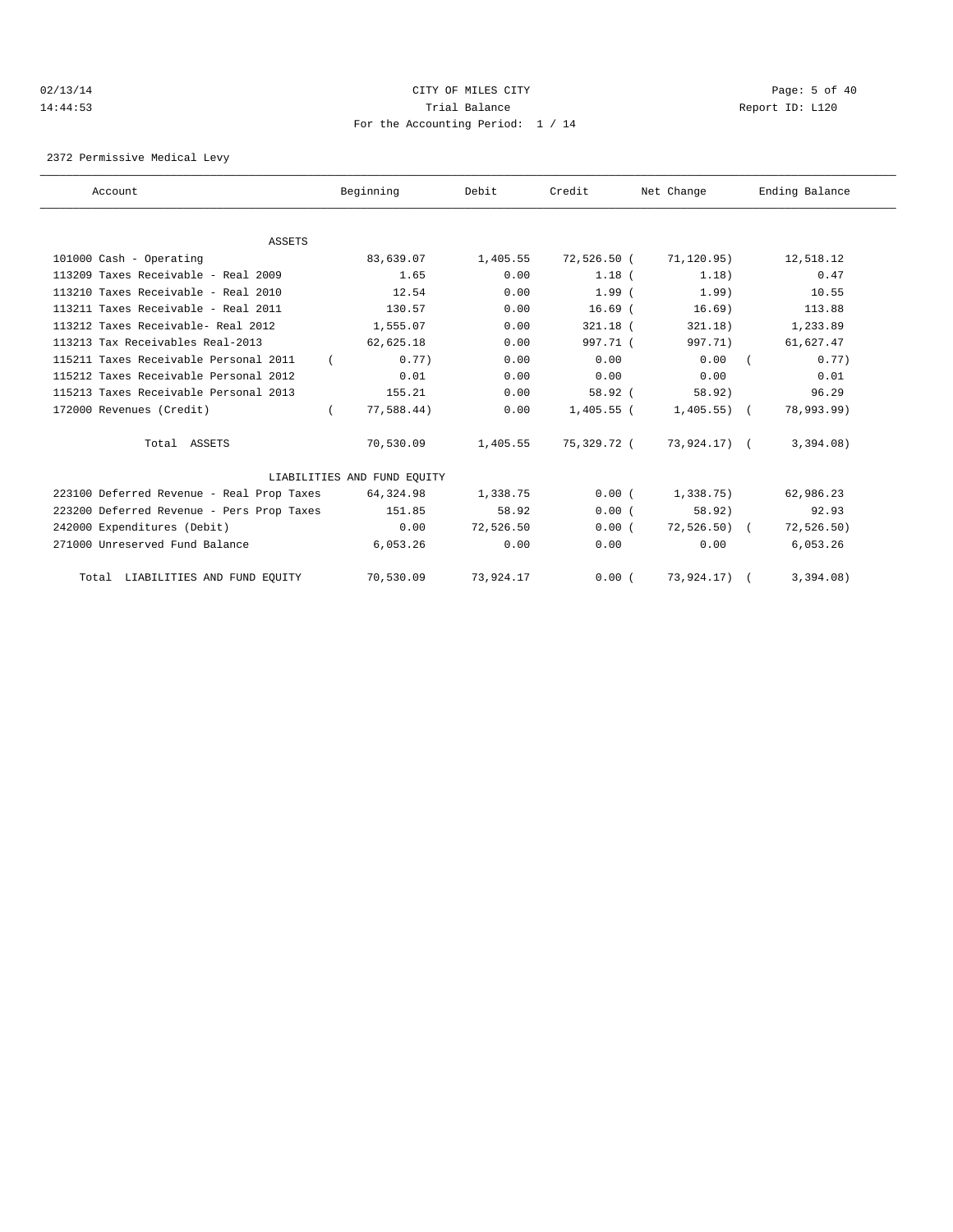# 02/13/14 Page: 6 of 40 14:44:53 Trial Balance Report ID: L120 For the Accounting Period: 1 / 14

#### 2394 BUILDING CODE ENFORCEMENT

| Account                              |        | Beginning                   | Debit    | Credit       | Net Change   | Ending Balance |
|--------------------------------------|--------|-----------------------------|----------|--------------|--------------|----------------|
|                                      |        |                             |          |              |              |                |
|                                      | ASSETS |                             |          |              |              |                |
| 101000 Cash - Operating              |        | 108,749.75                  | 3,866.00 | 4,292.89 (   | 426.89)      | 108,322.86     |
| 172000 Revenues (Credit)             |        | 62,075.55)                  | 0.00     | $3,866.00$ ( | $3,866.00$ ( | 65,941.55)     |
| Total ASSETS                         |        | 46,674.20                   | 3,866.00 | $8,158.89$ ( | 4,292.89)    | 42,381.31      |
|                                      |        | LIABILITIES AND FUND EQUITY |          |              |              |                |
| 202000 Accounts Payable              |        | 0.00                        | 2,939.91 | 2,939.91     | 0.00         | 0.00           |
| 242000 Expenditures (Debit)          |        | 49,008.41)                  | 4,292.89 | 0.00(        | $4,292.89$ ( | 53, 301, 30)   |
| 271000 Unreserved Fund Balance       |        | 95,682.61                   | 0.00     | 0.00         | 0.00         | 95,682.61      |
| LIABILITIES AND FUND EQUITY<br>Total |        | 46,674.20                   | 7,232.80 | $2,939.91$ ( | 4,292.89)    | 42,381.31      |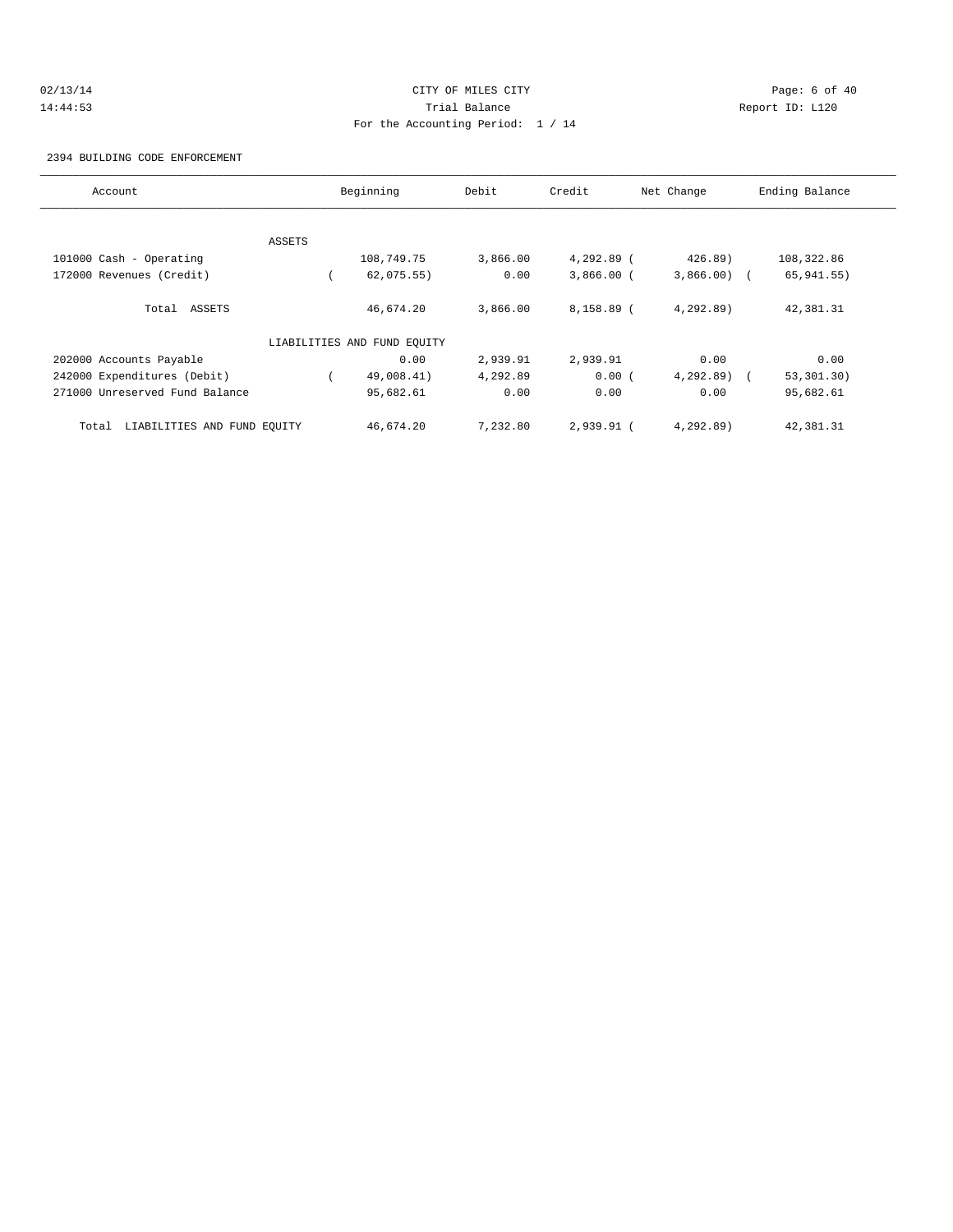# 02/13/14 Page: 7 of 40 14:44:53 Trial Balance Report ID: L120 For the Accounting Period: 1 / 14

2400 LTG M D#165-(Gen City)

| Account                                    | Beginning                   | Debit       | Credit        | Net Change       | Ending Balance |
|--------------------------------------------|-----------------------------|-------------|---------------|------------------|----------------|
|                                            |                             |             |               |                  |                |
| <b>ASSETS</b>                              |                             |             |               |                  |                |
| 101000 Cash - Operating                    | 67,834.16                   | 2,237.34    | 15,169.25 (   | 12,931.91)       | 54,902.25      |
| 116000 Protested Taxes Receivable - Reals  | 121.36                      | 0.00        | 0.00          | 0.00             | 121.36         |
| 118080 Special Assessments Receivable 2008 | 45.01                       | 0.00        | 0.00          | 0.00             | 45.01          |
| 118090 Special Assessment Receivable 2009  | 156.83                      | 0.00        | $38.16$ (     | 38.16)           | 118.67         |
| 118100 Special Assessments Receivable 2010 | 284.35                      | 0.00        | $81.40$ (     | 81.40)           | 202.95         |
| 118110 Special Assessments Receivable 2011 | 1,108.64                    | 0.00        | $100.63$ $($  | 100.63)          | 1,008.01       |
| 118120 Special Assessments Receivable 2012 | 3,525.52                    | 0.00        | 482.68 (      | $482.68$ )       | 3,042.84       |
| 118130 Special Assessments Receivable 2013 | 64,455.42                   | 0.00        | $1,399.35$ (  | 1,399.35)        | 63,056.07      |
| 172000 Revenues (Credit)                   | 91,070.47)                  | 0.00        | $2.237.34$ (  | $2, 237.34$ (    | 93,307.81)     |
| Total ASSETS                               | 46,460.82                   | 2,237.34    | 19,508.81 (   | 17,271.47)       | 29, 189. 35    |
|                                            | LIABILITIES AND FUND EOUITY |             |               |                  |                |
| 202000 Accounts Payable                    | 0.00                        | 15,169.25   | 15,169.25     | 0.00             | 0.00           |
| 223000 Deferred Revenue/Uncollected Taxes  | 69,697.13                   | 2,102.22    | 0.00(         | 2,102.22)        | 67,594.91      |
| 242000 Expenditures (Debit)                | 83,821.41)                  | 15, 169. 25 | 0.00(         | $15, 169, 25)$ ( | 98,990.66)     |
| 271000 Unreserved Fund Balance             | 60,585.10                   | 0.00        | 0.00          | 0.00             | 60,585.10      |
| Total LIABILITIES AND FUND EQUITY          | 46,460.82                   | 32,440.72   | 15, 169. 25 ( | 17, 271.47)      | 29,189.35      |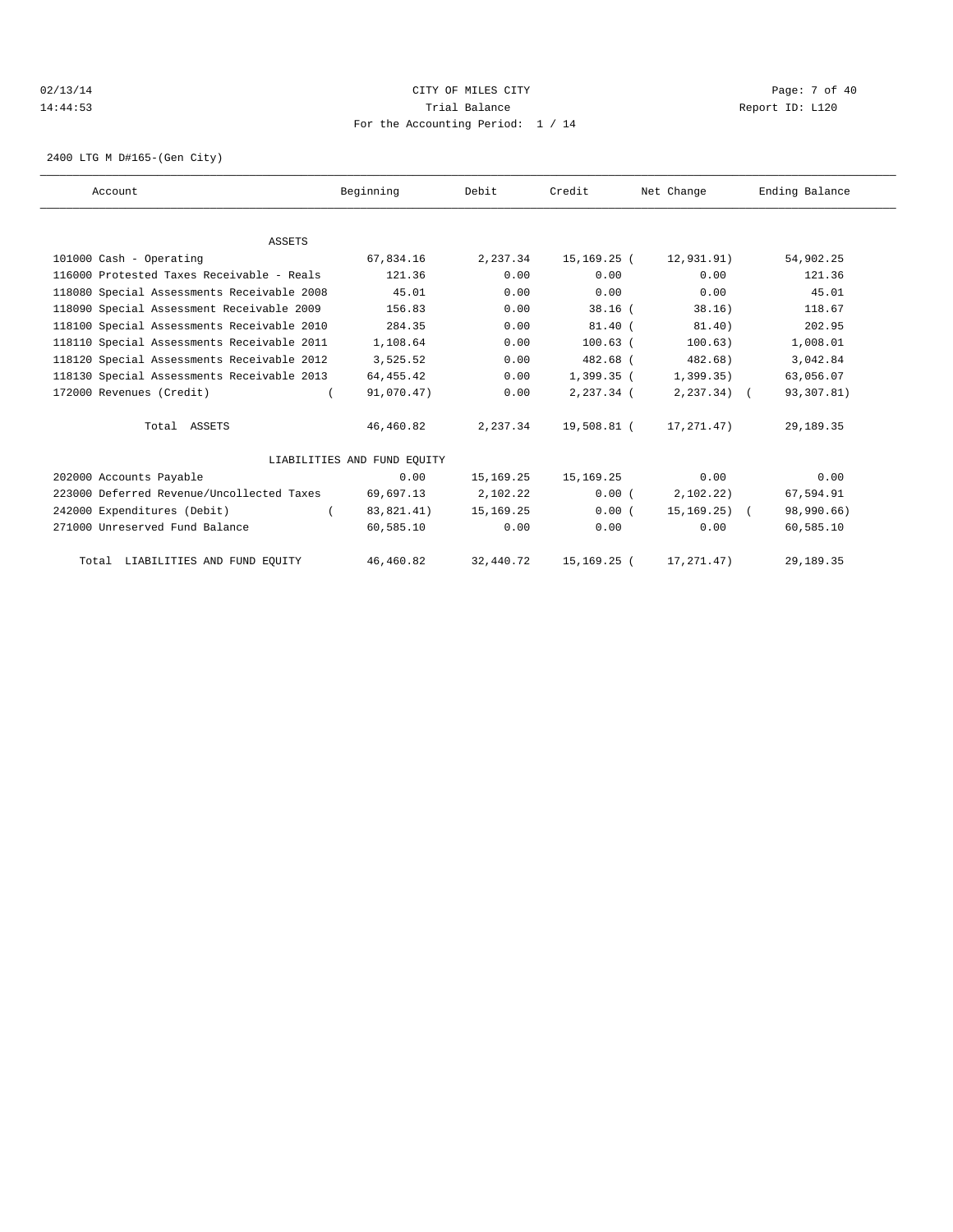# 02/13/14 Page: 8 of 40 14:44:53 Trial Balance Report ID: L120 For the Accounting Period: 1 / 14

2420 LTG M D#167-(MilesAddn Etc)

| Account                                     | Beginning                   | Debit    | Credit       | Net Change   | Ending Balance |
|---------------------------------------------|-----------------------------|----------|--------------|--------------|----------------|
|                                             |                             |          |              |              |                |
| ASSETS                                      |                             |          |              |              |                |
| 101000 Cash - Operating                     | 12,914.71                   | 290.71   | 2,674.41 (   | 2,383.70     | 10,531.01      |
| 118090 Special Assessment Receivable 2009 ( | 0.06)                       | 0.00     | 0.00         | 0.00         | 0.06)          |
| 118110 Special Assessments Receivable 2011  | 202.15                      | 0.00     | 0.00         | 0.00         | 202.15         |
| 118120 Special Assessments Receivable 2012  | 365.82                      | 0.00     | 0.00         | 0.00         | 365.82         |
| 118130 Special Assessments Receivable 2013  | 12,722.85                   | 0.00     | 285.82 (     | 285.82       | 12,437.03      |
| 172000 Revenues (Credit)                    | 15,958.43)                  | 0.00     | 290.71 (     | 290.71) (    | 16, 249.14)    |
| Total ASSETS                                | 10,247.04                   | 290.71   | $3,250.94$ ( | 2,960.23)    | 7,286.81       |
|                                             | LIABILITIES AND FUND EQUITY |          |              |              |                |
| 202000 Accounts Payable                     | 0.00                        | 2,674.41 | 2,674.41     | 0.00         | 0.00           |
| 223000 Deferred Revenue/Uncollected Taxes   | 13,290.76                   | 285.82   | 0.00(        | 285.82)      | 13,004.94      |
| 242000 Expenditures (Debit)                 | 15, 575.25)                 | 2,674.41 | 0.00(        | $2,674.41$ ( | 18,249.66)     |
| 271000 Unreserved Fund Balance              | 12,531.53                   | 0.00     | 0.00         | 0.00         | 12,531.53      |
| Total LIABILITIES AND FUND EQUITY           | 10,247.04                   | 5,634.64 | 2,674.41 (   | 2,960.23)    | 7,286.81       |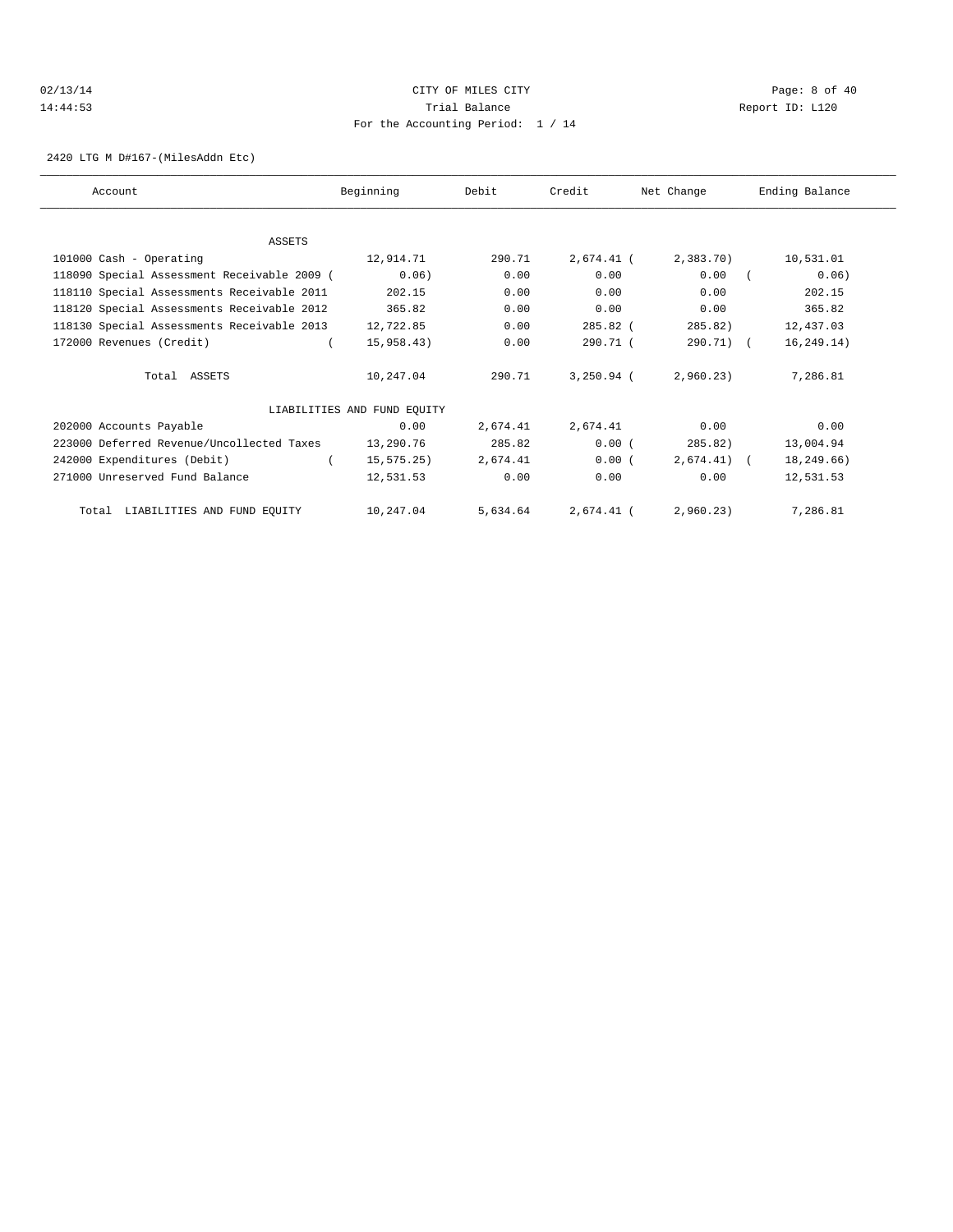# 02/13/14 Page: 9 of 40 14:44:53 Trial Balance Report ID: L120 For the Accounting Period: 1 / 14

#### 2430 LTG M D#171-(Balsam Est)

| Account                                    | Beginning                   | Debit  | Credit    | Net Change  | Ending Balance |
|--------------------------------------------|-----------------------------|--------|-----------|-------------|----------------|
| ASSETS                                     |                             |        |           |             |                |
| 101000 Cash - Operating                    | 974.90                      | 22.22  | 142.38 (  | 120.16)     | 854.74         |
| 118130 Special Assessments Receivable 2013 | 1,152.68                    | 0.00   | $21.85$ ( | 21.85)      | 1,130.83       |
|                                            |                             |        |           |             |                |
| 172000 Revenues (Credit)                   | 1,499.64)                   | 0.00   | $22.22$ ( | $22.22$ ) ( | 1,521.86)      |
| Total ASSETS                               | 627.94                      | 22.22  | 186.45 (  | 164.23)     | 463.71         |
|                                            | LIABILITIES AND FUND EQUITY |        |           |             |                |
| 202000 Accounts Payable                    | 0.00                        | 142.38 | 142.38    | 0.00        | 0.00           |
| 223000 Deferred Revenue/Uncollected Taxes  | 1,152.68                    | 21.85  | 0.00(     | 21.85)      | 1,130.83       |
| 242000 Expenditures (Debit)                | 2, 176.03)                  | 142.38 | 0.00(     | $142.38$ (  | 2,318.41)      |
| 271000 Unreserved Fund Balance             | 1,651.29                    | 0.00   | 0.00      | 0.00        | 1,651.29       |
| LIABILITIES AND FUND EQUITY<br>Total       | 627.94                      | 306.61 | 142.38 (  | 164.23)     | 463.71         |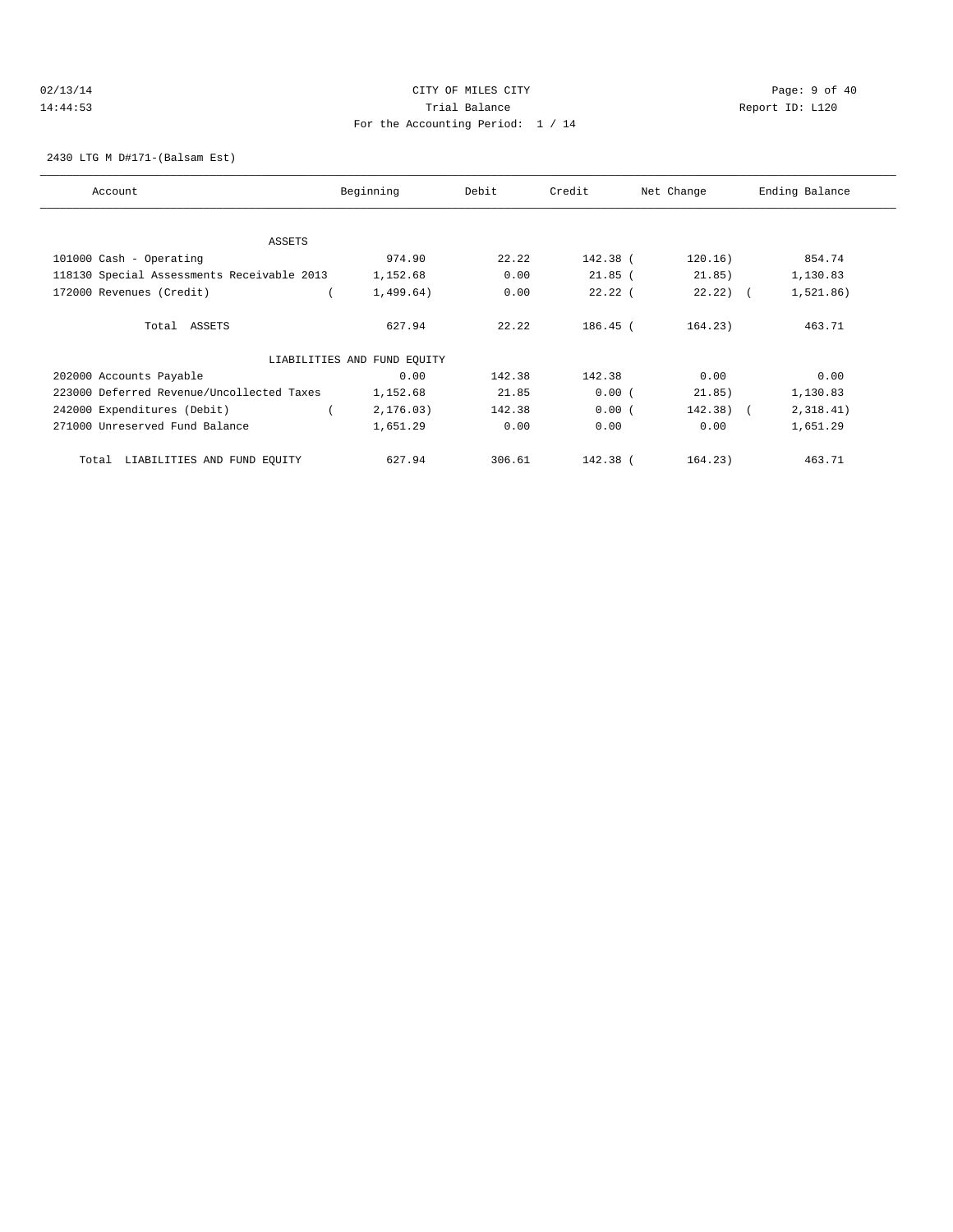#### 02/13/14 Page: 10 of 40 14:44:53 Trial Balance Report ID: L120 For the Accounting Period: 1 / 14

2440 LTG M D#172-(Main Str)

| Account                                    | Beginning                   | Debit    | Credit       | Net Change   | Ending Balance |
|--------------------------------------------|-----------------------------|----------|--------------|--------------|----------------|
|                                            |                             |          |              |              |                |
| ASSETS                                     |                             |          |              |              |                |
| 101000 Cash - Operating                    | 10,308.33                   | 80.88    | $1,291.38$ ( | 1, 210.50)   | 9,097.83       |
| 118090 Special Assessment Receivable 2009  | 0.01                        | 0.00     | 0.00         | 0.00         | 0.01           |
| 118130 Special Assessments Receivable 2013 | 3,269.08                    | 0.00     | 79.52 (      | 79.52)       | 3,189.56       |
| 172000 Revenues (Credit)                   | 6, 203.15)                  | 0.00     | $80.88$ (    | $80.88$ (    | 6, 284.03)     |
| Total ASSETS                               | 7,374.27                    | 80.88    | 1,451.78 (   | 1,370.90)    | 6,003.37       |
|                                            | LIABILITIES AND FUND EQUITY |          |              |              |                |
| 202000 Accounts Payable                    | 0.00                        | 1,291.38 | 1,291.38     | 0.00         | 0.00           |
| 223000 Deferred Revenue/Uncollected Taxes  | 3,269.09                    | 79.52    | 0.00(        | 79.52)       | 3,189.57       |
| 242000 Expenditures (Debit)                | 11,041.90)                  | 1,291.38 | 0.00(        | $1,291.38$ ( | 12, 333.28)    |
| 271000 Unreserved Fund Balance             | 15,147.08                   | 0.00     | 0.00         | 0.00         | 15,147.08      |
| LIABILITIES AND FUND EQUITY<br>Total       | 7,374.27                    | 2,662.28 | 1,291.38 (   | 1,370.90)    | 6,003.37       |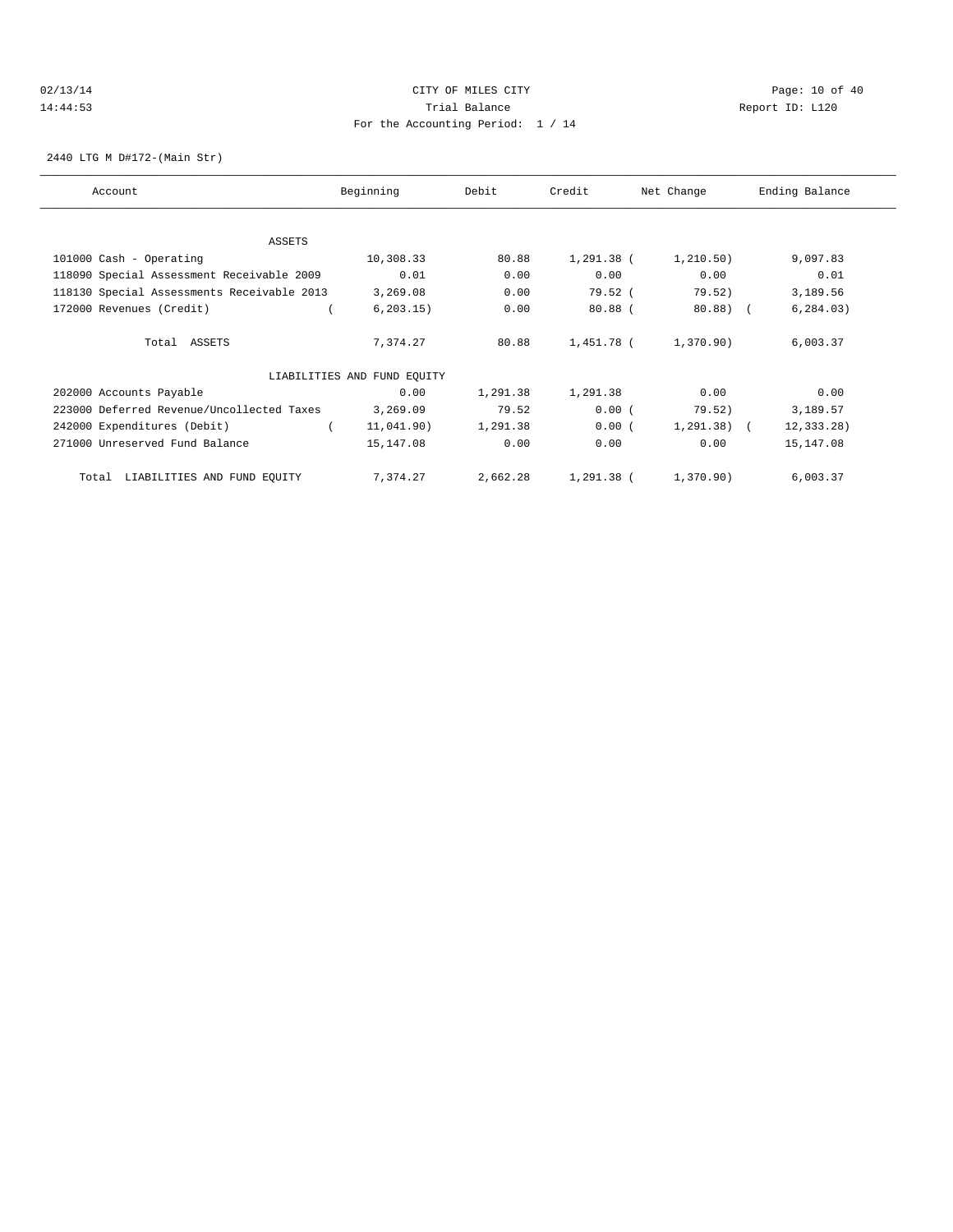#### 02/13/14 Page: 11 of 40 14:44:53 Trial Balance Report ID: L120 For the Accounting Period: 1 / 14

2450 LTG M D#195-(SG-Trico)

| Account                                     | Beginning                   | Debit  | Credit     | Net Change   | Ending Balance |
|---------------------------------------------|-----------------------------|--------|------------|--------------|----------------|
|                                             |                             |        |            |              |                |
| <b>ASSETS</b>                               |                             |        |            |              |                |
| 101000 Cash - Operating                     | 1,726.81                    | 27.50  | $401.84$ ( | 374.34)      | 1,352.47       |
| 118090 Special Assessment Receivable 2009 ( | 0.02)                       | 0.00   | 0.00       | 0.00         | 0.02)          |
| 118110 Special Assessments Receivable 2011  | 96.24                       | 0.00   | 0.00       | 0.00         | 96.24          |
| 118120 Special Assessments Receivable 2012  | 254.88                      | 0.00   | 0.00       | 0.00         | 254.88         |
| 118130 Special Assessments Receivable 2013  | 2,910.07                    | 0.00   | $27.04$ (  | 27.04)       | 2,883.03       |
| 172000 Revenues (Credit)                    | 3, 271.57)                  | 0.00   | $27.50$ (  | $27.50$ (    | 3, 299.07)     |
| Total ASSETS                                | 1,716.41                    | 27.50  | 456.38 (   | 428.88)      | 1,287.53       |
|                                             | LIABILITIES AND FUND EQUITY |        |            |              |                |
| 202000 Accounts Payable                     | 0.00                        | 401.84 | 401.84     | 0.00         | 0.00           |
| 223000 Deferred Revenue/Uncollected Taxes   | 3,261.17                    | 27.04  | 0.00(      | 27.04)       | 3,234.13       |
| 242000 Expenditures (Debit)                 | 3,411.04)                   | 401.84 | 0.00(      | $401.84$ ) ( | 3,812.88)      |
| 271000 Unreserved Fund Balance              | 1,866.28                    | 0.00   | 0.00       | 0.00         | 1,866.28       |
| Total LIABILITIES AND FUND EQUITY           | 1,716.41                    | 830.72 | $401.84$ ( | 428.88)      | 1,287.53       |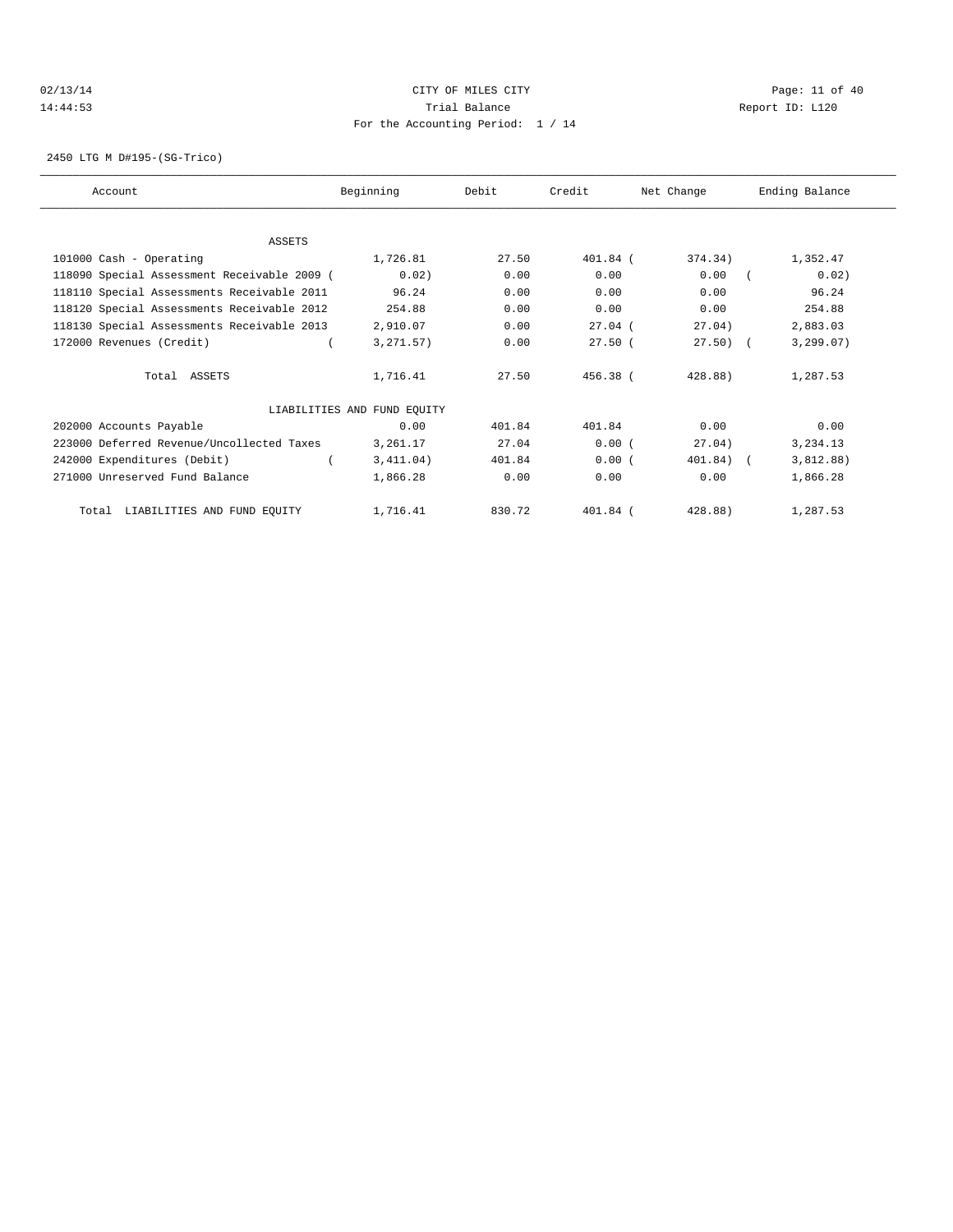#### 02/13/14 Page: 12 of 40 14:44:53 Trial Balance Report ID: L120 For the Accounting Period: 1 / 14

2470 LTG M D#202-(SG-MDU&NV)

| Account                                    | Beginning                   | Debit    | Credit     | Net Change  | Ending Balance |
|--------------------------------------------|-----------------------------|----------|------------|-------------|----------------|
|                                            |                             |          |            |             |                |
| <b>ASSETS</b>                              |                             |          |            |             |                |
| 101000 Cash - Operating                    | 2,848.60                    | 58.85    | $608.06$ ( | 549.21)     | 2,299.39       |
| 118110 Special Assessments Receivable 2011 | 52.60                       | 0.00     | 0.00       | 0.00        | 52.60          |
| 118120 Special Assessments Receivable 2012 | 82.95                       | 0.00     | 0.00       | 0.00        | 82.95          |
| 118130 Special Assessments Receivable 2013 | 3,334.92                    | 0.00     | $57.86$ (  | 57.86)      | 3,277.06       |
| 172000 Revenues (Credit)                   | 4,447.09)                   | 0.00     | 58.85(     | $58.85$ ) ( | 4,505.94)      |
| Total ASSETS                               | 1,871.98                    | 58.85    | 724.77 (   | 665.92)     | 1,206.06       |
|                                            | LIABILITIES AND FUND EQUITY |          |            |             |                |
| 202000 Accounts Payable                    | 0.00                        | 608.06   | 608.06     | 0.00        | 0.00           |
| 223000 Deferred Revenue/Uncollected Taxes  | 3,470.47                    | 57.86    | 0.00(      | 57.86)      | 3,412.61       |
| 242000 Expenditures (Debit)                | $4,425.26$ )                | 608.06   | 0.00(      | 608.06)     | 5,033.32)      |
| 271000 Unreserved Fund Balance             | 2,826.77                    | 0.00     | 0.00       | 0.00        | 2,826.77       |
| LIABILITIES AND FUND EQUITY<br>Total       | 1,871.98                    | 1,273.98 | $608.06$ ( | 665.92)     | 1,206.06       |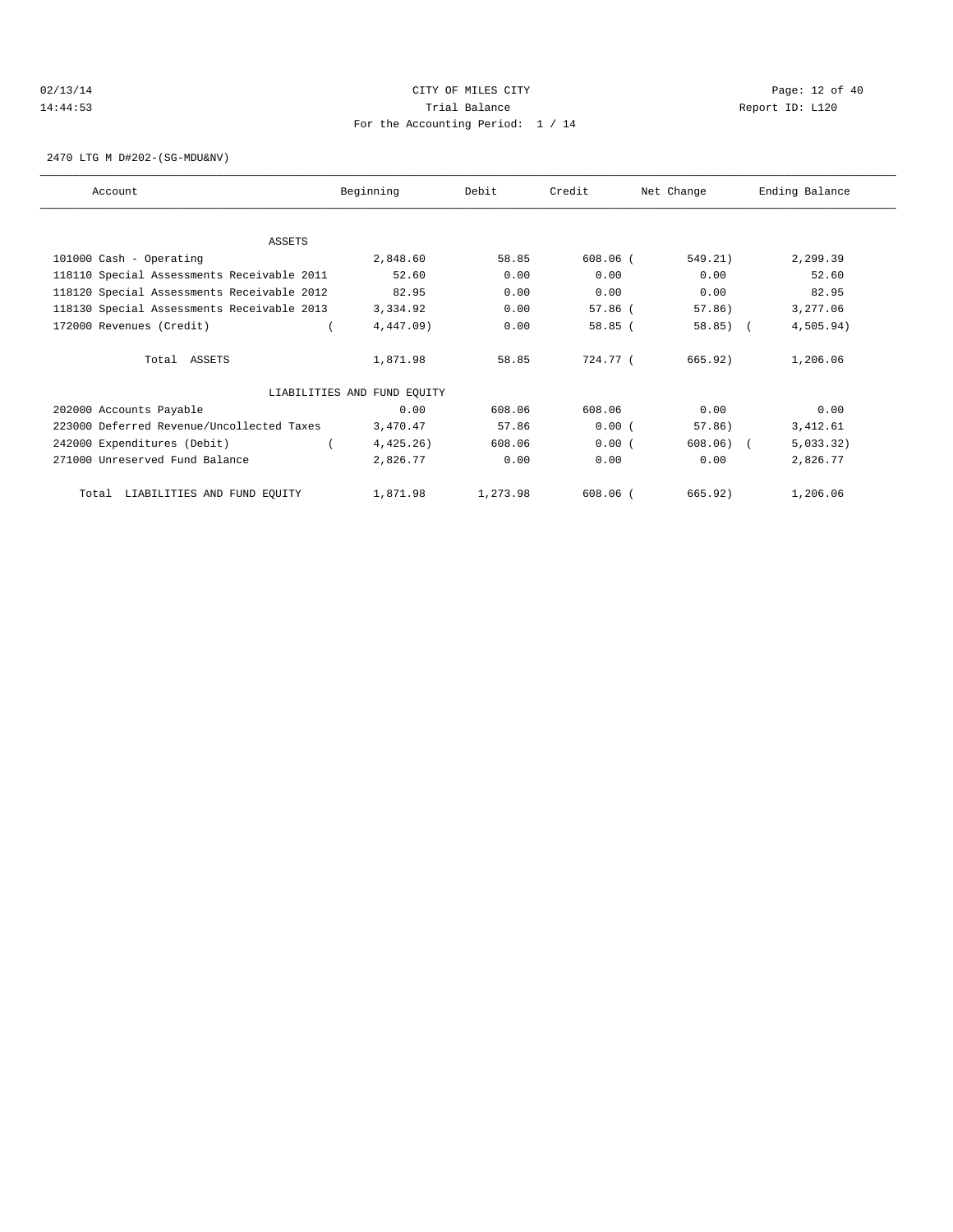# 02/13/14 Page: 13 of 40 14:44:53 Trial Balance Report ID: L120 For the Accounting Period: 1 / 14

2480 LTG M M#173-(Milestown Estates)

| Account                                    | Beginning                   | Debit  | Credit     | Net Change   | Ending Balance |
|--------------------------------------------|-----------------------------|--------|------------|--------------|----------------|
|                                            |                             |        |            |              |                |
| <b>ASSETS</b>                              |                             |        |            |              |                |
| 101000 Cash - Operating                    | 1,331.45                    | 172.88 | 66.59      | 106.29       | 1,437.74       |
| 118120 Special Assessments Receivable 2012 | 126.88                      | 0.00   | $126.88$ ( | 126.88)      | 0.00           |
| 118130 Special Assessments Receivable 2013 | 178.62                      | 0.00   | $32.08$ (  | 32.08)       | 146.54         |
| 172000 Revenues (Credit)                   | 634.98)                     | 0.00   | 172.88 (   | $172.88$ ) ( | 807.86)        |
| Total ASSETS                               | 1,001.97                    | 172.88 | 398.43 (   | 225.55)      | 776.42         |
|                                            | LIABILITIES AND FUND EQUITY |        |            |              |                |
| 202000 Accounts Payable                    | 0.00                        | 66.59  | 66.59      | 0.00         | 0.00           |
| 223000 Deferred Revenue/Uncollected Taxes  | 305.50                      | 158.96 | 0.00(      | 158.96)      | 146.54         |
| 242000 Expenditures (Debit)                | 384.31)                     | 66.59  | 0.00(      | $66.59$ (    | 450.90)        |
| 271000 Unreserved Fund Balance             | 1,080.78                    | 0.00   | 0.00       | 0.00         | 1,080.78       |
| LIABILITIES AND FUND EQUITY<br>Total       | 1,001.97                    | 292.14 | 66.59(     | 225.55)      | 776.42         |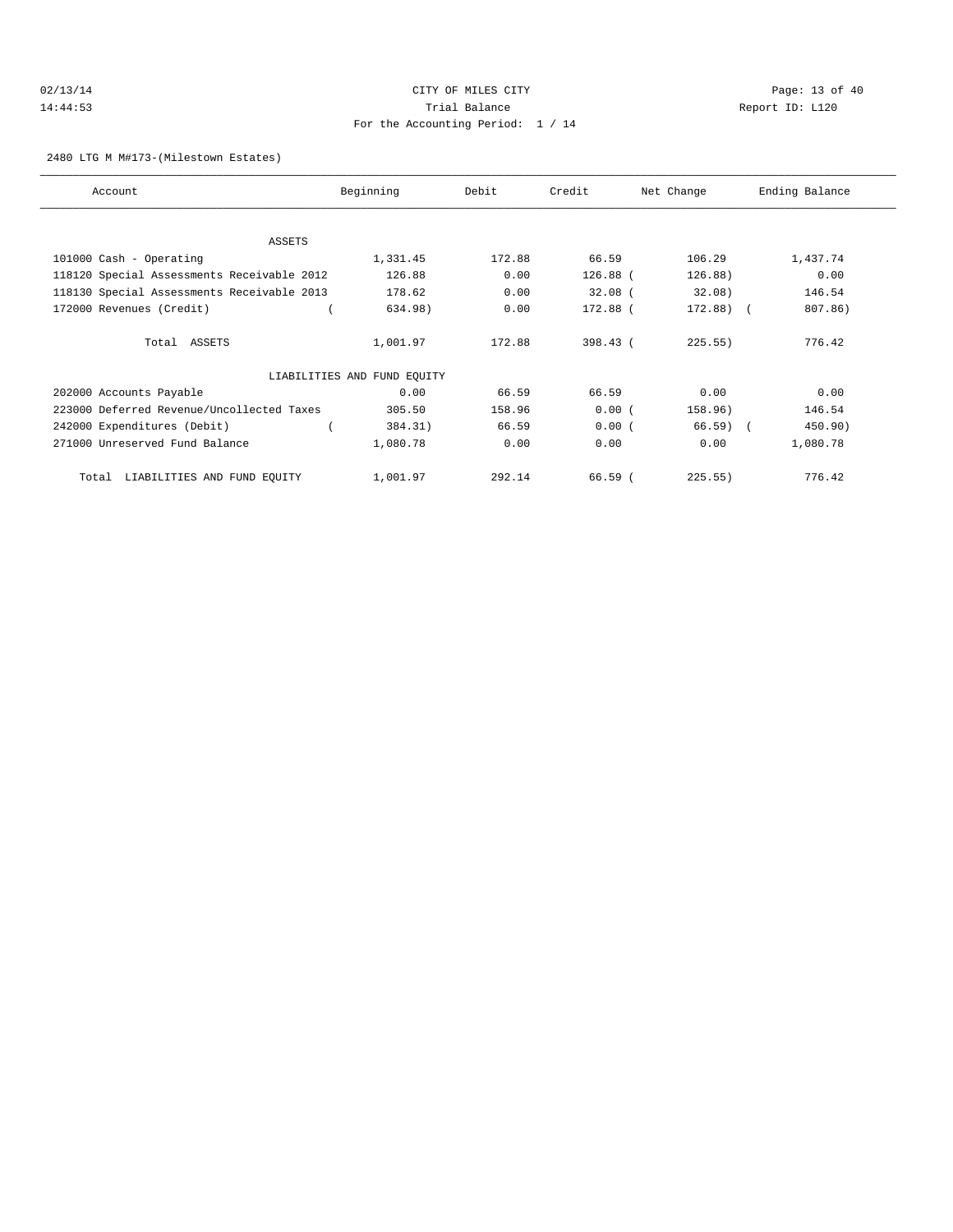# $O(13/14$   $O(13/14)$   $O(13/14)$   $O(13/14)$   $O(13/14)$   $O(13/14)$   $O(13/14)$   $O(13/14)$   $O(13/14)$ 14:44:53 Trial Balance Report ID: L120 For the Accounting Period: 1 / 14

2510 STR MAINT DIST #204

| Account                                    | Beginning                   | Debit        | Credit       | Net Change        | Ending Balance |  |
|--------------------------------------------|-----------------------------|--------------|--------------|-------------------|----------------|--|
|                                            |                             |              |              |                   |                |  |
| <b>ASSETS</b>                              |                             |              |              |                   |                |  |
| 101000 Cash - Operating                    | 520,048.14                  | 8,522.67     | 125,573.35 ( | 117,050.68)       | 402,997.46     |  |
| 118080 Special Assessments Receivable 2008 | 17.02                       | 0.00         | 0.00         | 0.00              | 17.02          |  |
| 118090 Special Assessment Receivable 2009  | 17.24                       | 0.00         | 0.00         | 0.00              | 17.24          |  |
| 118100 Special Assessments Receivable 2010 | 492.52                      | 0.00         | 77.14 (      | 77.14)            | 415.38         |  |
| 118110 Special Assessments Receivable 2011 | 4,040.94                    | 0.00         | $293.64$ (   | 293.64)           | 3,747.30       |  |
| 118120 Special Assessments Receivable 2012 | 13, 311.75                  | 0.00         | $1,183.62$ ( | 1,183.62)         | 12,128.13      |  |
| 118130 Special Assessments Receivable 2013 | 422,040.36                  | 0.00         | $6,623.63$ ( | 6,623.63)         | 415, 416.73    |  |
| 172000 Revenues (Credit)                   | 568,186.74)                 | 0.00         | 8,498.99 (   | $8,498.99$ (      | 576,685.73)    |  |
| Total ASSETS                               | 391,781.23                  | 8,522.67     | 142,250.37 ( | 133,727.70)       | 258,053.53     |  |
|                                            | LIABILITIES AND FUND EOUITY |              |              |                   |                |  |
| 202000 Accounts Payable                    | 0.00                        | 92,778.21    | 92,778.21    | 0.00              | 0.00           |  |
| 223000 Deferred Revenue/Uncollected Taxes  | 439,919.84                  | 8,178.03     | 0.00(        | 8,178.03)         | 431,741.81     |  |
| 242000 Expenditures (Debit)                | 575, 145. 76)               | 125, 573, 35 | $23.68$ (    | $125, 549.67$ ) ( | 700, 695.43)   |  |
| 271000 Unreserved Fund Balance             | 527,007.15                  | 0.00         | 0.00         | 0.00              | 527,007.15     |  |
| Total LIABILITIES AND FUND EQUITY          | 391,781.23                  | 226,529.59   | 92,801.89 (  | 133,727.70)       | 258,053.53     |  |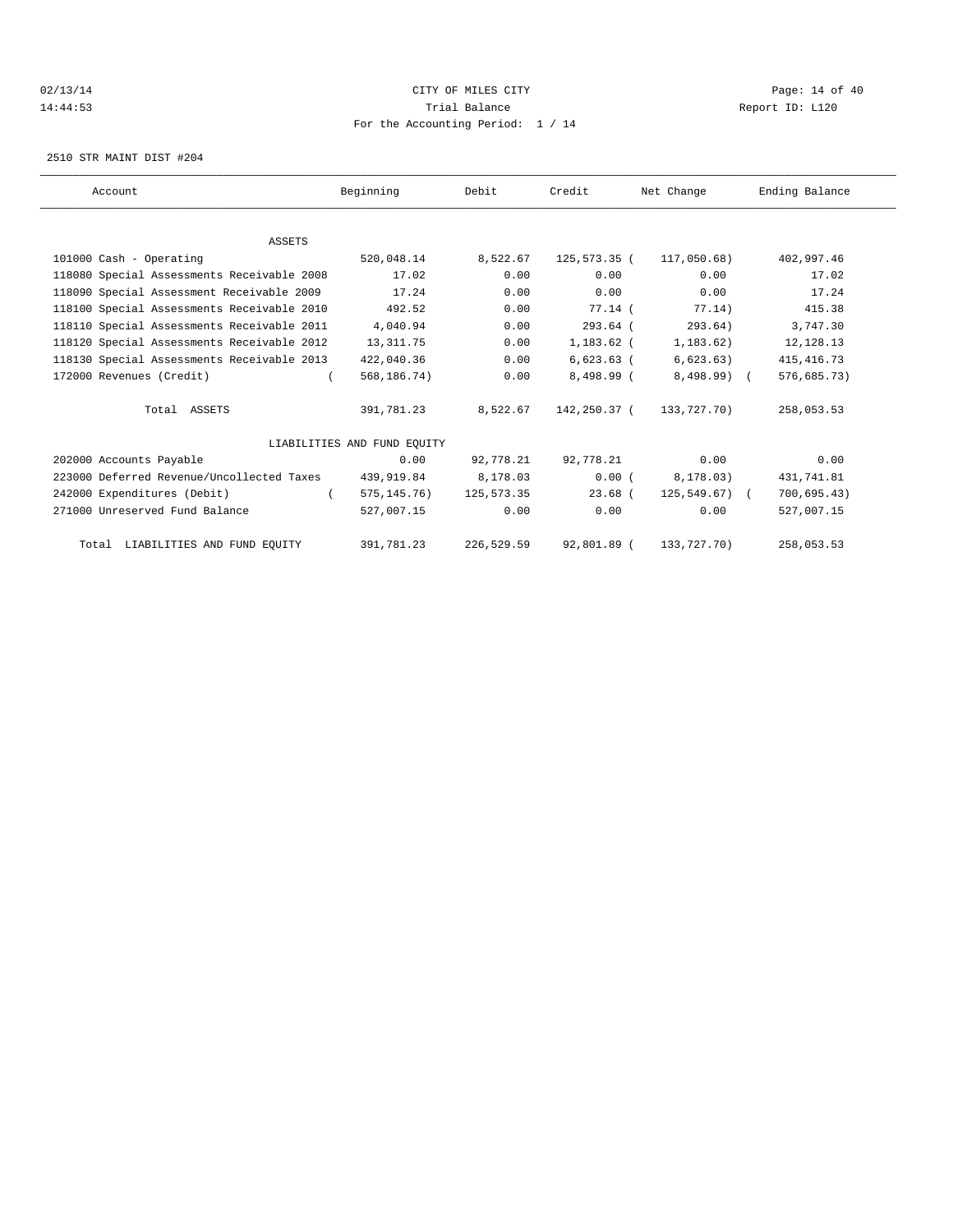# $O(13/14$   $O(13/14)$   $O(13/14)$   $O(13/14)$   $O(13/14)$   $O(13/14)$   $O(13/14)$   $O(13/14)$   $O(13/14)$ 14:44:53 Trial Balance Report ID: L120 For the Accounting Period: 1 / 14

2520 STR MAINT DIST #205

| Account                                    | Beginning                   | Debit       | Credit       | Net Change    | Ending Balance |
|--------------------------------------------|-----------------------------|-------------|--------------|---------------|----------------|
|                                            |                             |             |              |               |                |
| <b>ASSETS</b>                              |                             |             |              |               |                |
| 101000 Cash - Operating                    | 295,907.38                  | 7,030.68    | 13,313.05 (  | 6, 282, 37)   | 289,625.01     |
| 116000 Protested Taxes Receivable - Reals  | 287.84                      | 0.00        | 0.00         | 0.00          | 287.84         |
| 118080 Special Assessments Receivable 2008 | 151.97                      | 0.00        | 0.00         | 0.00          | 151.97         |
| 118090 Special Assessment Receivable 2009  | 420.74                      | 0.00        | $116.77$ (   | 116.77)       | 303.97         |
| 118100 Special Assessments Receivable 2010 | 652.75                      | 0.00        | $225.54$ (   | 225.54)       | 427.21         |
| 118110 Special Assessments Receivable 2011 | 3,095.91                    | 0.00        | $221.19$ (   | 221.19)       | 2,874.72       |
| 118120 Special Assessments Receivable 2012 | 13,797.09                   | 0.00        | 2,076.56 (   | 2,076.56)     | 11,720.53      |
| 118130 Special Assessments Receivable 2013 | 109,645.20                  | 0.00        | $3,944.43$ ( | 3,944.43)     | 105,700.77     |
| 172000 Revenues (Credit)                   | 159,970.56)                 | 0.00        | 7,030.68 (   | $7,030.68$ (  | 167,001.24)    |
| Total ASSETS                               | 263,988.32                  | 7,030.68    | 26,928.22 (  | 19,897.54)    | 244,090.78     |
|                                            | LIABILITIES AND FUND EOUITY |             |              |               |                |
| 202000 Accounts Payable                    | 0.00                        | 3,281.83    | 3,281.83     | 0.00          | 0.00           |
| 223000 Deferred Revenue/Uncollected Taxes  | 128,051.50                  | 6,584.49    | 0.00(        | 6,584.49)     | 121,467.01     |
| 242000 Expenditures (Debit)                | 79,287.91)                  | 13, 313, 05 | 0.00(        | $13,313.05$ ( | 92,600.96)     |
| 271000 Unreserved Fund Balance             | 215, 224. 73                | 0.00        | 0.00         | 0.00          | 215, 224.73    |
| Total LIABILITIES AND FUND EQUITY          | 263,988.32                  | 23, 179. 37 | $3,281.83$ ( | 19,897.54)    | 244,090.78     |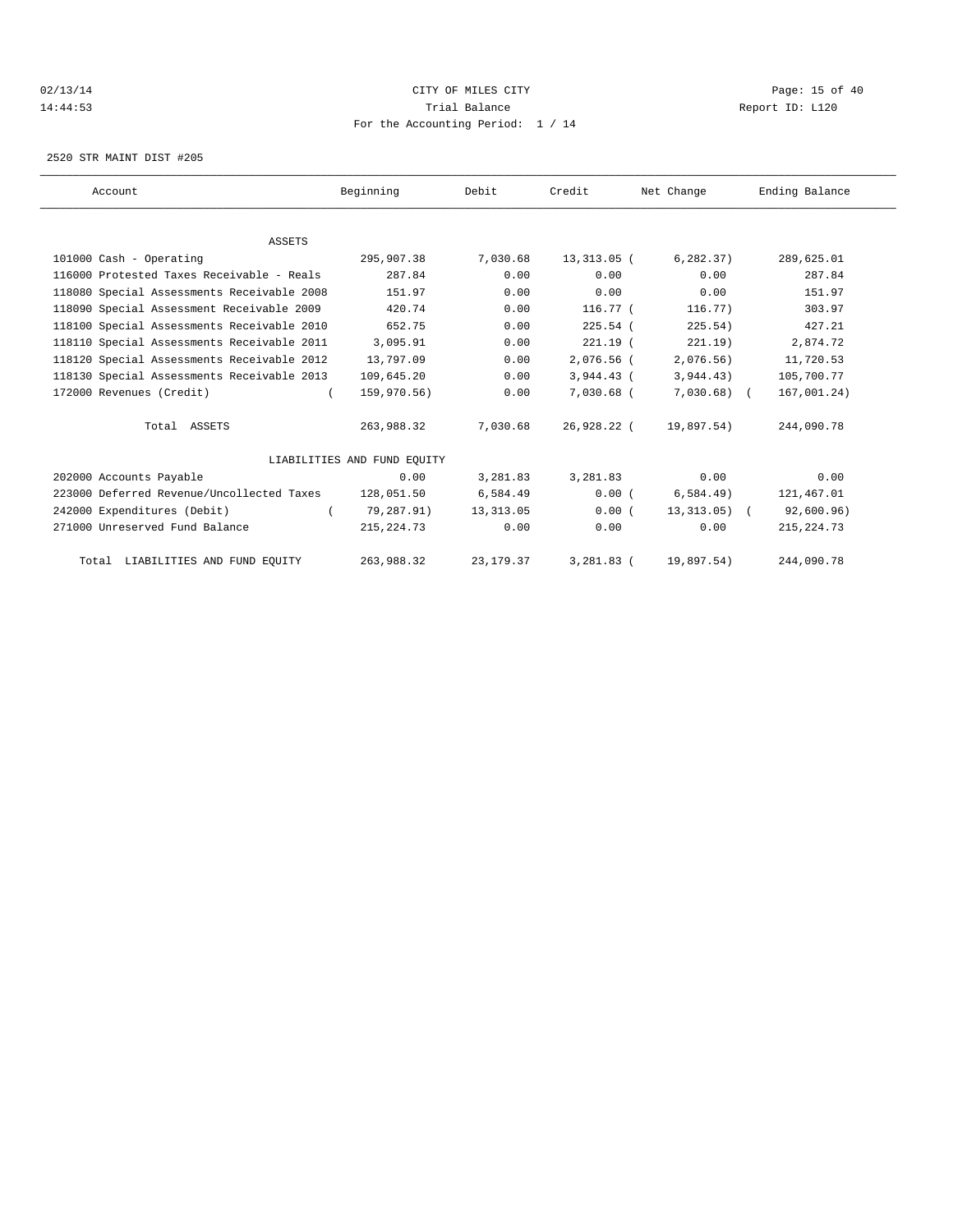| 02/13/14 |  |  |  |  |
|----------|--|--|--|--|
| 14:44:53 |  |  |  |  |

# CITY OF MILES CITY CONTROL CONTROL CONTROL CONTROL CITY Trial Balance and Trial Balance Report ID: L120 For the Accounting Period: 1 / 14

#### 2540 STR MAINT DIST#207-(MILESTOWN ESTATES)

| Account                                    | Beginning                   | Debit  | Credit       | Net Change   | Ending Balance |
|--------------------------------------------|-----------------------------|--------|--------------|--------------|----------------|
|                                            |                             |        |              |              |                |
| ASSETS                                     |                             |        |              |              |                |
| 101000 Cash - Operating                    | 3,508.64                    | 563.09 | 352.46       | 210.63       | 3,719.27       |
| 118120 Special Assessments Receivable 2012 | 352.66                      | 0.00   | 352.66 (     | 352.66)      | 0.00           |
| 118130 Special Assessments Receivable 2013 | 948.74                      | 0.00   | 170.34 (     | 170.34)      | 778.40         |
| 172000 Revenues (Credit)                   | 3,448.54)                   | 0.00   | $563.09$ (   | $563.09$ (   | 4,011.63)      |
| Total ASSETS                               | 1,361.50                    | 563.09 | $1,438.55$ ( | 875.46)      | 486.04         |
|                                            | LIABILITIES AND FUND EQUITY |        |              |              |                |
| 223000 Deferred Revenue/Uncollected Taxes  | 1,301.40                    | 523.00 | 0.00(        | 523.00)      | 778.40         |
| 242000 Expenditures (Debit)                | 2,212.61)                   | 352.46 | 0.00(        | $352.46$ ) ( | 2,565.07)      |
| 271000 Unreserved Fund Balance             | 2,272.71                    | 0.00   | 0.00         | 0.00         | 2,272.71       |
| LIABILITIES AND FUND EQUITY<br>Total       | 1,361.50                    | 875.46 | 0.00(        | $875.46$ )   | 486.04         |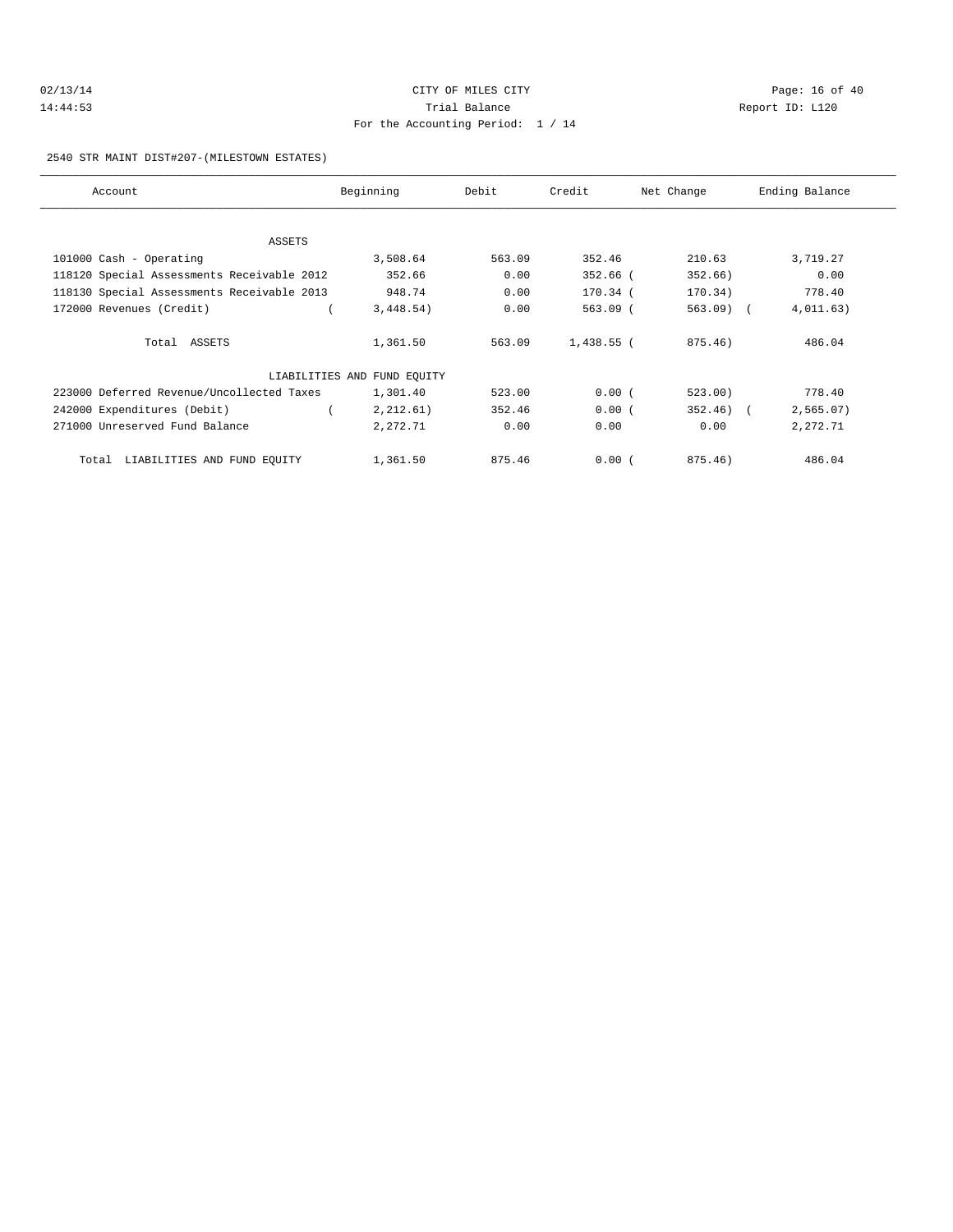| 02/13/14 | CITY OF MILES CITY                | Page: 17 of 40  |
|----------|-----------------------------------|-----------------|
| 14:44:53 | Trial Balance                     | Report ID: L120 |
|          | For the Accounting Period: 1 / 14 |                 |

#### 2701 Fire Grants

| Account                              | Beginning                   | Debit | Credit | Net Change | Ending Balance |
|--------------------------------------|-----------------------------|-------|--------|------------|----------------|
| ASSETS                               |                             |       |        |            |                |
| 101000 Cash - Operating              | 100.15                      | 0.00  | 0.00   | 0.00       | 100.15         |
| Total ASSETS                         | 100.15                      | 0.00  | 0.00   | 0.00       | 100.15         |
|                                      | LIABILITIES AND FUND EQUITY |       |        |            |                |
| 271000 Unreserved Fund Balance       | 100.15                      | 0.00  | 0.00   | 0.00       | 100.15         |
| LIABILITIES AND FUND EQUITY<br>Total | 100.15                      | 0.00  | 0.00   | 0.00       | 100.15         |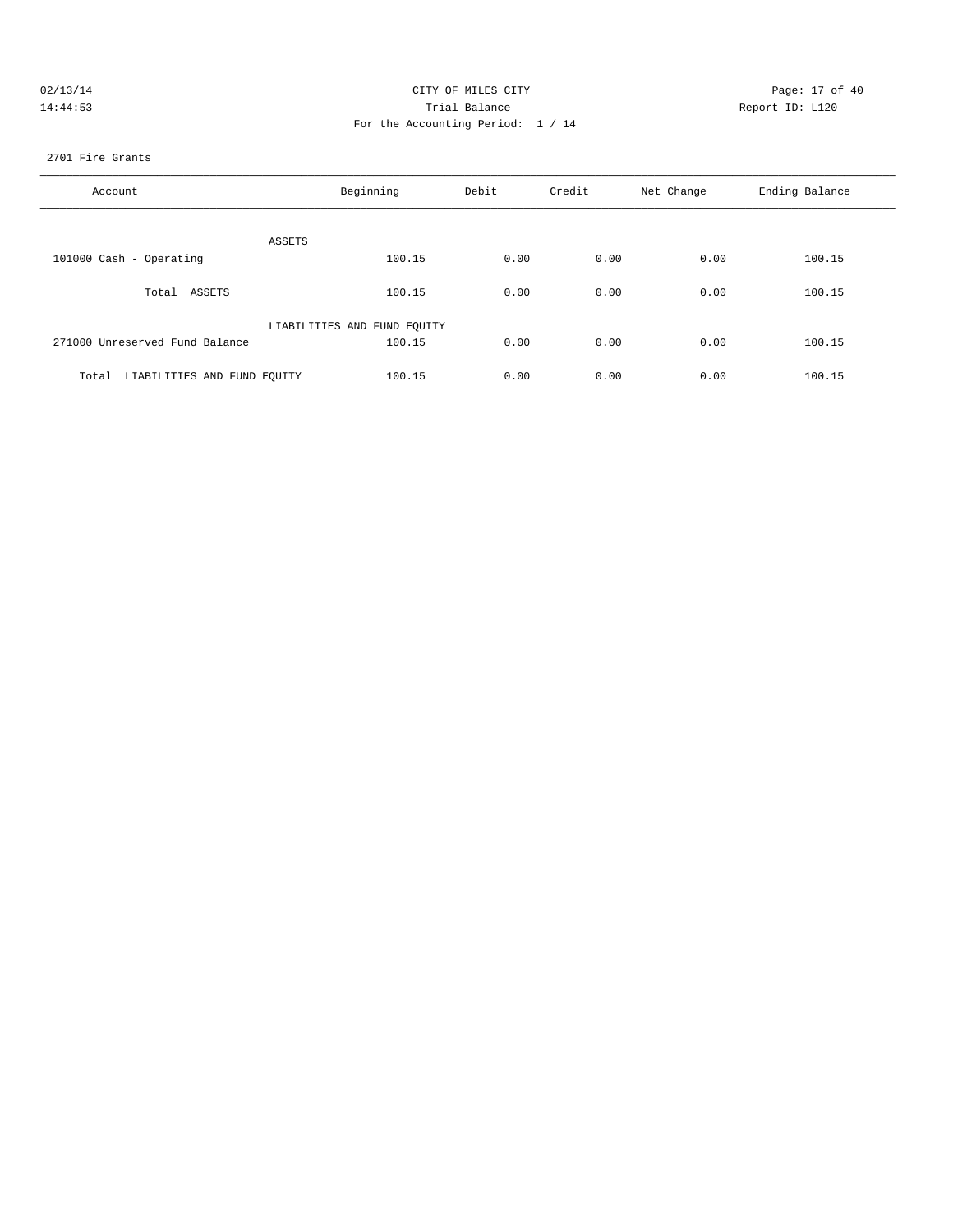| 02/13/1 |  |  |  |
|---------|--|--|--|
| 4:44:   |  |  |  |

# CITY OF MILES CITY CONTROL CONTROL CONTROL CONTROL CITY 14:44:53 Trial Balance Report ID: L120 For the Accounting Period: 1 / 14

#### 2820 GAS TAX

| Account                              | Beginning                   | Debit     | Credit      | Net Change   | Ending Balance |
|--------------------------------------|-----------------------------|-----------|-------------|--------------|----------------|
|                                      |                             |           |             |              |                |
| ASSETS                               |                             |           |             |              |                |
| 101000 Cash - Operating              | 88, 211.63                  | 15,182.32 | 480.39      | 14,701.93    | 102,913.56     |
| 172000 Revenues (Credit)             | 91,093.97)                  | 0.00      | 15,182.32 ( | 15,182.32) ( | 106, 276.29)   |
| Total ASSETS                         | 2.882.34                    | 15,182.32 | 15,662.71 ( | 480.39) (    | 3,362.73)      |
|                                      | LIABILITIES AND FUND EQUITY |           |             |              |                |
| 242000 Expenditures (Debit)          | 2,882.34)                   | 480.39    | 0.00(       | 480.39) (    | 3,362.73)      |
| LIABILITIES AND FUND EQUITY<br>Total | 2,882.34)                   | 480.39    | 0.00(       | $480.39$ )   | 3,362.73)      |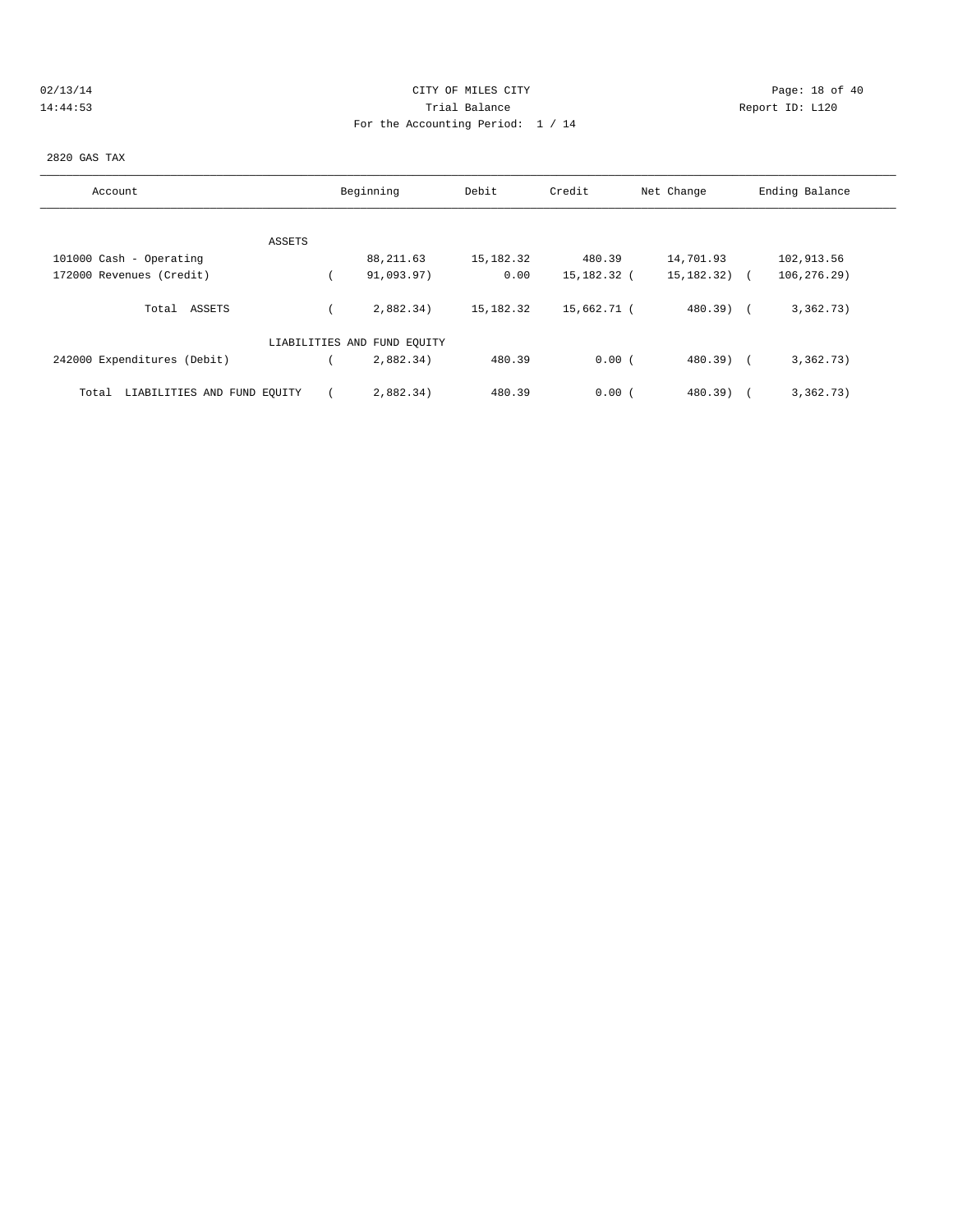# 02/13/14 Page: 19 of 40 14:44:53 Trial Balance Report ID: L120 For the Accounting Period: 1 / 14

#### 2850 911 EMERGENCY

| Account                              |        | Beginning                   | Debit     | Credit      | Net Change     | Ending Balance |
|--------------------------------------|--------|-----------------------------|-----------|-------------|----------------|----------------|
|                                      |        |                             |           |             |                |                |
|                                      | ASSETS |                             |           |             |                |                |
| 101000 Cash - Operating              |        | 7,292.06                    | 96,176.62 | 3,188.77    | 92,987.85      | 100,279.91     |
| 172000 Revenues (Credit)             |        | 33,693.19)                  | 0.00      | 96,176.62 ( | 96,176.62)     | 129,869.81)    |
| Total ASSETS                         |        | 26, 401.13)                 | 96,176.62 | 99,365.39 ( | $3,188.77$ ) ( | 29,589.90)     |
|                                      |        | LIABILITIES AND FUND EQUITY |           |             |                |                |
| 202000 Accounts Payable              |        | 0.00                        | 2,779.77  | 2,779.77    | 0.00           | 0.00           |
| 242000 Expenditures (Debit)          |        | 99,544.60)                  | 3,188.77  | 0.00(       | $3,188.77$ ) ( | 102,733.37)    |
| 271000 Unreserved Fund Balance       |        | 73, 143. 47                 | 0.00      | 0.00        | 0.00           | 73, 143. 47    |
| LIABILITIES AND FUND EQUITY<br>Total |        | 26, 401.13)                 | 5,968.54  | 2,779.77 (  | 3,188.77)      | 29,589.90)     |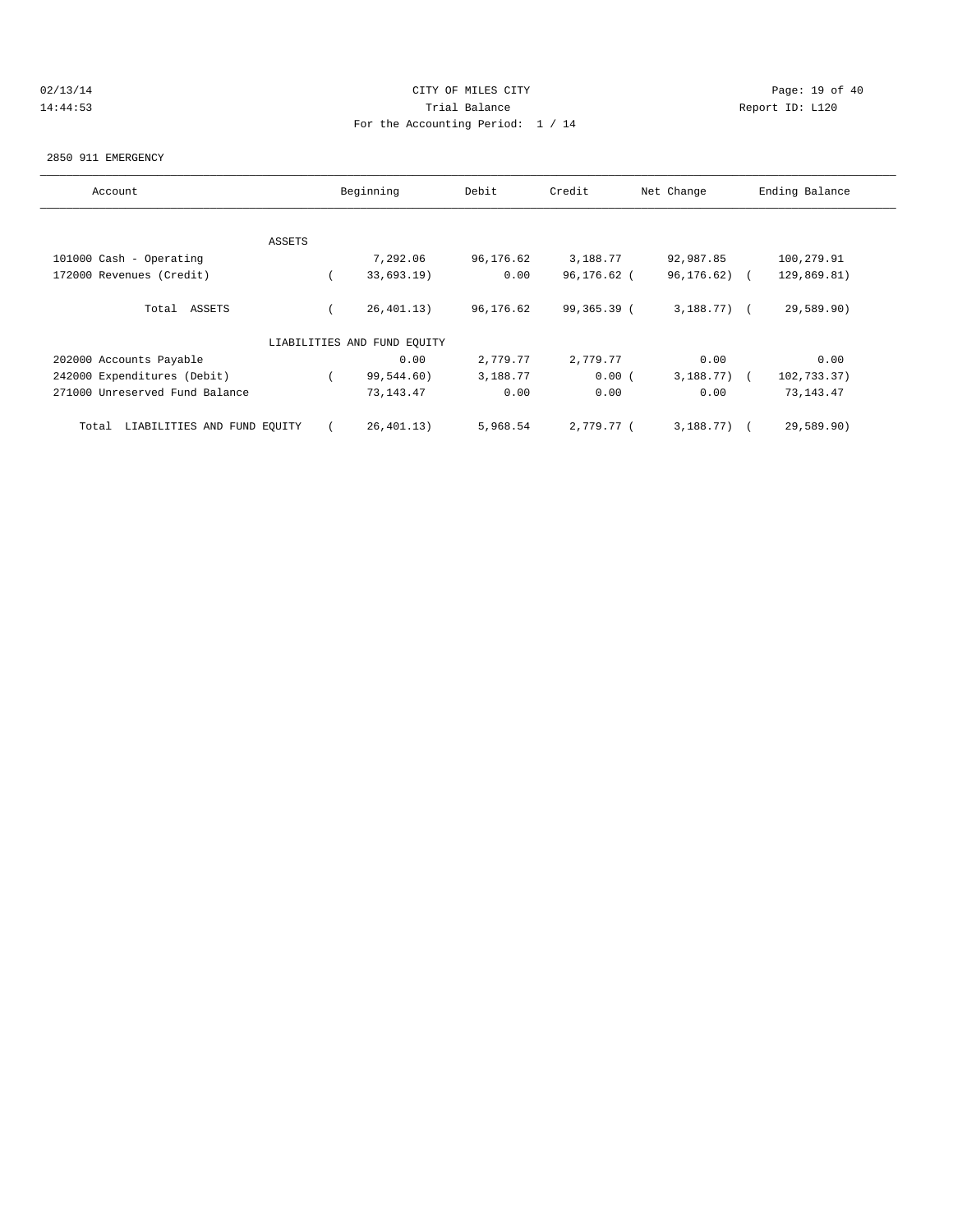# 02/13/14 Page: 20 of 40 14:44:53 Trial Balance Report ID: L120 For the Accounting Period: 1 / 14

#### 2880 LIBRARY GRANTS

| Account                                | Beginning                   | Debit  | Credit     | Net Change | Ending Balance |  |
|----------------------------------------|-----------------------------|--------|------------|------------|----------------|--|
|                                        |                             |        |            |            |                |  |
| ASSETS                                 |                             |        |            |            |                |  |
| 101003 Cash - per capita               | 6,042.40                    | 0.00   | 0.00       | 0.00       | 6,042.40       |  |
| $101020$ Cash - Op/ILL                 | 403.42)                     | 0.00   | 239.00(    | $239.00$ ( | 642.42)        |  |
| 101030 Cash - Sagebrush Fed/Base Grant | 8,280.11                    | 0.00   | 0.00       | 0.00       | 8,280.11       |  |
| 101033 Library - Humanities Grant      | 502.08                      | 0.00   | 0.00       | 0.00       | 502.08         |  |
| 172000 Revenues (Credit)               | 11, 559.99)                 | 0.00   | 0.00       | 0.00       | 11, 559.99)    |  |
| Total ASSETS                           | 2,861.18                    | 0.00   | 239.00(    | 239.00)    | 2,622.18       |  |
|                                        | LIABILITIES AND FUND EQUITY |        |            |            |                |  |
| 202000 Accounts Payable                | 0.00                        | 239.00 | 239.00     | 0.00       | 0.00           |  |
| 242000 Expenditures (Debit)            | 2, 262, 82)                 | 239.00 | 0.00(      | $239.00$ ( | 2,501.82)      |  |
| 271000 Unreserved Fund Balance         | 5,124.00                    | 0.00   | 0.00       | 0.00       | 5,124.00       |  |
| LIABILITIES AND FUND EQUITY<br>Total   | 2,861.18                    | 478.00 | $239.00$ ( | 239.00)    | 2,622.18       |  |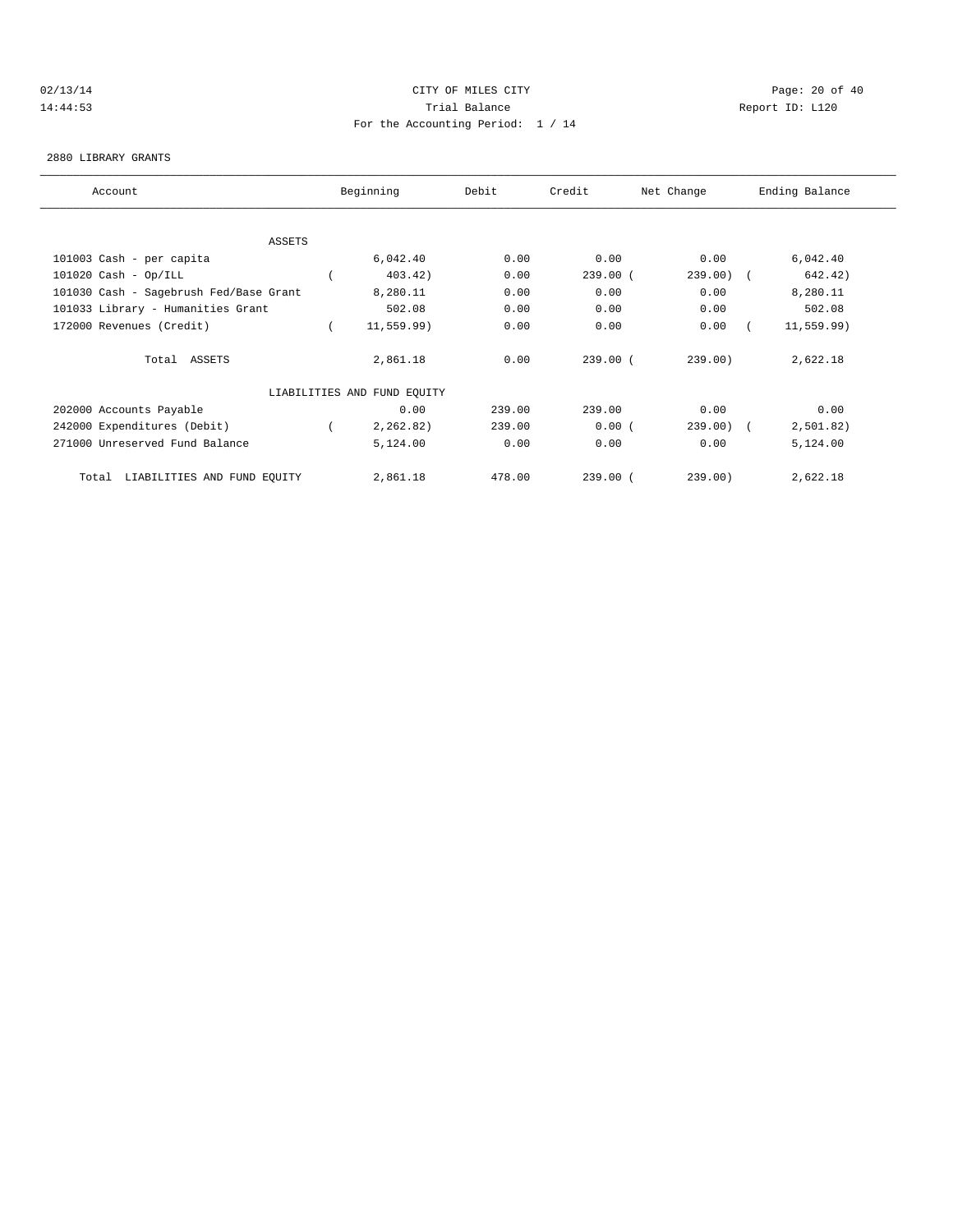# 02/13/14 Page: 21 of 40 14:44:53 Trial Balance Report ID: L120 For the Accounting Period: 1 / 14

#### 2935 Historic Preservation

| Account                              |        | Beginning                   | Debit    | Credit       | Net Change    | Ending Balance |
|--------------------------------------|--------|-----------------------------|----------|--------------|---------------|----------------|
|                                      |        |                             |          |              |               |                |
|                                      | ASSETS |                             |          |              |               |                |
| 101000 Cash - Operating              |        | 593.93)                     | 8,000.00 | 2,082.41     | 5,917.59      | 5,323.66       |
| 172000 Revenues (Credit)             |        | 8,634.99)                   | 0.00     | $8,000.00$ ( | $8,000.00)$ ( | 16,634.99)     |
| Total ASSETS                         |        | 9,228.92)                   | 8,000.00 | 10,082.41 (  | $2,082.41$ (  | 11, 311.33)    |
|                                      |        | LIABILITIES AND FUND EQUITY |          |              |               |                |
| 202000 Accounts Payable              |        | 0.00                        | 439.53   | 439.53       | 0.00          | 0.00           |
| 242000 Expenditures (Debit)          |        | 11, 174. 16)                | 2,178.41 | 96.00(       | 2,082.41)     | 13,256.57)     |
| 271000 Unreserved Fund Balance       |        | 1,945.24                    | 0.00     | 0.00         | 0.00          | 1,945.24       |
| LIABILITIES AND FUND EQUITY<br>Total |        | 9,228,92)                   | 2,617.94 | $535.53$ (   | 2,082.41)     | 11, 311, 33)   |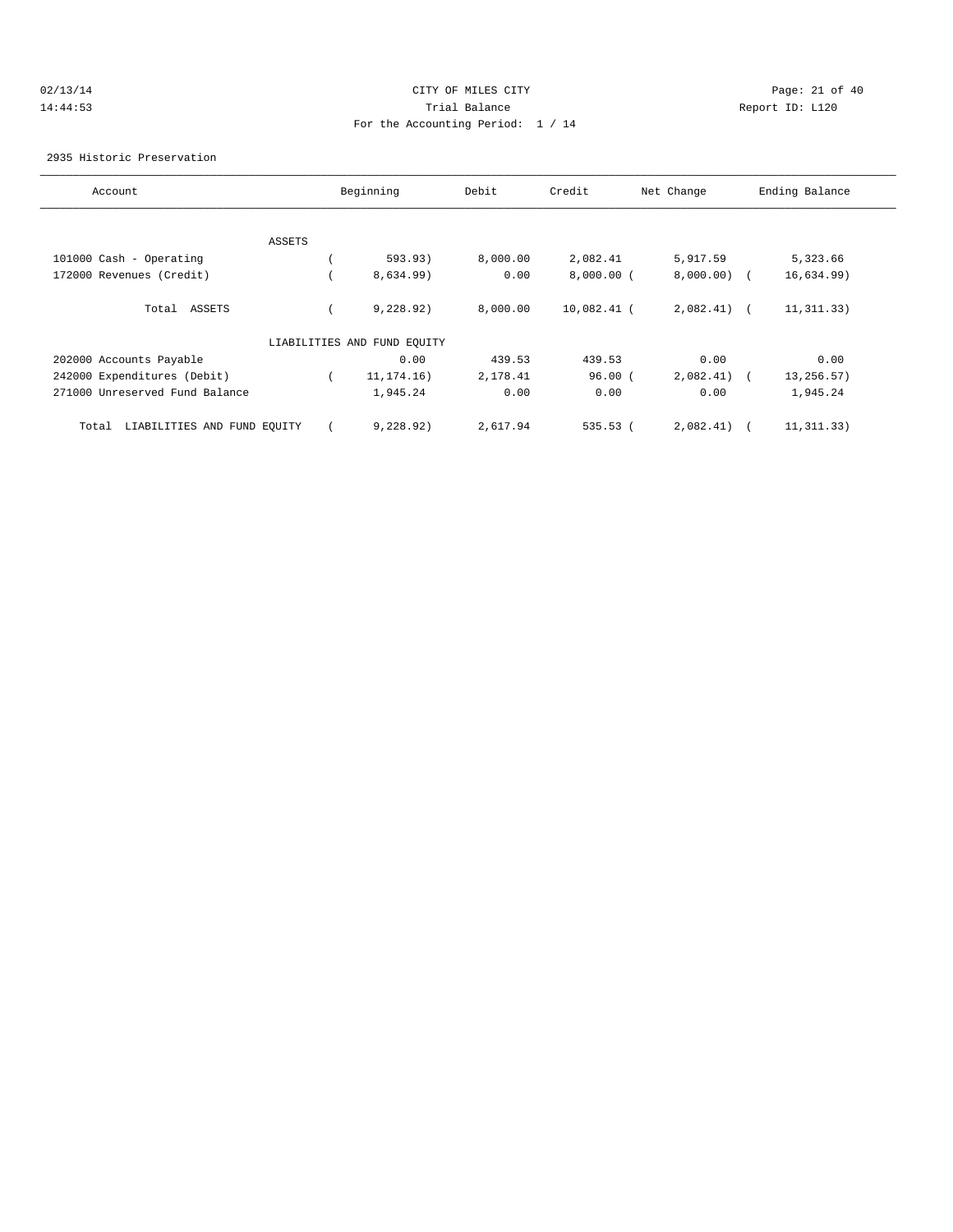| 02/13/14 | CITY OF MILES CITY                | Page: 22 of 40 |  |
|----------|-----------------------------------|----------------|--|
| 14:44:53 | Trial Balance<br>Report ID: L120  |                |  |
|          | For the Accounting Period: 1 / 14 |                |  |

#### 2985 RETIRED SENIOR VOLUNTEER PROG (RSVP)

| Account                                    | Beginning                   | Debit    | Credit       | Net Change    | Ending Balance |
|--------------------------------------------|-----------------------------|----------|--------------|---------------|----------------|
|                                            |                             |          |              |               |                |
| ASSETS                                     |                             |          |              |               |                |
| 101000 Cash - Operating                    | 9,040.66)                   | 313.22   | 4,624.56 (   | $4,311.34)$ ( | 13,352.00)     |
| 101004 RSVP Non-Federal Cash Operating-Cus | 18,745.69                   | 0.00     | 934.93 (     | 934.93)       | 17,810.76      |
| 103100 Petty Cash-                         | 200.00                      | 0.00     | 0.00         | 0.00          | 200.00         |
| 172000 Revenues (Credit)                   | 40,857.02)                  | 0.00     | $313.22$ (   | 313.22        | 41,170.24)     |
| Total ASSETS                               | 30,951.99)                  | 313.22   | 5,872.71 (   | $5,559.49$ (  | 36, 511.48)    |
|                                            | LIABILITIES AND FUND EQUITY |          |              |               |                |
| 202000 Accounts Payable                    | 0.00                        | 995.52   | 1,865.52     | 870.00        | 870.00         |
| 242000 Expenditures (Debit)                | 33,928.50)                  | 6,429.49 | 0.00(        | $6,429.49$ (  | 40,357.99)     |
| 271000 Unreserved Fund Balance             | 2,976.51                    | 0.00     | 0.00         | 0.00          | 2,976.51       |
| LIABILITIES AND FUND EQUITY<br>Total       | 30, 951.99)                 | 7,425.01 | $1,865.52$ ( | $5,559.49$ (  | 36, 511.48)    |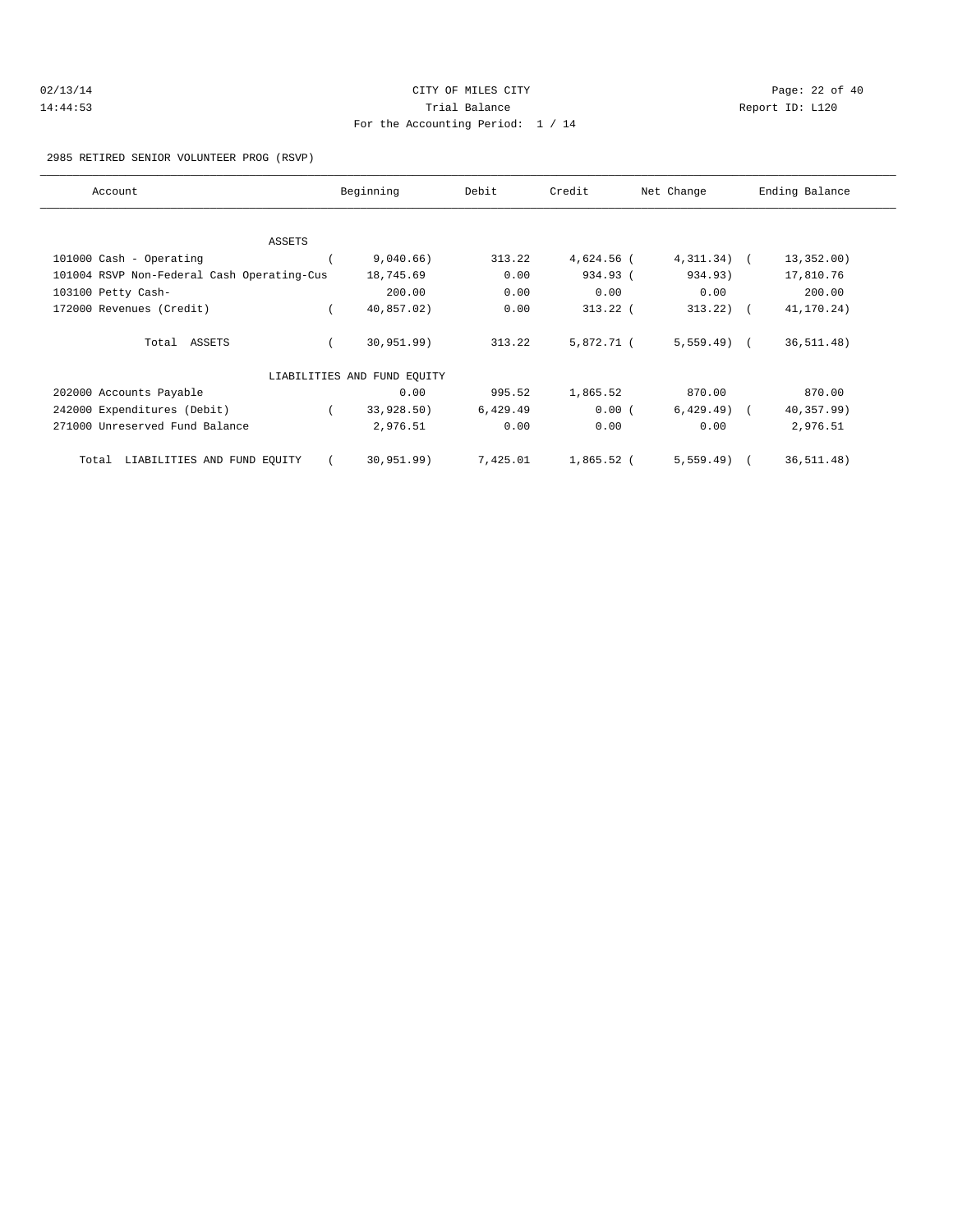| 02/13/14 | CITY OF MILES CITY                | Page: 23 of 40  |
|----------|-----------------------------------|-----------------|
| 14:44:53 | Trial Balance                     | Report ID: L120 |
|          | For the Accounting Period: 1 / 14 |                 |

3300 Judgement & Losses-Power Settlement

| Account                                   | Beginning                   | Debit  | Credit     | Net Change  | Ending Balance        |
|-------------------------------------------|-----------------------------|--------|------------|-------------|-----------------------|
|                                           |                             |        |            |             |                       |
| ASSETS                                    |                             |        |            |             |                       |
| 101000 Cash - Operating                   | 221.51)                     | 221.51 | 0.00       | 221.51      | 0.00                  |
| 115208 Taxes Receivable - Personal 2008   | 0.49                        | 0.00   | $0.49$ (   | $0.49$ )    | 0.00                  |
| 172000 Revenues (Credit)                  | 0.46                        | 0.00   | $221.51$ ( | $221.51)$ ( | 221.05)               |
|                                           |                             |        |            |             |                       |
| Total ASSETS                              | 220.56)                     | 221.51 | $222.00$ ( | $0.49$ (    | 221.05)               |
|                                           |                             |        |            |             |                       |
|                                           | LIABILITIES AND FUND EQUITY |        |            |             |                       |
| 223200 Deferred Revenue - Pers Prop Taxes | 0.49                        | 0.49   | 0.00(      | 0.49        | 0.00                  |
| 271000 Unreserved Fund Balance            | 221.05)                     | 0.00   | 0.00       | 0.00        | 221.05)<br>$\sqrt{2}$ |
|                                           |                             |        |            |             |                       |
| LIABILITIES AND FUND EQUITY<br>Total      | 220.56)                     | 0.49   | 0.00(      | $0.49$ $($  | 221.05)               |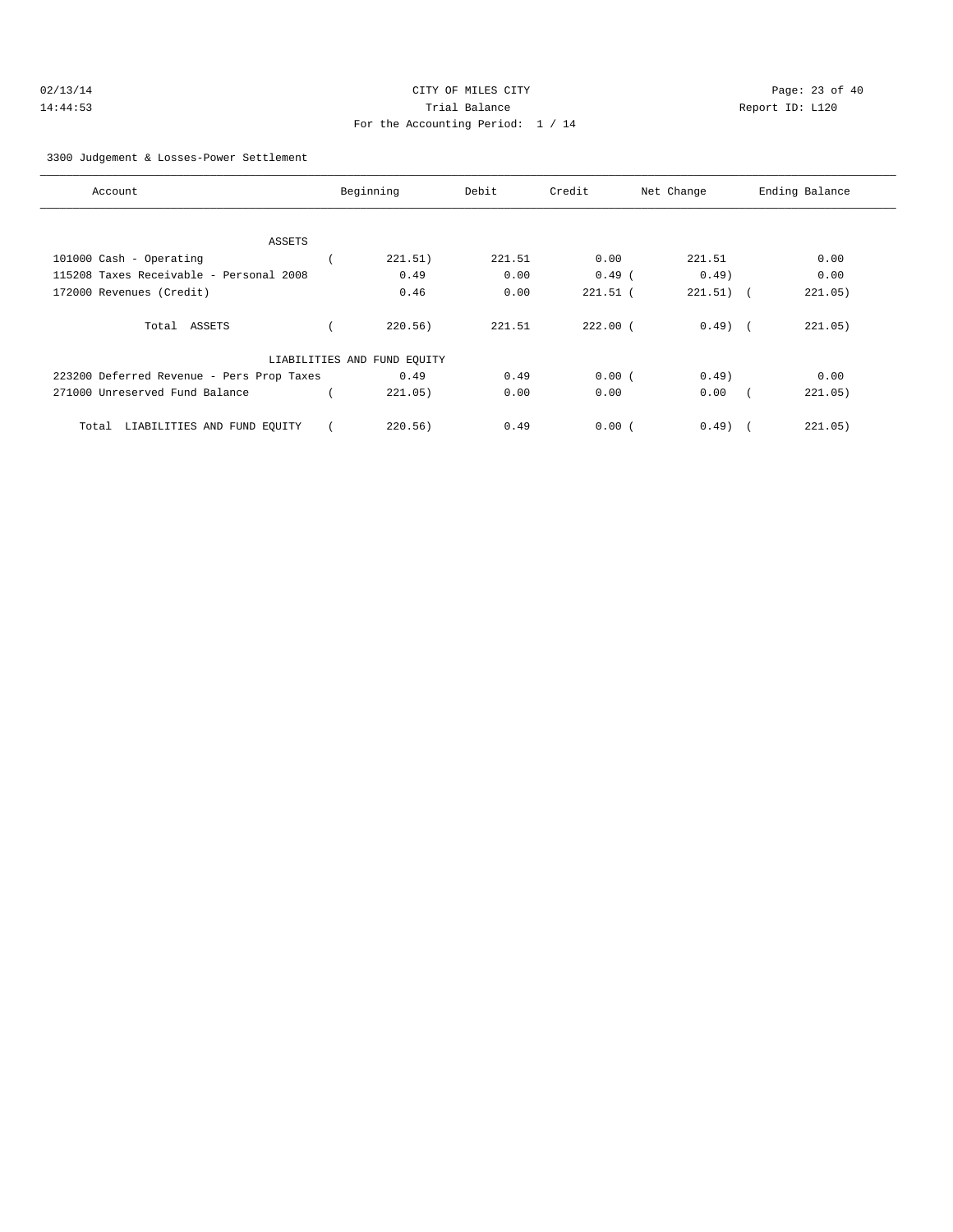| 02/13/14 | CITY OF MILES CITY                | Page: 24 of 40  |
|----------|-----------------------------------|-----------------|
| 14:44:53 | Trial Balance                     | Report ID: L120 |
|          | For the Accounting Period: 1 / 14 |                 |

4000 General Fund Capitol Improvement Fund

| Account                              |        | Beginning                   | Debit | Credit | Net Change | Ending Balance |
|--------------------------------------|--------|-----------------------------|-------|--------|------------|----------------|
|                                      |        |                             |       |        |            |                |
|                                      | ASSETS |                             |       |        |            |                |
| 101000 Cash - Operating              |        | 181,293.56                  | 0.00  | 0.00   | 0.00       | 181,293.56     |
| 172000 Revenues (Credit)             |        | 158.79)                     | 0.00  | 0.00   | 0.00       | 158.79)        |
| Total ASSETS                         |        | 181, 134. 77                | 0.00  | 0.00   | 0.00       | 181, 134. 77   |
|                                      |        | LIABILITIES AND FUND EQUITY |       |        |            |                |
| 242000 Expenditures (Debit)          |        | 11,719.63)                  | 0.00  | 0.00   | 0.00       | 11,719.63)     |
| 271000 Unreserved Fund Balance       |        | 192,854.40                  | 0.00  | 0.00   | 0.00       | 192,854.40     |
| LIABILITIES AND FUND EOUITY<br>Total |        | 181, 134. 77                | 0.00  | 0.00   | 0.00       | 181, 134. 77   |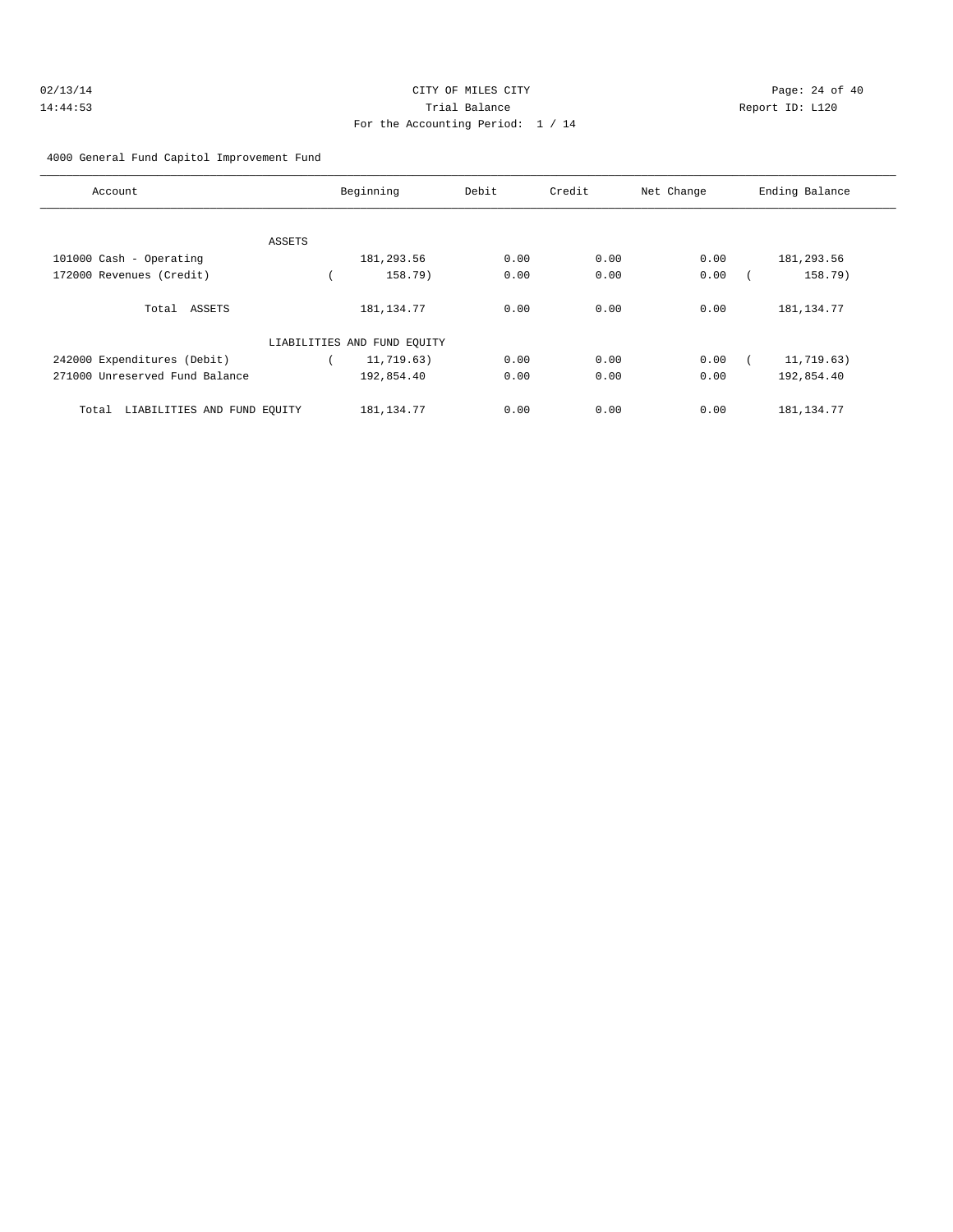| 2/13/14 |  |
|---------|--|
| 4:44:53 |  |

# $O(2/13/14$  Page: 25 of 40 14:44:53 Trial Balance Report ID: L120 For the Accounting Period: 1 / 14

4060 CAPITAL IMPROV-PUBLIC WORKS

| Account                              | Beginning                   | Debit    | Credit       | Net Change   | Ending Balance |
|--------------------------------------|-----------------------------|----------|--------------|--------------|----------------|
|                                      |                             |          |              |              |                |
| ASSETS                               |                             |          |              |              |                |
| 101000 Cash - Operating              | 42,788.79                   | 4,572.00 | 0.00         | 4,572.00     | 47,360.79      |
| 172000 Revenues (Credit)             | 5,379.36)                   | 0.00     | $4,572.00$ ( | $4,572.00$ ( | 9,951.36)      |
| Total ASSETS                         | 37,409.43                   | 4,572.00 | 4,572.00     | 0.00         | 37,409.43      |
|                                      | LIABILITIES AND FUND EQUITY |          |              |              |                |
| 242000 Expenditures (Debit)          | 75, 311, 25)                | 0.00     | 0.00         | 0.00         | 75, 311.25)    |
| 271000 Unreserved Fund Balance       | 112,720.68                  | 0.00     | 0.00         | 0.00         | 112,720.68     |
| LIABILITIES AND FUND EQUITY<br>Total | 37,409.43                   | 0.00     | 0.00         | 0.00         | 37,409.43      |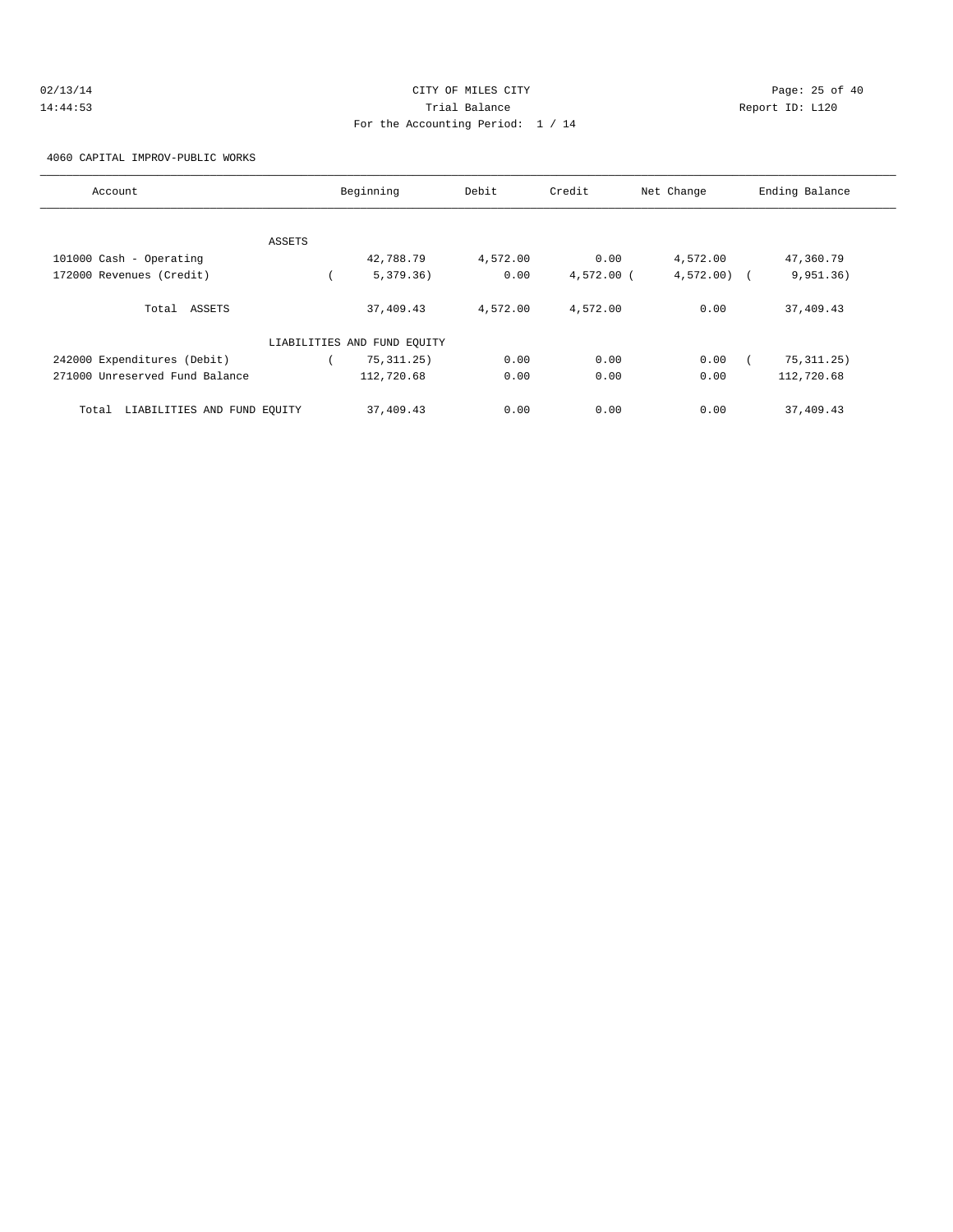#### $O(13/14$   $O(13/14)$   $O(13/14)$   $O(13/14)$   $O(13/14)$   $O(13/14)$   $O(13/14)$   $O(13/14)$   $O(13/14)$   $O(13/14)$ 14:44:53 Trial Balance Report ID: L120 For the Accounting Period: 1 / 14

#### 5210 WATER UTILITY

| Account                                                   | Beginning                   | Debit       | Credit        | Net Change  | Ending Balance            |
|-----------------------------------------------------------|-----------------------------|-------------|---------------|-------------|---------------------------|
|                                                           |                             |             |               |             |                           |
| ASSETS                                                    |                             |             |               |             |                           |
| 101000 Cash - Operating                                   | 1,316,390.97                | 150,755.53  | 143,920.97    | 6,834.56    | 1,323,225.53              |
| 101010 Deposit Cash                                       | 30,650.00                   | 850.00      | $950.00$ (    | 100.00)     | 30,550.00                 |
| 102113 Cash - NE Water Line Proj                          | 31,232.18                   | 0.00        | 0.00          | 0.00        | 31,232.18                 |
| 102240 Cash - Replacement & Depreciation                  | 1,489,589.35                | 0.00        | 0.00          | 0.00        | 1,489,589.35              |
| 102250 Cash - System Devlopment Fees                      | 249,578.25                  | 0.00        | 0.00          | 0.00        | 249,578.25                |
| 102270 Cash - Curb Stop Replacement Fee                   | 186,901.67                  | 3,732.78    | 0.00          | 3,732.78    | 190,634.45                |
| 102312 RevBnd/CurYearDebt-DNRC/CarbonTank                 | 11,839.83                   | 12,724.58   | 5,611.66      | 7,112.92    | 18,952.75                 |
| 102313 RevBnd/CurYearDebt-DNRC/NE WtrLine                 | 214.98                      | 12,724.58   | 5,824.58      | 6,900.00    | 7,114.98                  |
| 102315 RevBnd/CurYearDebt-ARRA/NE Water Li(               | 14.98)                      | 1,503.96    | 0.00          | 1,503.96    | 1,488.98                  |
| 102322 RevBnd/Reserve-DNRC/CarbonTank                     | 153,009.00                  | 0.00        | 0.00          | 0.00        | 153,009.00                |
| 102323 RevBnd/Reserve-DNRC/NE WtrLine                     | 153,808.00                  | 0.00        | $20,000.00$ ( | 20,000.00)  | 133,808.00                |
| 102325 RevBnd/Reserve-ARRA B-NE Waterline                 | 18,245.00                   | 0.00        | 0.00          | 0.00        | 18,245.00                 |
| 103000 Petty Cash                                         | 330.00                      | 0.00        | 0.00          | 0.00        | 330.00                    |
| 122000 Accounts Receivable                                | 181,840.23                  | 129,102.06  | 156,831.61 (  | 27,729.55)  | 154,110.68                |
| 122020 Accounts Receivable-\$2.00 State Ass               | 847.79                      | 0.00        | 661.84 (      | 661.84)     | 185.95                    |
| 132000 Due From Government (Short Term)                   | 0.03                        | 0.00        | 0.00          | 0.00        | 0.03                      |
| 172000 Revenues (Credit)<br>$\left($                      | 1, 147, 120. 23)            | 12,299.70   | 130,680.09 (  | 118,380.39) | 1,265,500.62)<br>$\left($ |
| 181000 Land                                               | 41,844.00                   | 0.00        | 0.00          | 0.00        | 41,844.00                 |
| 182000 Buildings                                          | 22,997.00                   | 0.00        | 0.00          | 0.00        | 22,997.00                 |
| 182100 Allowance for Depr - Buildings (Cre(               | 22,997.00)                  | 0.00        | 0.00          | 0.00        | 22,997.00)                |
| 186000 Machinery and Equipment                            | 359,087.70                  | 0.00        | 0.00          | 0.00        | 359,087.70                |
| 186100 Allowance for Depr - Machinery & Eq(               | 235, 352.00)                | 0.00        | 0.00          | 0.00        | 235, 352.00)              |
| 188000 Const. Work in Progress-NE Wtr Line                | 1,100,359.57                | 0.00        | 0.00          | 0.00        | 1,100,359.57              |
| 189100 Source of Supply                                   | 3, 427, 537.49              | 0.00        | 0.00          | 0.00        | 3, 427, 537.49            |
| 189110 Allowance for Depreciation - Source(               | 342,949.00)                 | 0.00        | 0.00          | 0.00        | 342,949.00)<br>$\left($   |
| 189300 Treatment Plant                                    | 3,716,158.00                | 0.00        | 0.00          | 0.00        | 3,716,158.00              |
| 189310 Allowance for Depr - Treatment Plan( 1,724,417.00) |                             | 0.00        | 0.00          | 0.00        | (1, 724, 417.00)          |
| 189400 Transmission & Distribution                        | 11, 441, 963.97             | 0.00        | 0.00          | 0.00        | 11, 441, 963.97           |
| 189410 Allowance for Depr - Trans & Distri( 3,080,832.00) |                             | 0.00        | 0.00          | 0.00        | 3,080,832.00)             |
| Total ASSETS                                              | 17,380,742.80               | 323,693.19  | 464,480.75 (  | 140,787.56) | 17, 239, 955.24           |
|                                                           | LIABILITIES AND FUND EQUITY |             |               |             |                           |
| 202000 Accounts Payable                                   | 0.00                        | 88,886.20   | 88,886.20     | 0.00        | 0.00                      |
| 202100 Accounts Payable<br>$\overline{ }$                 | 0.50)                       | 0.00        | 0.00          | 0.00        | 0.50)                     |
| 214000 Deposits Payable                                   | 30,650.00                   | 950.00      | $850.00$ (    | 100.00)     | 30,550.00                 |
| 214010 Refunds Payable                                    | 0.00                        | 76.50       | 19.59(        | 56.91)      | 56.91)<br>$\sqrt{2}$      |
| 231000 BONDS PAYABLE                                      | 5,150,268.00                | 0.00        | 0.00          | 0.00        | 5,150,268.00              |
| 238000 Other Post Employment Benefits                     | 21,714.00                   | 0.00        | 0.00          | 0.00        | 21,714.00                 |
| 239000 Compensated Absences Payable                       | 86,051.00                   | 0.00        | 0.00          | 0.00        | 86,051.00                 |
| 242000 Expenditures (Debit)                               | 1,024,215.83)               | 141, 145.56 | 514.91 (      | 140,630.65) | 1, 164, 846.48)           |
| 250300 Reserve Revenue Bond - Current Debt                | 323, 303.85                 | 0.00        | 0.00          | 0.00        | 323,303.85                |
| 250500 Reserve - System Dev Fees                          | 171,098.25                  | 0.00        | 0.00          | 0.00        | 171,098.25                |
| 250600 Reserve for Replacement & Depreciat                | 1,351,889.30                | 0.00        | 0.00          | 0.00        | 1,351,889.30              |
| 271000 Unreserved Fund Balance                            | 3,954,118.28                | 0.00        | 0.00          | 0.00        | 3,954,118.28              |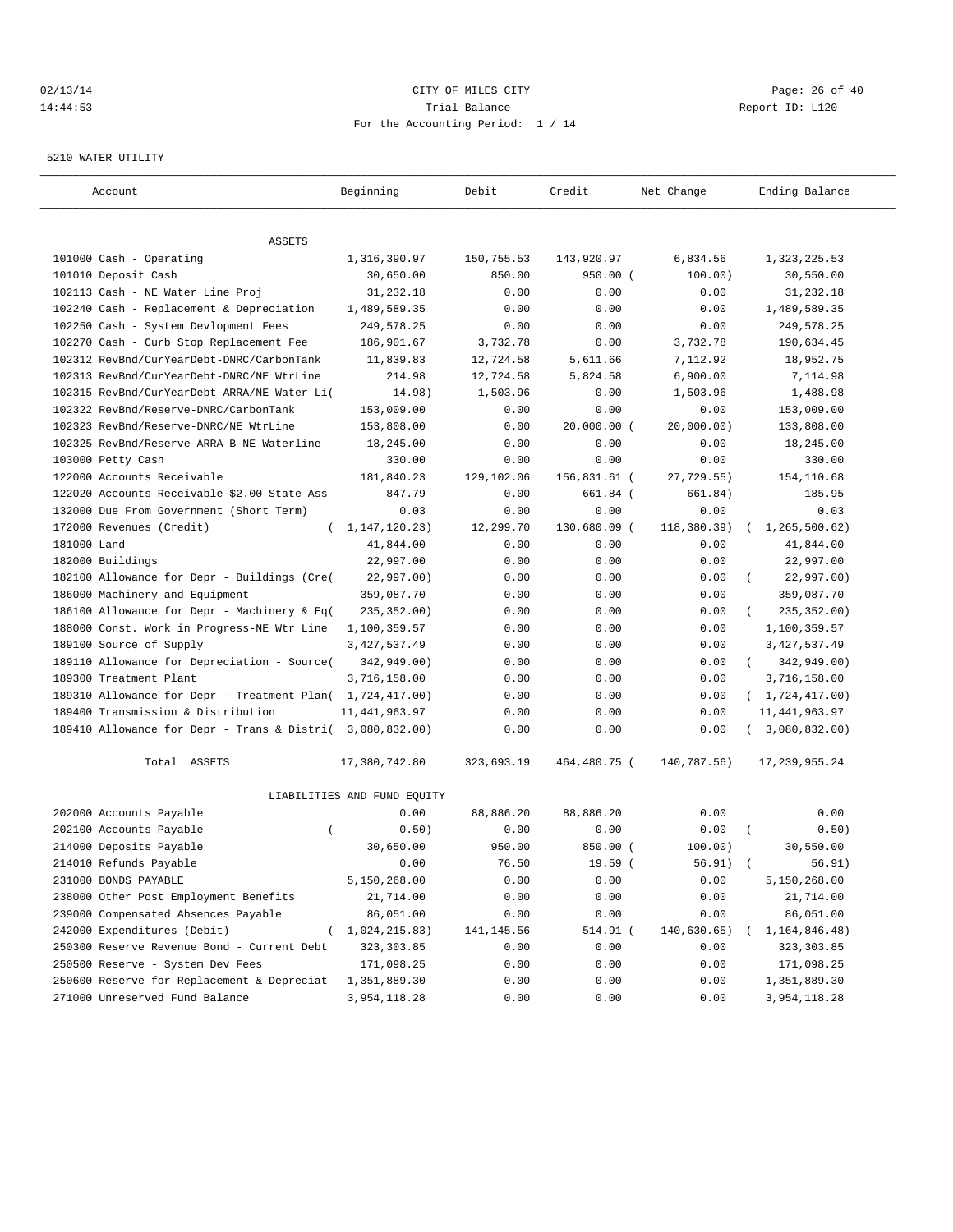# 02/13/14 Page: 27 of 40 14:44:53 Trial Balance Report ID: L120 For the Accounting Period: 1 / 14

#### 5210 WATER UTILITY

| Account                              | Beginning     | Debit      | Credit      | Net Change  | Ending Balance |
|--------------------------------------|---------------|------------|-------------|-------------|----------------|
| 272000 Unreserved Retained Earnings  | 7,315,866.45  | 0.00       | 0.00        | 0.00        | 7,315,866.45   |
| LIABILITIES AND FUND EQUITY<br>Total | 17,380,742.80 | 231,058.26 | 90,270.70 ( | 140,787.56) | 17,239,955.24  |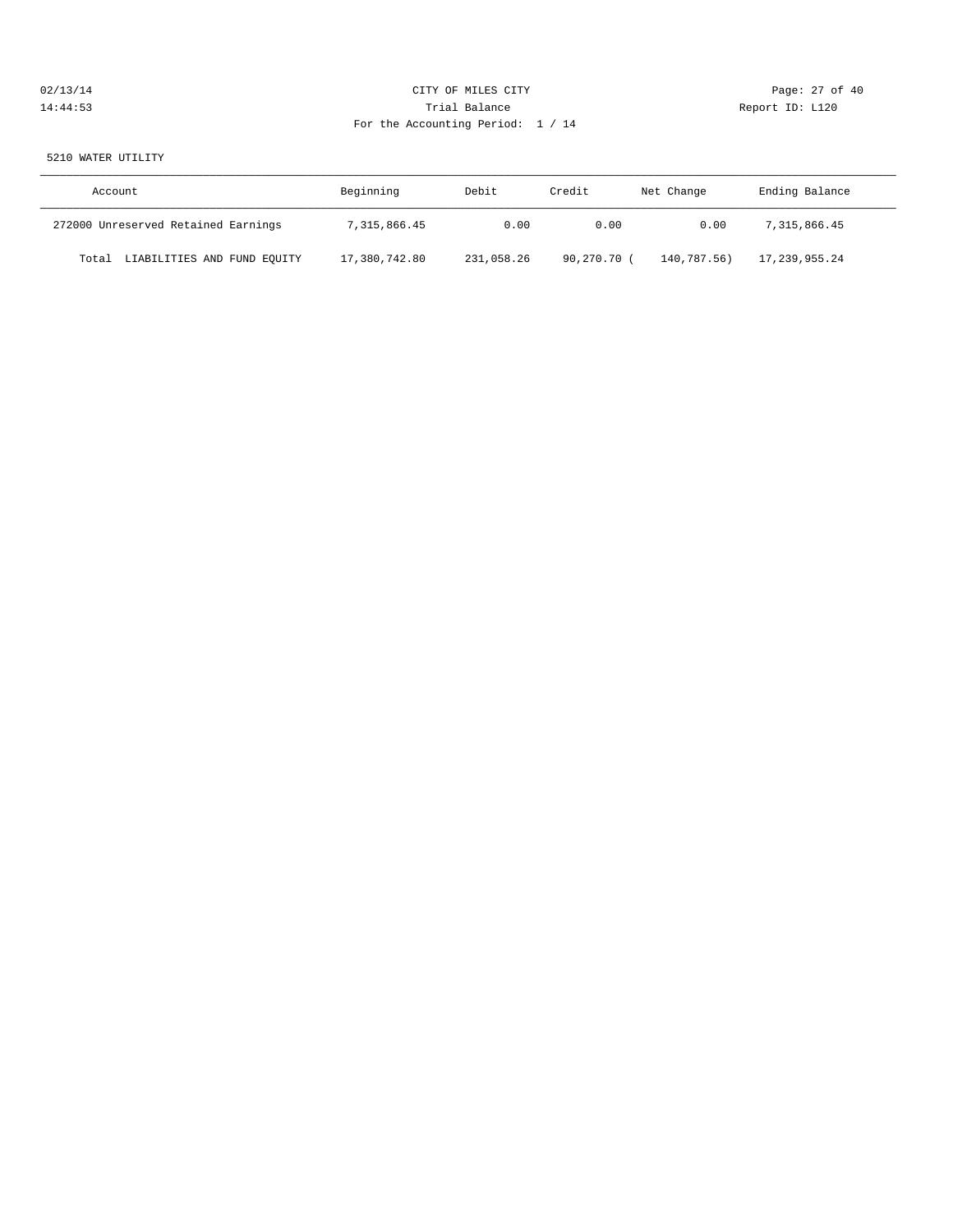# $O(13/14$   $O(13/14)$   $O(13/14)$   $O(13/14)$   $O(13/14)$   $O(13/14)$   $O(13/14)$   $O(13/14)$   $O(13/14)$   $O(13/14)$ 14:44:53 Trial Balance Report ID: L120 For the Accounting Period: 1 / 14

#### 5310 SEWER UTILITY

| Account                                     | Beginning                   | Debit      | Credit       | Net Change   | Ending Balance   |
|---------------------------------------------|-----------------------------|------------|--------------|--------------|------------------|
| <b>ASSETS</b>                               |                             |            |              |              |                  |
| 101000 Cash - Operating                     | 426,991.62                  | 97,655.21  | 76,474.02    | 21, 181. 19  | 448,172.81       |
| 102240 Cash - Replacement & Depreciation    | 195,098.39                  | 0.00       | 0.00         | 0.00         | 195,098.39       |
| 102250 Cash - System Devlopment Fees        | 128,970.91                  | 0.00       | 0.00         | 0.00         | 128,970.91       |
| 102280 WWtr Treatment Plant-Phase I Constr  | 575,694.46                  | 0.00       | 0.00         | 0.00         | 575,694.46       |
| 102316 RevBnd/CurYearDebt-Phase 1 Haynes L  | 88,401.36                   | 19,927.18  | 0.00         | 19,927.18    | 108,328.54       |
| 102390 REV BOND/RESERVE-Sewer Phase 1       | 121,506.00                  | 0.00       | 0.00         | 0.00         | 121,506.00       |
| 122000 Accounts Receivable                  | 119,837.97                  | 90,531.48  | 98,681.04 (  | 8, 149.56)   | 111,688.41       |
| 132000 Due From Government (Short Term)     | 208,183.00                  | 0.00       | 0.00         | 0.00         | 208,183.00       |
| 172000 Revenues (Credit)<br>$\left($        | 1, 156, 454. 49)            | 2,379.58   | 91,523.78 (  | 89, 144. 20) | 1,245,598.69)    |
| 181000 Land                                 | 2.00                        | 0.00       | 0.00         | 0.00         | 2.00             |
| 186000 Machinery and Equipment              | 605,138.18                  | 0.00       | 0.00         | 0.00         | 605,138.18       |
| 186100 Allowance for Depr - Machinery & Eq( | 350, 377.00)                | 0.00       | 0.00         | 0.00         | 350, 377.00)     |
| 188000 Const. Work in Progress-NE Wtr Line  | 1,511,028.07                | 0.00       | 0.00         | 0.00         | 1,511,028.07     |
| 189300 Treatment Plant                      | 2,595,500.05                | 0.00       | 0.00         | 0.00         | 2,595,500.05     |
| 189310 Allowance for Depr - Treatment Plan( | 1, 194, 464.00)             | 0.00       | 0.00         | 0.00         | (1, 194, 464.00) |
| 189400 Transmission & Distribution          | 4,028,819.40                | 0.00       | 0.00         | 0.00         | 4,028,819.40     |
| 189410 Allowance for Depr - Trans & Distri( | 1,104,790.00)               | 0.00       | 0.00         | 0.00         | 1, 104, 790.00   |
| Total ASSETS                                | 6,799,085.92                | 210,493.45 | 266,678.84 ( | 56, 185.39)  | 6,742,900.53     |
|                                             | LIABILITIES AND FUND EQUITY |            |              |              |                  |
| 202000 Accounts Payable                     | 0.00                        | 23,561.44  | 23,561.44    | 0.00         | 0.00             |
| 231300 Bonds Pay 1979 Issue                 | 1,071,239.60                | 0.00       | 0.00         | 0.00         | 1,071,239.60     |
| 238000 Other Post Employment Benefits       | 15,934.00                   | 0.00       | 0.00         | 0.00         | 15,934.00        |
| 239000 Compensated Absences Payable         | 53,350.00                   | 0.00       | 0.00         | 0.00         | 53,350.00        |
| 242000 Expenditures (Debit)                 | 894, 571. 25)               | 68,042.14  | 11,856.75 (  | 56, 185.39)  | 950,756.64)      |
| 250500 Reserve - System Dev Fees            | 82,925.91                   | 0.00       | 0.00         | 0.00         | 82,925.91        |
| 250600 Reserve for Replacement & Depreciat  | 1,666,491.83                | 0.00       | 0.00         | 0.00         | 1,666,491.83     |
| 271000 Unreserved Fund Balance              | 1,121,110.25                | 0.00       | 0.00         | 0.00         | 1, 121, 110. 25  |
| 272000 Unreserved Retained Earnings         | 3,682,605.58                | 0.00       | 0.00         | 0.00         | 3,682,605.58     |
| Total LIABILITIES AND FUND EQUITY           | 6,799,085.92                | 91,603.58  | 35, 418.19 ( | 56,185.39)   | 6,742,900.53     |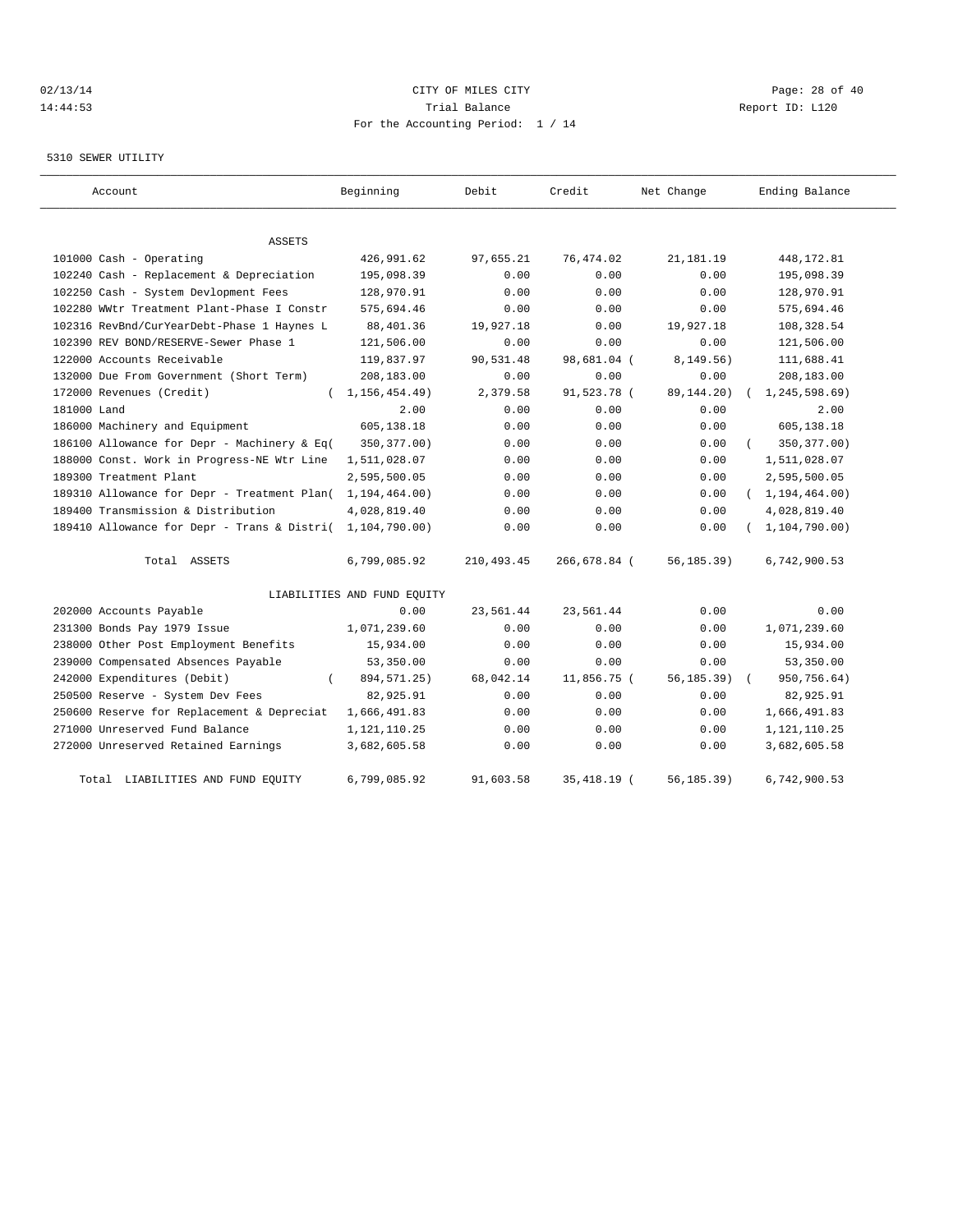# $O(13/14$   $O(13/14)$   $O(13/14)$   $O(13/14)$   $O(13/14)$   $O(13/14)$   $O(13/14)$   $O(13/14)$   $O(13/14)$   $O(13/14)$ 14:44:53 Trial Balance Report ID: L120 For the Accounting Period: 1 / 14

5510 AMBULANCE FUND

| Account                                     |                | Beginning                   | Debit        | Credit         | Net Change  |                | Ending Balance |
|---------------------------------------------|----------------|-----------------------------|--------------|----------------|-------------|----------------|----------------|
| ASSETS                                      |                |                             |              |                |             |                |                |
| 101000 Cash - Operating                     | $\overline{ }$ | 377,664.32)                 | 41,747.14    | 61,542.13 (    | 19,794.99)  |                | 397, 459.31)   |
| 113206 Taxes Receivable - Real 2006         | $\left($       | 27.41)                      | 0.00         | 0.00           | 0.00        |                | 27.41)         |
| 113207 Taxes Receivable - Real 2007         |                | 18.01                       | 0.00         | 0.00           | 0.00        |                | 18.01          |
| 113208 taxes Receivable - Real 2008         |                | 0.12                        | 0.00         | 0.00           | 0.00        |                | 0.12           |
| 113209 Taxes Receivable - Real 2009         |                | 0.21                        | 0.00         | 0.17(          | 0.17)       |                | 0.04           |
| 113210 Taxes Receivable - Real 2010         |                | 2.52                        | 0.00         | $0.40$ (       | 0.40)       |                | 2.12           |
| 113211 Taxes Receivable - Real 2011         |                | 18.65                       | 0.00         | $2.38$ (       | 2.38)       |                | 16.27          |
| 113212 Taxes Receivable- Real 2012          |                | 76.64                       | 0.00         | 15.83(         | 15.83)      |                | 60.81          |
| 113213 Tax Receivables Real-2013            |                | 3,068.55                    | 0.00         | 48.89 (        | 48.89)      |                | 3,019.66       |
| 115207 Taxes Receivable - Personal 2007     | $\overline{ }$ | 0.80)                       | 0.00         | 0.00           | 0.00        |                | 0.80)          |
| 115208 Taxes Receivable - Personal 2008     |                | 0.12                        | 0.00         | 0.00           | 0.00        |                | 0.12           |
| 115209 Taxes Receivable Personal 2009       | $\left($       | 0.01)                       | 0.00         | 0.00           | 0.00        |                | 0.01)          |
| 115211 Taxes Receivable Personal 2011       | $\left($       | 0.17)                       | 0.00         | 0.00           | 0.00        |                | 0.17)          |
| 115212 Taxes Receivable Personal 2012       |                | 0.02                        | 0.00         | 0.00           | 0.00        |                | 0.02           |
| 115213 Taxes Receivable Personal 2013       |                | 7.65                        | 0.00         | 2.90(          | 2.90)       |                | 4.75           |
| 116000 Protested Taxes Receivable - Reals ( |                | 5.97)                       | 0.00         | 0.00           | 0.00        | $\overline{(}$ | 5.97)          |
| 122000 Accounts Receivable                  |                | 280,003.31                  | 74,323.37    | 58,169.19      | 16, 154. 18 |                | 296,157.49     |
| 122100 Acct Receivable                      | $\left($       | 242, 110.73)                | 0.00         | 0.00           | 0.00        |                | 242,110.73)    |
| 172000 Revenues (Credit)                    | $\overline{ }$ | 373,656.51)                 | 83.72        | 74,371.87 (    | 74,288.15)  |                | 447,944.66)    |
| 186000 Machinery and Equipment              |                | 372,186.93                  | 0.00         | 0.00           | 0.00        |                | 372,186.93     |
| 186100 Allowance for Depr - Machinery & Eq( |                | 196,477.00)                 | 0.00         | 0.00           | 0.00        |                | 196,477.00)    |
| Total ASSETS                                | $\left($       | 534,560.19)                 | 116, 154. 23 | 194, 153. 76 ( | 77,999.53)  | $\sqrt{ }$     | 612,559.72)    |
|                                             |                | LIABILITIES AND FUND EQUITY |              |                |             |                |                |
| 202000 Accounts Payable                     |                | 0.00                        | 8,475.82     | 8,475.82       | 0.00        |                | 0.00           |
| 214000 Deposits Payable                     |                | 25.00                       | 0.00         | 0.00           | 0.00        |                | 25.00          |
| 223100 Deferred Revenue - Real Prop Taxes   |                | 2,949.22                    | 67.67        | 0.00(          | 67.67)      |                | 2,881.55       |
| 223200 Deferred Revenue - Pers Prop Taxes ( |                | 22.81)                      | 2.90         | 0.00(          | 2.90)       |                | 25.71)         |
| 235000 CONTRACTS/NOTES/LOANS PAYABLE        |                | 90,632.19                   | 0.00         | 0.00           | 0.00        |                | 90,632.19      |
| 238000 Other Post Employment Benefits       |                | 14,917.00                   | 0.00         | 0.00           | 0.00        |                | 14,917.00      |
| 239000 Compensated Absences Payable         |                | 44,006.00                   | 0.00         | 0.00           | 0.00        |                | 44,006.00      |
| 242000 Expenditures (Debit)                 | $\overline{ }$ | 499,806.65)                 | 77,928.96    | 0.00(          | 77,928.96)  |                | 577,735.61)    |
| 271000 Unreserved Fund Balance              |                | 78,043.49                   | 0.00         | 0.00           | 0.00        |                | 78,043.49      |
| 272000 Unreserved Retained Earnings         | $\left($       | 265, 303.63)                | 0.00         | 0.00           | 0.00        |                | 265, 303.63)   |
| Total LIABILITIES AND FUND EQUITY           | $\left($       | 534,560.19)                 | 86, 475.35   | 8,475.82 (     | 77,999.53)  |                | 612,559.72)    |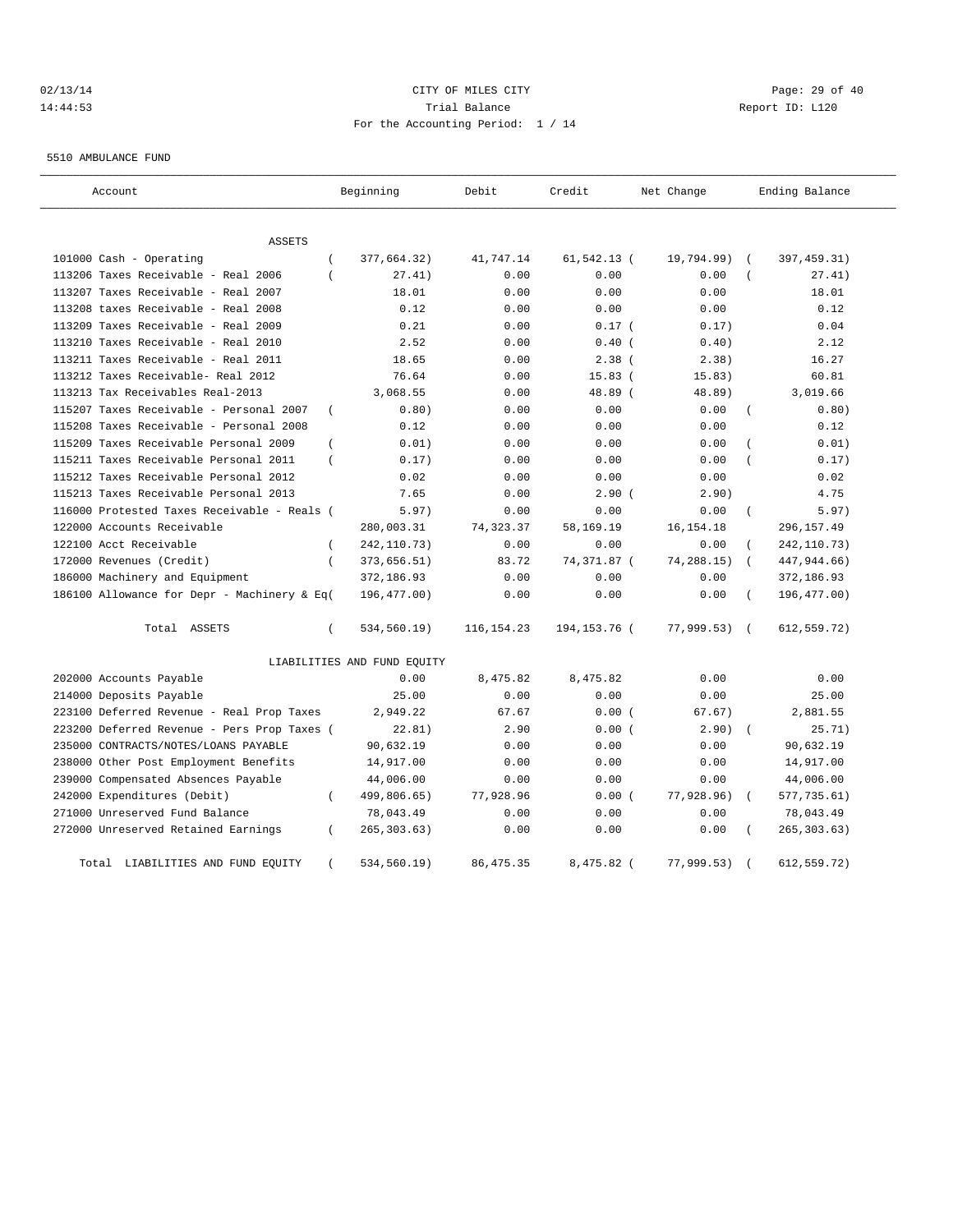# $O(13/14$   $O(13/14)$   $O(13/14)$   $O(13/14)$   $O(13/14)$   $O(13/14)$   $O(13/14)$   $O(13/14)$   $O(13/14)$ 14:44:53 Trial Balance Report ID: L120 For the Accounting Period: 1 / 14

5610 AIRPORT OPERATING

| Account                                                       | Beginning                   | Debit             | Credit              | Net Change        | Ending Balance             |
|---------------------------------------------------------------|-----------------------------|-------------------|---------------------|-------------------|----------------------------|
|                                                               |                             |                   |                     |                   |                            |
| ASSETS                                                        |                             |                   |                     |                   |                            |
| 101000 Cash - Operating<br>101100 Cash-FAA Grant/St Loan-2008 | 95, 452.46<br>6,673.74      | 42,401.23<br>0.00 | 46,879.77 (<br>0.00 | 4,478.54)<br>0.00 | 90,973.92<br>6,673.74      |
| 102230 Cash - Surplus/Credit Card Acct                        | 100.80                      | 6,502.04          | $6,502.84$ (        | 0.80)             | 100.00                     |
| 103000 Petty Cash                                             | 100.00                      | 0.00              | 0.00                | 0.00              | 100.00                     |
| 113206 Taxes Receivable - Real 2006<br>$\left($               | 8.15)                       | 0.00              | 0.00                | 0.00              | 8.15)                      |
| 113207 Taxes Receivable - Real 2007                           | 29.37                       | 0.00              | 0.00                | 0.00              | 29.37                      |
| 113208 taxes Receivable - Real 2008                           | 0.16                        | 0.00              | 0.00                | 0.00              | 0.16                       |
| 113209 Taxes Receivable - Real 2009                           | 0.36                        | 0.00              | $0.25$ (            | 0.25)             | 0.11                       |
| 113211 Taxes Receivable - Real 2011                           | 28.00                       | 0.00              | $3.58$ (            | 3.58)             | 24.42                      |
| 113212 Taxes Receivable- Real 2012                            | 114.97                      | 0.00              | 23.74(              | 23.74)            | 91.23                      |
| 113213 Tax Receivables Real-2013                              | 4,602.47                    | 0.00              | 73.32(              | 73.32)            | 4,529.15                   |
| 115207 Taxes Receivable - Personal 2007                       | 0.03                        | 0.00              | 0.00                | 0.00              | 0.03                       |
| 115208 Taxes Receivable - Personal 2008                       | 0.19                        | 0.00              | 0.00                | 0.00              | 0.19                       |
| $\overline{ }$<br>115209 Taxes Receivable Personal 2009       | 0.01)                       | 0.00              | 0.00                | 0.00              | 0.01)                      |
| 115210 Taxes Receivable Personal 2010<br>$\overline{ }$       | 0.01)                       | 0.00              | 0.00                | 0.00              | 0.01)                      |
| 115212 Taxes Receivable Personal 2012                         | 0.01                        | 0.00              | 0.00                | 0.00              | 0.01                       |
| 115213 Taxes Receivable Personal 2013                         | 11.46                       | 0.00              | $4.36$ (            | 4.36)             | 7.10                       |
| 116000 Protested Taxes Receivable - Reals (                   | 18.13)                      | 0.00              | 0.00                | 0.00              | 18.13)<br>$\overline{ }$   |
| 132000 Due From Government (Short Term)                       | 427.00                      | 0.00              | 0.00                | 0.00              | 427.00                     |
| 141000 Prepaid Expense                                        | 4,500.00                    | 0.00              | 0.00                | 0.00              | 4,500.00                   |
| 172000 Revenues (Credit)<br>$\left($                          | 314,290.96)                 | 0.00              | 42,388.43 (         | 42,388.43)        | 356,679.39)                |
| 181000 Land                                                   | 19,983.00                   | 0.00              | 0.00                | 0.00              | 19,983.00                  |
| 182000 Buildings                                              | 677,537.00                  | 0.00              | 0.00                | 0.00              | 677,537.00                 |
| 182100 Allowance for Depr - Buildings (Cre(                   | 327,092.00)                 | 0.00              | 0.00                | 0.00              | 327,092.00)                |
| 184000 Improvements Other Than Buildings                      | 8,543,759.48                | 0.00              | 0.00                | 0.00              | 8,543,759.48               |
| 184100 Allowance for Depr - Imp Other Than(                   | 2,014,575.00)               | 0.00              | 0.00                | 0.00              | 2,014,575.00<br>$\sqrt{2}$ |
| 186000 Machinery and Equipment                                | 836,463.59                  | 0.00              | 0.00                | 0.00              | 836,463.59                 |
| 186100 Allowance for Depr - Machinery & Eq(                   | 277,523.00)                 | 0.00              | 0.00                | 0.00              | 277,523.00)                |
| 188000 Const. Work in Progress-NE Wtr Line                    | 27,005.00                   | 0.00              | 0.00                | 0.00              | 27,005.00                  |
| Total ASSETS                                                  | 7,283,281.83                | 48,903.27         | 95,876.29 (         | 46,973.02)        | 7,236,308.81               |
|                                                               | LIABILITIES AND FUND EQUITY |                   |                     |                   |                            |
| 202000 Accounts Payable                                       | 0.00                        | 32,448.28         | 32,448.28           | 0.00              | 0.00                       |
| 223100 Deferred Revenue - Real Prop Taxes                     | 4,455.58                    | 100.89            | 0.00(               | 100.89)           | 4,354.69                   |
| 223200 Deferred Revenue - Pers Prop Taxes (                   | 34.21)                      | 4.36              | 0.00(               | 4.36)             | 38.57)                     |
| 235150 LTrm Pay/MT Aeronautics                                | 24,605.00                   | 0.00              | 0.00                | 0.00              | 24,605.00                  |
| 238000 Other Post Employment Benefits                         | 4,173.00                    | 0.00              | 0.00                | 0.00              | 4,173.00                   |
| 239000 Compensated Absences Payable                           | 6,126.00                    | 0.00              | 0.00                | 0.00              | 6, 126.00                  |
| 242000 Expenditures (Debit)<br>$\overline{(\ }$               | 310,953.16)                 | 46,879.77         | $12.00$ (           | 46,867.77)        | 357,820.93)                |
| 250600 Reserve for Replacement & Depreciat                    | 18,913.67                   | 0.00              | 0.00                | 0.00              | 18,913.67                  |
| 271000 Unreserved Fund Balance<br>$\left($                    | 1,719.00)                   | 0.00              | 0.00                | 0.00              | 1,719.00)                  |
| 272000 Unreserved Retained Earnings                           | 7,537,714.95                | 0.00              | 0.00                | 0.00              | 7,537,714.95               |
| Total LIABILITIES AND FUND EQUITY                             | 7,283,281.83                | 79,433.30         | 32,460.28 (         | 46,973.02)        | 7,236,308.81               |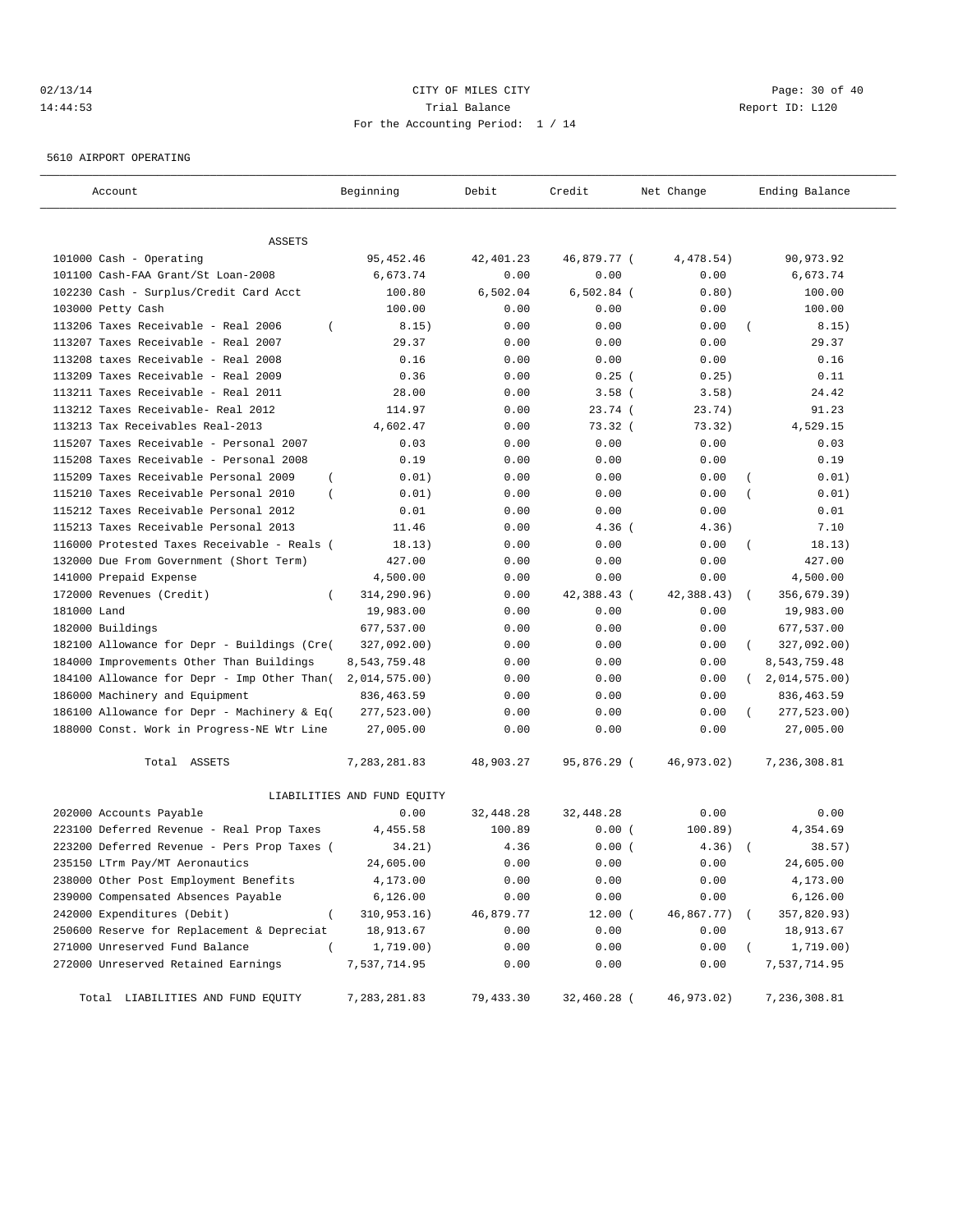# $O(13/14$   $O(13/14)$   $O(13/14)$   $O(13/14)$   $O(13/14)$   $O(13/14)$   $O(13/14)$   $O(13/14)$ 14:44:53 Trial Balance Report ID: L120 For the Accounting Period: 1 / 14

#### 6040 PUBLIC WORKS

| Account                              | Beginning                   | Debit     | Credit      | Net Change    | Ending Balance |  |
|--------------------------------------|-----------------------------|-----------|-------------|---------------|----------------|--|
|                                      |                             |           |             |               |                |  |
| ASSETS                               |                             |           |             |               |                |  |
| 101000 Cash - Operating              | 121,376.58                  | 0.00      | 10,935.34 ( | 10,935.34)    | 110,441.24     |  |
| 172000 Revenues (Credit)             | 80,572.78)                  | 0.00      | 0.00        | 0.00          | 80,572.78)     |  |
| Total ASSETS                         | 40,803.80                   | 0.00      | 10,935.34 ( | 10,935.34)    | 29,868.46      |  |
|                                      | LIABILITIES AND FUND EQUITY |           |             |               |                |  |
| 202000 Accounts Payable              | 0.00                        | 1,172.09  | 1,172.09    | 0.00          | 0.00           |  |
| 239000 Compensated Absences Payable  | 11,902.00                   | 0.00      | 0.00        | 0.00          | 11,902.00      |  |
| 242000 Expenditures (Debit)          | $67,833.65$ )               | 10,935.34 | 0.00(       | $10,935.34$ ( | 78,768.99)     |  |
| 271000 Unreserved Fund Balance       | 587,940.98)                 | 0.00      | 0.00        | 0.00          | 587,940.98)    |  |
| 272000 Unreserved Retained Earnings  | 684, 676.43                 | 0.00      | 0.00        | 0.00          | 684, 676.43    |  |
| LIABILITIES AND FUND EQUITY<br>Total | 40,803.80                   | 12,107.43 | 1,172.09 (  | 10,935.34)    | 29,868.46      |  |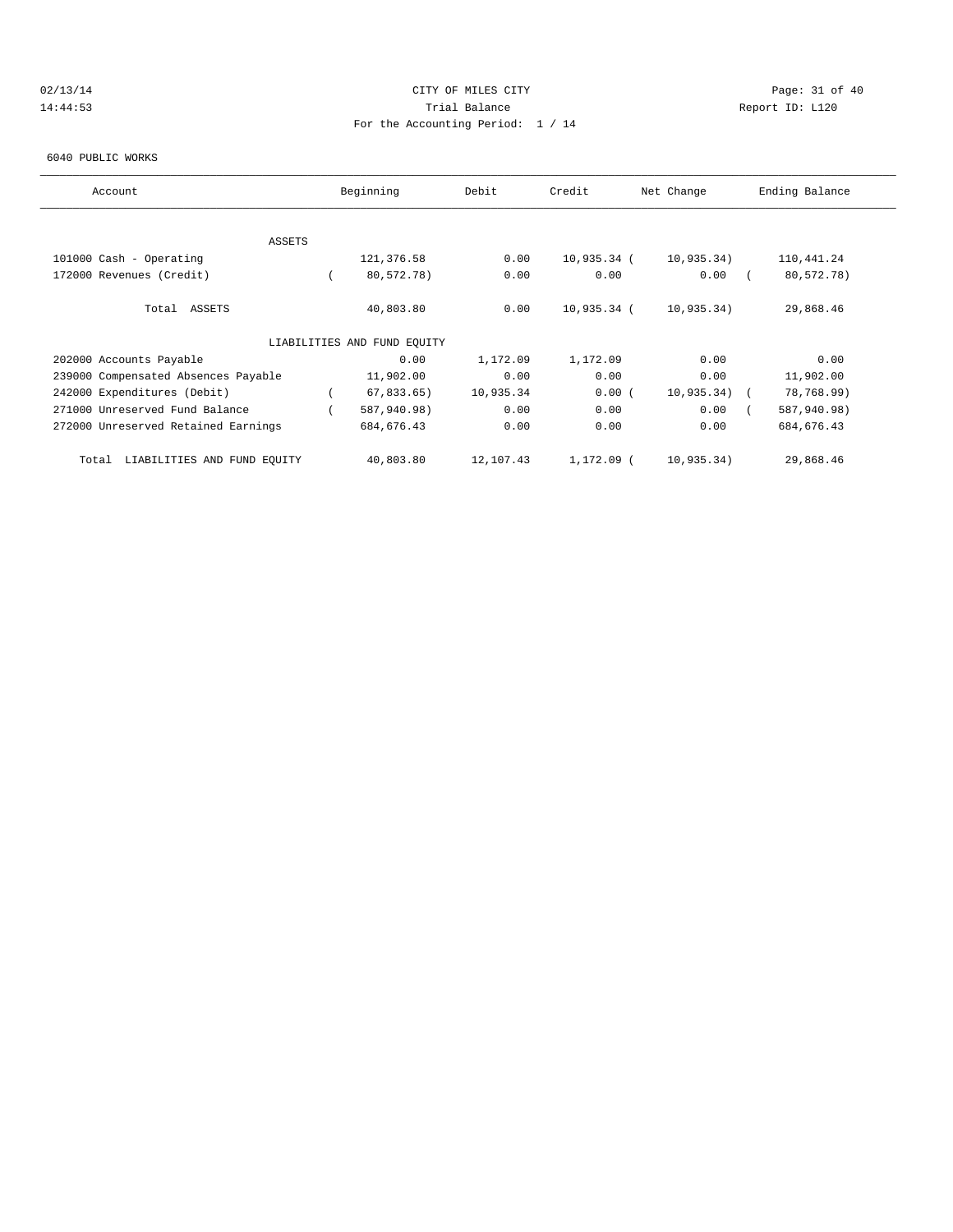# 02/13/14 Page: 32 of 40 14:44:53 Trial Balance Report ID: L120 For the Accounting Period: 1 / 14

# 7370 TBID

| Account                              | Beginning                   | Debit     | Credit    | Net Change | Ending Balance |
|--------------------------------------|-----------------------------|-----------|-----------|------------|----------------|
|                                      |                             |           |           |            |                |
|                                      | ASSETS                      |           |           |            |                |
| 101000 Cash - Operating              | 0.00                        | 14,187.00 | 14,187.00 | 0.00       | 0.00           |
| Total ASSETS                         | 0.00                        | 14,187.00 | 14,187.00 | 0.00       | 0.00           |
|                                      | LIABILITIES AND FUND EQUITY |           |           |            |                |
| 202000 Accounts Payable              | 0.00                        | 14,187.00 | 14,187.00 | 0.00       | 0.00           |
| 212500 Due to Others                 | 0.00                        | 14,187.00 | 14,187.00 | 0.00       | 0.00           |
| LIABILITIES AND FUND EQUITY<br>Total | 0.00                        | 28,374.00 | 28,374.00 | 0.00       | 0.00           |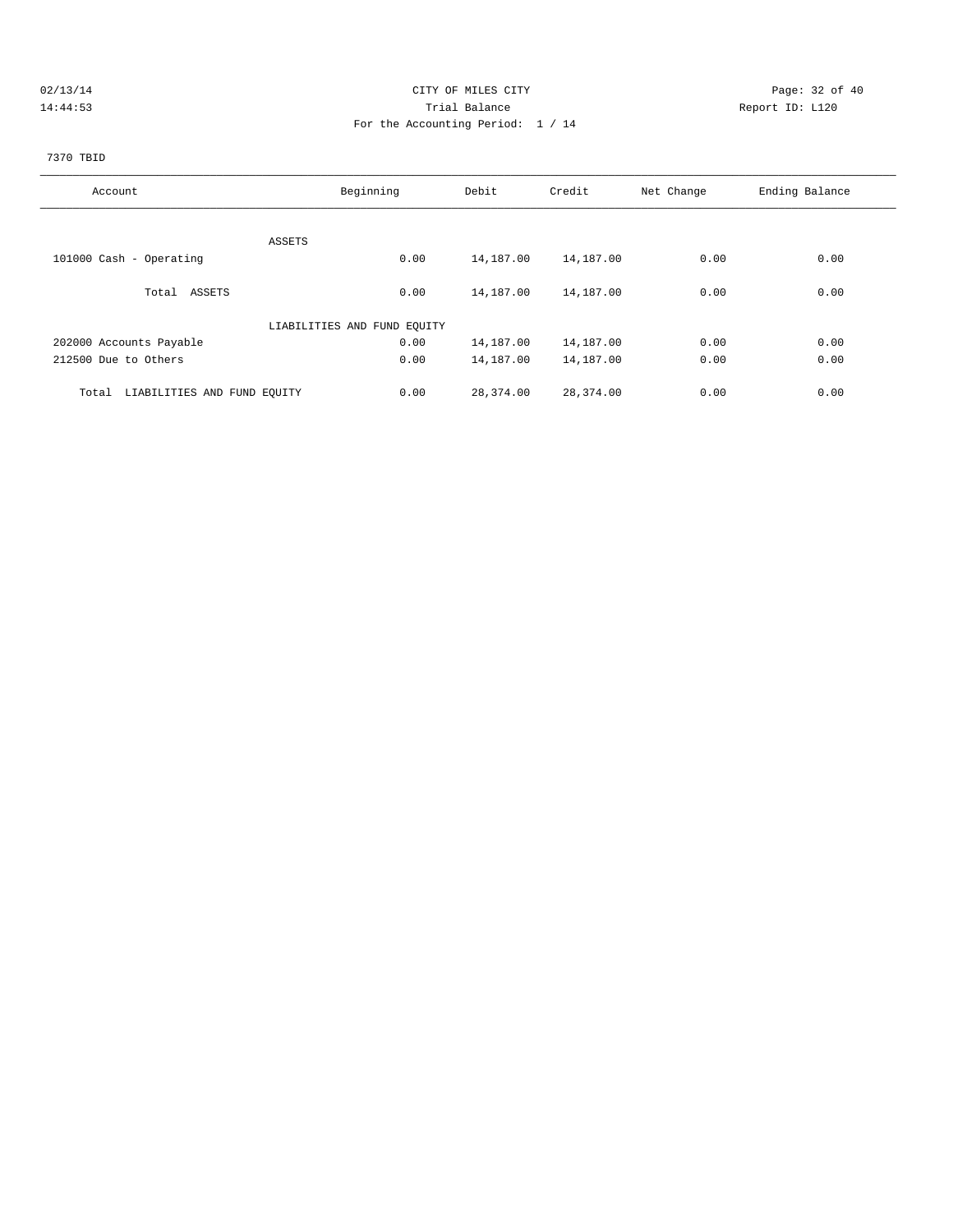| 02/13/14 | CITY OF MILES CITY                | Page: 33 of 40  |
|----------|-----------------------------------|-----------------|
| 14:44:53 | Trial Balance                     | Report ID: L120 |
|          | For the Accounting Period: 1 / 14 |                 |

7467 Law Enforcement Academy Surcharge

| Account                                   | Beginning                   | Debit  | Credit | Net Change | Ending Balance |
|-------------------------------------------|-----------------------------|--------|--------|------------|----------------|
| ASSETS                                    |                             |        |        |            |                |
| 101000 Cash - Operating                   | 0.00                        | 435.00 | 0.00   | 435.00     | 435.00         |
| Total<br>ASSETS                           | 0.00                        | 435.00 | 0.00   | 435.00     | 435.00         |
|                                           | LIABILITIES AND FUND EQUITY |        |        |            |                |
| 212200 Due to Federal, Soc Sec & Medicare | 0.00                        | 0.00   | 435.00 | 435.00     | 435.00         |
| LIABILITIES AND FUND EQUITY<br>Total      | 0.00                        | 0.00   | 435.00 | 435.00     | 435.00         |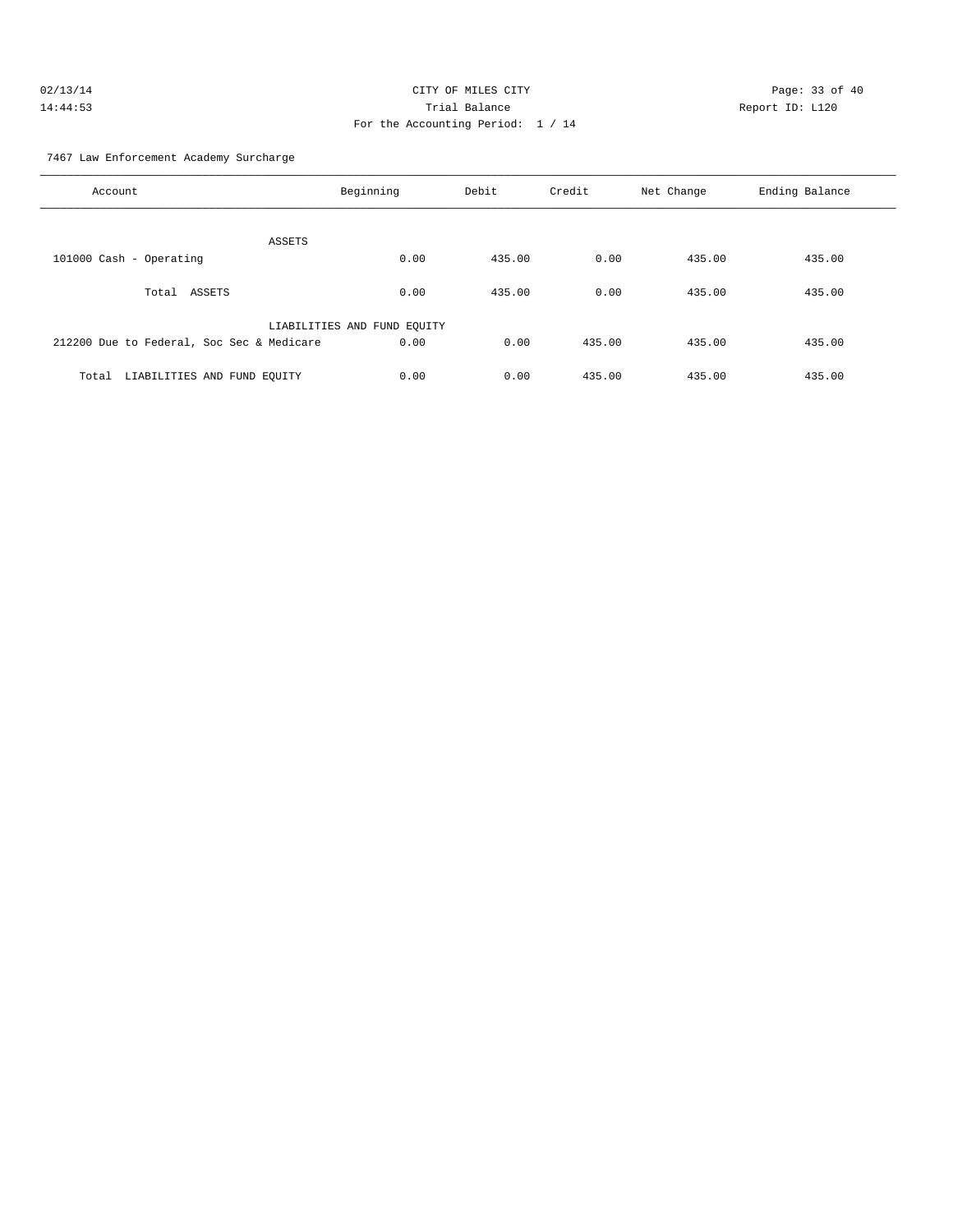| 02/13/14 | CITY OF MILES CITY                | Page: 34 of 40  |
|----------|-----------------------------------|-----------------|
| 14:44:53 | Trial Balance                     | Report ID: L120 |
|          | For the Accounting Period: 1 / 14 |                 |

7471 CIVIL LEGAL ASSIST/VICTIM DOM VIOLENCE PROG

| Account                              | Beginning                   | Debit  | Credit | Net Change | Ending Balance |
|--------------------------------------|-----------------------------|--------|--------|------------|----------------|
| ASSETS                               |                             |        |        |            |                |
| 101000 Cash - Operating              | 0.00                        | 588.00 | 0.00   | 588.00     | 588.00         |
| ASSETS<br>Total                      | 0.00                        | 588.00 | 0.00   | 588.00     | 588.00         |
|                                      | LIABILITIES AND FUND EQUITY |        |        |            |                |
| 212500 Due to Others                 | 0.00                        | 0.00   | 588.00 | 588.00     | 588.00         |
| LIABILITIES AND FUND EQUITY<br>Total | 0.00                        | 0.00   | 588.00 | 588.00     | 588.00         |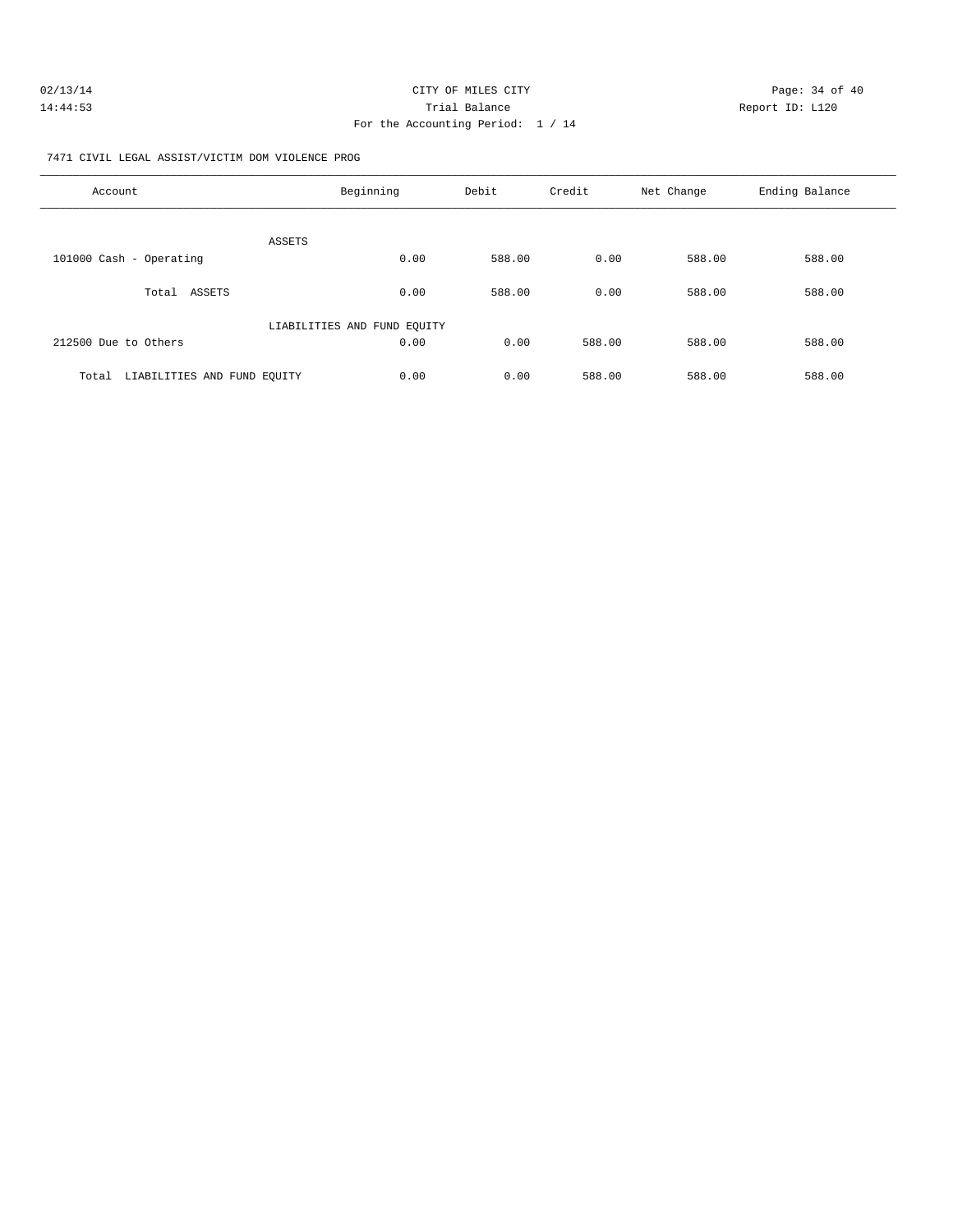# $O(13/14$   $O(13/14)$   $O(13/14)$   $O(13/14)$   $O(13/14)$   $O(13/14)$   $O(13/14)$   $O(13/14)$   $O(13/14)$   $O(13/14)$ 14:44:53 Trial Balance Report ID: L120 For the Accounting Period: 1 / 14

7910 PAYROLL FUND

| Account                                   | Beginning                   | Debit       | Credit       | Net Change   | Ending Balance |  |
|-------------------------------------------|-----------------------------|-------------|--------------|--------------|----------------|--|
|                                           |                             |             |              |              |                |  |
| <b>ASSETS</b>                             |                             |             |              |              |                |  |
| 101000 Cash - Operating                   | 121,862.89                  | 441,578.83  | 473,715.94 ( | 32,137.11)   | 89,725.78      |  |
|                                           |                             |             |              |              |                |  |
| Total ASSETS                              | 121,862.89                  | 441,578.83  | 473,715.94 ( | 32,137.11)   | 89,725.78      |  |
|                                           |                             |             |              |              |                |  |
|                                           | LIABILITIES AND FUND EQUITY |             |              |              |                |  |
| 201000 Warrants Payable                   | 121,862.92                  | 146,603.14  | 100,328.31 ( | 46, 274, 83) | 75,588.09      |  |
| 212200 Due to Federal, Soc Sec & Medicare | 0.00                        | 63, 217.36  | 63, 217.36   | 0.00         | 0.00           |  |
| 212202 Due to State Unemployment          | 0.03)                       | 0.00        | 1,466.60     | 1,466.60     | 1,466.57       |  |
| 212203 Due to Worker's Compensation       | 0.00                        | 0.00        | 12,671.12    | 12,671.12    | 12,671.12      |  |
| 212204 Due to State Income Tax            | 0.00                        | 14,378.00   | 14,378.00    | 0.00         | 0.00           |  |
| 212205 due to MPORS-GABA                  | 0.00                        | 13,937.61   | 13,937.61    | 0.00         | 0.00           |  |
| 212207 Due to AFLAC, AFLAC PRETAX         | 0.00                        | 340.31      | 340.31       | 0.00         | 0.00           |  |
| 212208 Due to Health Ins, Dental, Vision  | 0.00                        | 54,358.65   | 54, 358.65   | 0.00         | 0.00           |  |
| 212209 Due to PERS Retirement             | 0.00                        | 30,368.46   | 30,368.46    | 0.00         | 0.00           |  |
| 212210 Due to FURS-GABA Retirement        | 0.00                        | 12,273.12   | 12, 273. 12  | 0.00         | 0.00           |  |
| Total LIABILITIES AND FUND EQUITY         | 121,862.89                  | 335, 476.65 | 303,339.54 ( | 32, 137. 11) | 89,725.78      |  |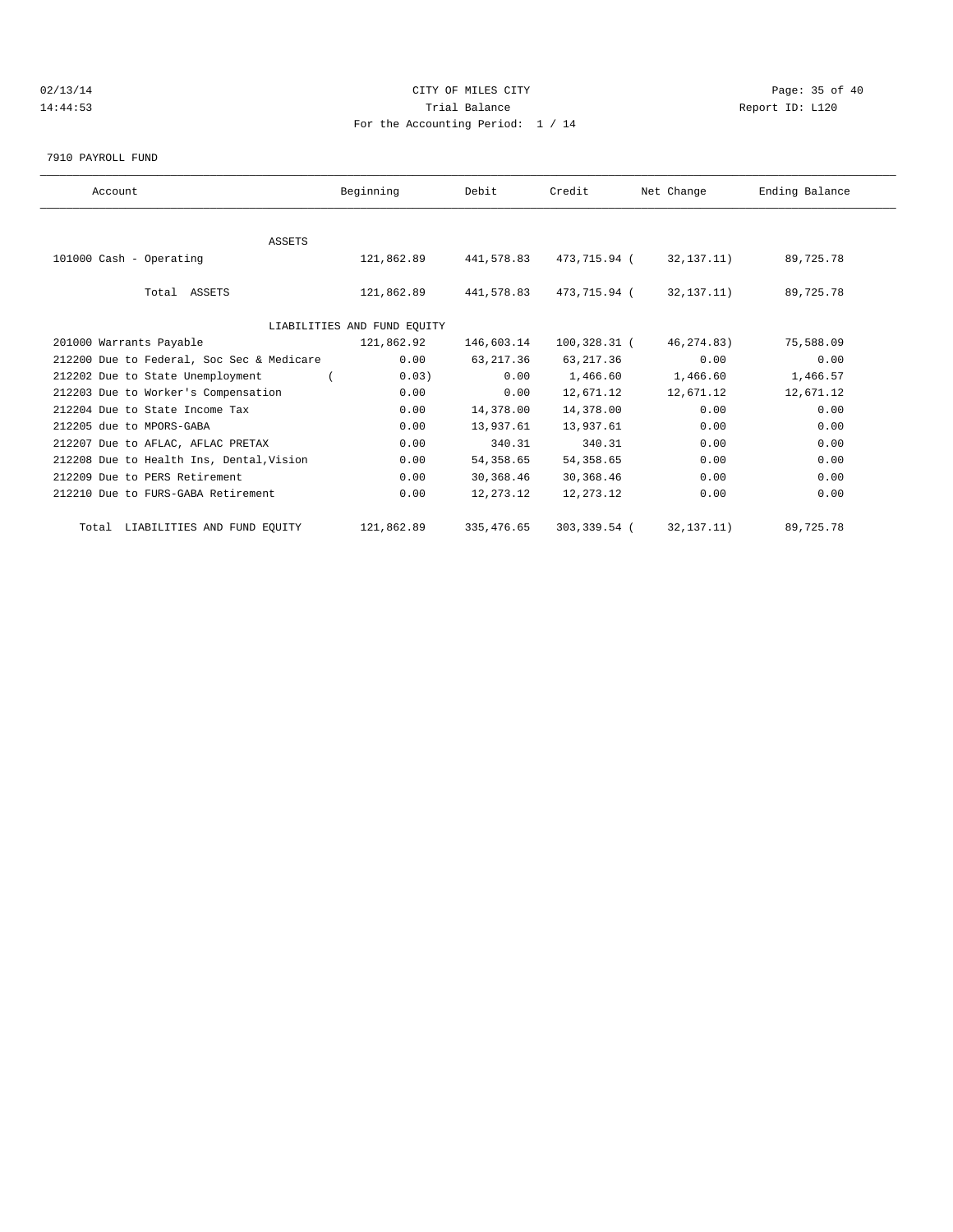| 02/13/14 | CITY OF MILES CITY                | Page: 36 of 40  |
|----------|-----------------------------------|-----------------|
| 14:44:53 | Trial Balance                     | Report ID: L120 |
|          | For the Accounting Period: 1 / 14 |                 |
|          |                                   |                 |

#### 7930 CLAIMS FUND

| Account                              | Beginning                   | Debit        | Credit       | Net Change | Ending Balance |
|--------------------------------------|-----------------------------|--------------|--------------|------------|----------------|
|                                      |                             |              |              |            |                |
| ASSETS<br>101000 Cash - Operating    | 97,544.29                   | 344, 336.29  | 243,633.11   | 100,703.18 | 198, 247.47    |
|                                      |                             |              |              |            |                |
| ASSETS<br>Total                      | 97.544.29                   | 344, 336, 29 | 243,633.11   | 100,703.18 | 198, 247.47    |
|                                      | LIABILITIES AND FUND EQUITY |              |              |            |                |
| 201000 Warrants Payable              | 97.544.29                   | 243,633.11   | 344, 336, 29 | 100,703.18 | 198, 247.47    |
| LIABILITIES AND FUND EQUITY<br>Total | 97,544.29                   | 243,633.11   | 344, 336, 29 | 100,703.18 | 198, 247.47    |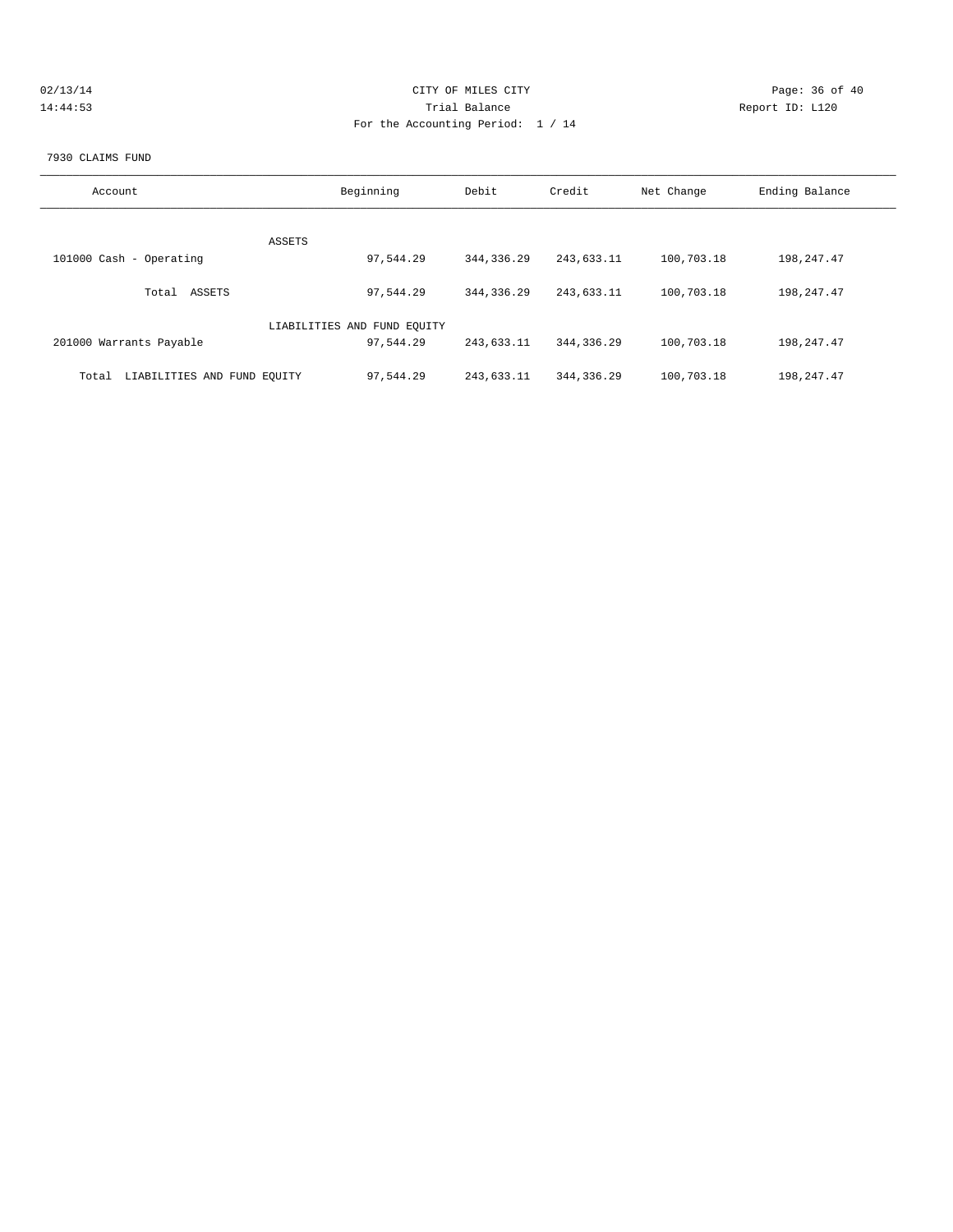# 02/13/14 Page: 37 of 40 14:44:53 Trial Balance Report ID: L120 For the Accounting Period: 1 / 14

7980 CUSTER CO WATER & SEWER DISTRICT

| Account                                 | Beginning                   | Debit     | Credit      | Net Change | Ending Balance |
|-----------------------------------------|-----------------------------|-----------|-------------|------------|----------------|
|                                         |                             |           |             |            |                |
|                                         | ASSETS                      |           |             |            |                |
| 101000 Cash - Operating                 | 0.00                        | 11,409.25 | 11,409.25   | 0.00       | 0.00           |
| 122000 Accounts Receivable              | 13,664.74                   | 10,981.48 | 11,476.32 ( | 494.84)    | 13,169.90      |
|                                         |                             |           |             |            |                |
| Total ASSETS                            | 13,664.74                   | 22,390.73 | 22,885.57 ( | 494.84)    | 13,169.90      |
|                                         | LIABILITIES AND FUND EQUITY |           |             |            |                |
|                                         |                             |           |             |            |                |
| 202000 Accounts Payable                 | 0.00                        | 11,409.25 | 11,409.25   | 0.00       | 0.00           |
| 211020 Due to Custer Water & Sewer Dist | 13,664.74                   | 11,476.32 | 10,981.48 ( | 494.84)    | 13,169.90      |
|                                         |                             |           |             |            |                |
| LIABILITIES AND FUND EOUITY<br>Total    | 13,664.74                   | 22,885.57 | 22,390.73 ( | 494.84)    | 13,169.90      |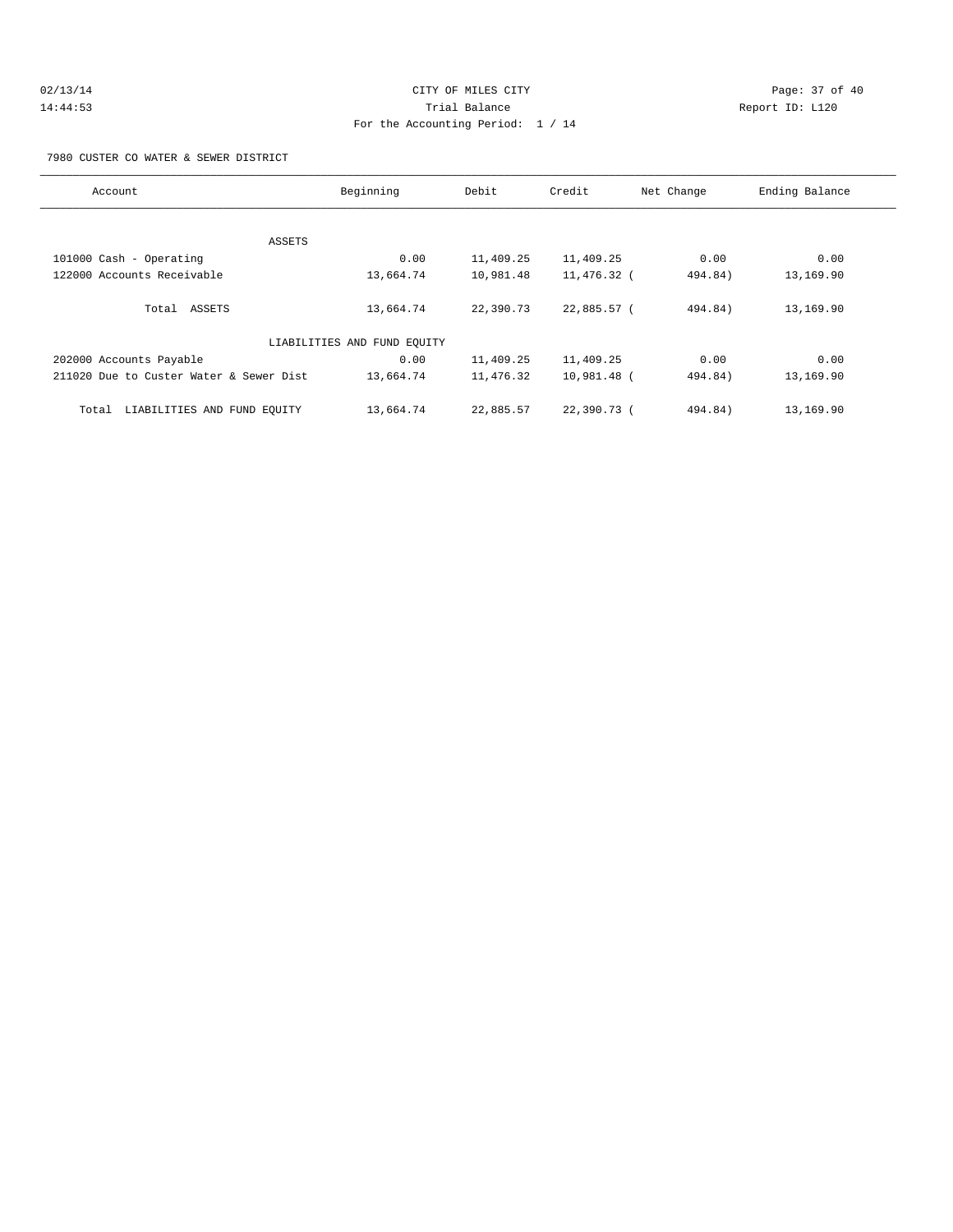| 02/13/14 | CITY OF MILES CITY                | Page: 38 of 40  |
|----------|-----------------------------------|-----------------|
| 14:44:53 | Trial Balance                     | Report ID: L120 |
|          | For the Accounting Period: 1 / 14 |                 |

7981 Interest Clearing

| Account                              | Beginning                   | Debit    | Credit   | Net Change | Ending Balance |
|--------------------------------------|-----------------------------|----------|----------|------------|----------------|
| ASSETS                               |                             |          |          |            |                |
| 101000 Cash - Operating              | 0.00                        | 1,059.11 | 0.00     | 1,059.11   | 1,059.11       |
| ASSETS<br>Total                      | 0.00                        | 1,059.11 | 0.00     | 1,059.11   | 1,059.11       |
|                                      | LIABILITIES AND FUND EQUITY |          |          |            |                |
| 212500 Due to Others                 | 0.00                        | 0.00     | 1,059.11 | 1,059.11   | 1,059.11       |
| LIABILITIES AND FUND EOUITY<br>Total | 0.00                        | 0.00     | 1,059.11 | 1,059.11   | 1,059.11       |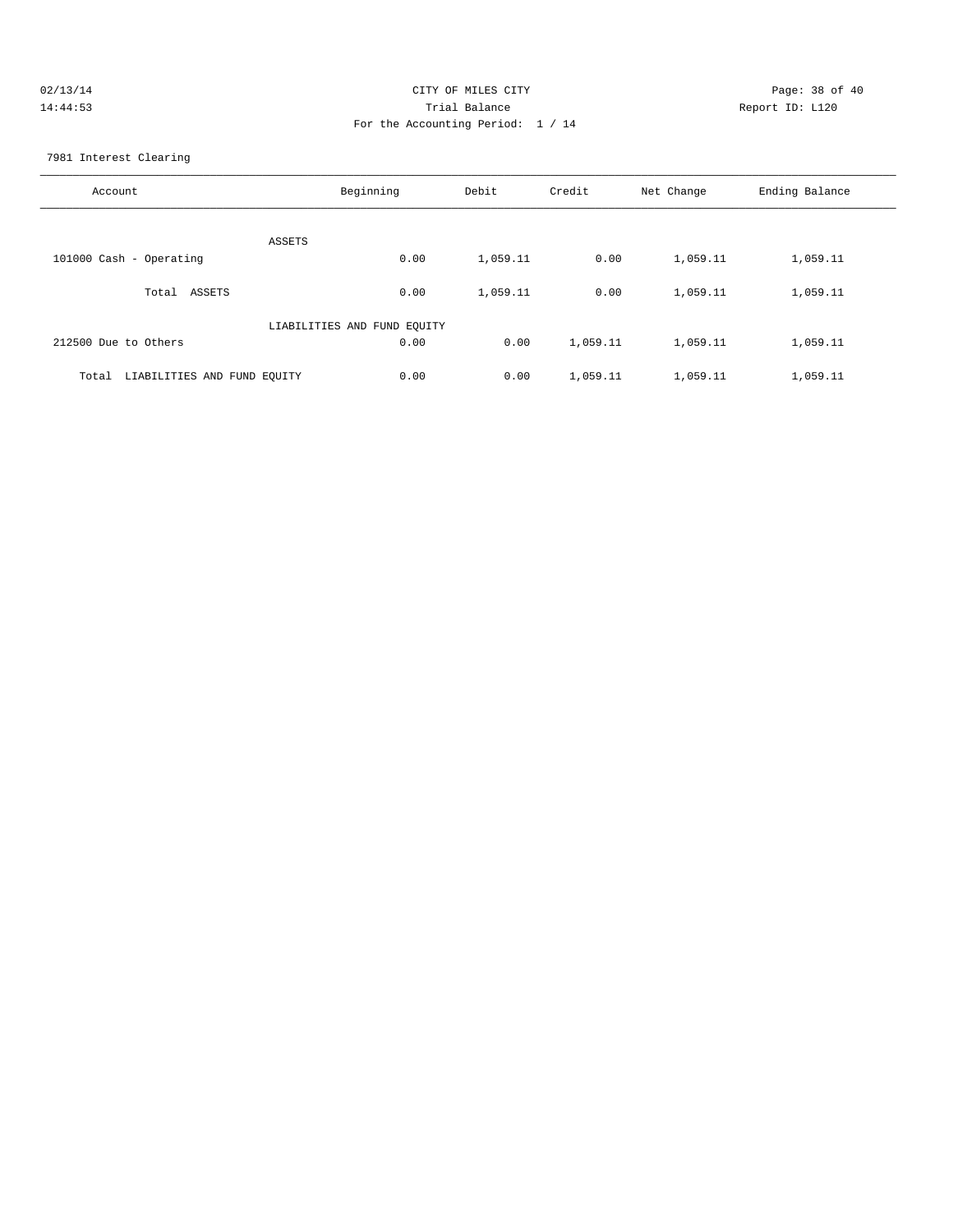# $O(13/14$   $O(13/14)$   $O(13/14)$   $O(13/14)$   $O(13/14)$   $O(13/14)$   $O(13/14)$   $O(13/14)$   $O(13/14)$   $O(13/14)$   $O(13/14)$ 14:44:53 Trial Balance Report ID: L120 For the Accounting Period: 1 / 14

9000 GENERAL FIXED ASSETS GROUP OF ACCOUNTS FUND

| Account                                                    | Beginning                   | Debit | Credit | Net Change | Ending Balance    |
|------------------------------------------------------------|-----------------------------|-------|--------|------------|-------------------|
|                                                            |                             |       |        |            |                   |
| ASSETS                                                     |                             |       |        |            |                   |
| 181000 Land                                                | 526,599.00                  | 0.00  | 0.00   | 0.00       | 526,599.00        |
| 182000 Buildings                                           | 1,986,836.00                | 0.00  | 0.00   | 0.00       | 1,986,836.00      |
| 182100 Allowance for Depr - Buildings (Cre(                | 684,991.00)                 | 0.00  | 0.00   | 0.00       | 684,991.00)       |
| 186000 Machinery and Equipment                             | 3,038,732.00                | 0.00  | 0.00   | 0.00       | 3,038,732.00      |
| 186100 Allowance for Depr - Machinery & Eq(                | 1,463,750.00                | 0.00  | 0.00   | 0.00       | 1,463,750.00)     |
| 187000 Infrastructure                                      | 33,670,108.00               | 0.00  | 0.00   | 0.00       | 33,670,108.00     |
| 187100 Allowance For Depreciation - Infras( 16,321,771.00) |                             | 0.00  | 0.00   | 0.00       | (16, 321, 771.00) |
| Total ASSETS                                               | 20,751,763.00               | 0.00  | 0.00   | 0.00       | 20,751,763.00     |
|                                                            | LIABILITIES AND FUND EOUITY |       |        |            |                   |
| 280000 INVESTMENT IN GENERAL FIXED ASSETS                  | 20,751,763.00               | 0.00  | 0.00   | 0.00       | 20,751,763.00     |
| LIABILITIES AND FUND EQUITY<br>Total                       | 20,751,763.00               | 0.00  | 0.00   | 0.00       | 20,751,763.00     |